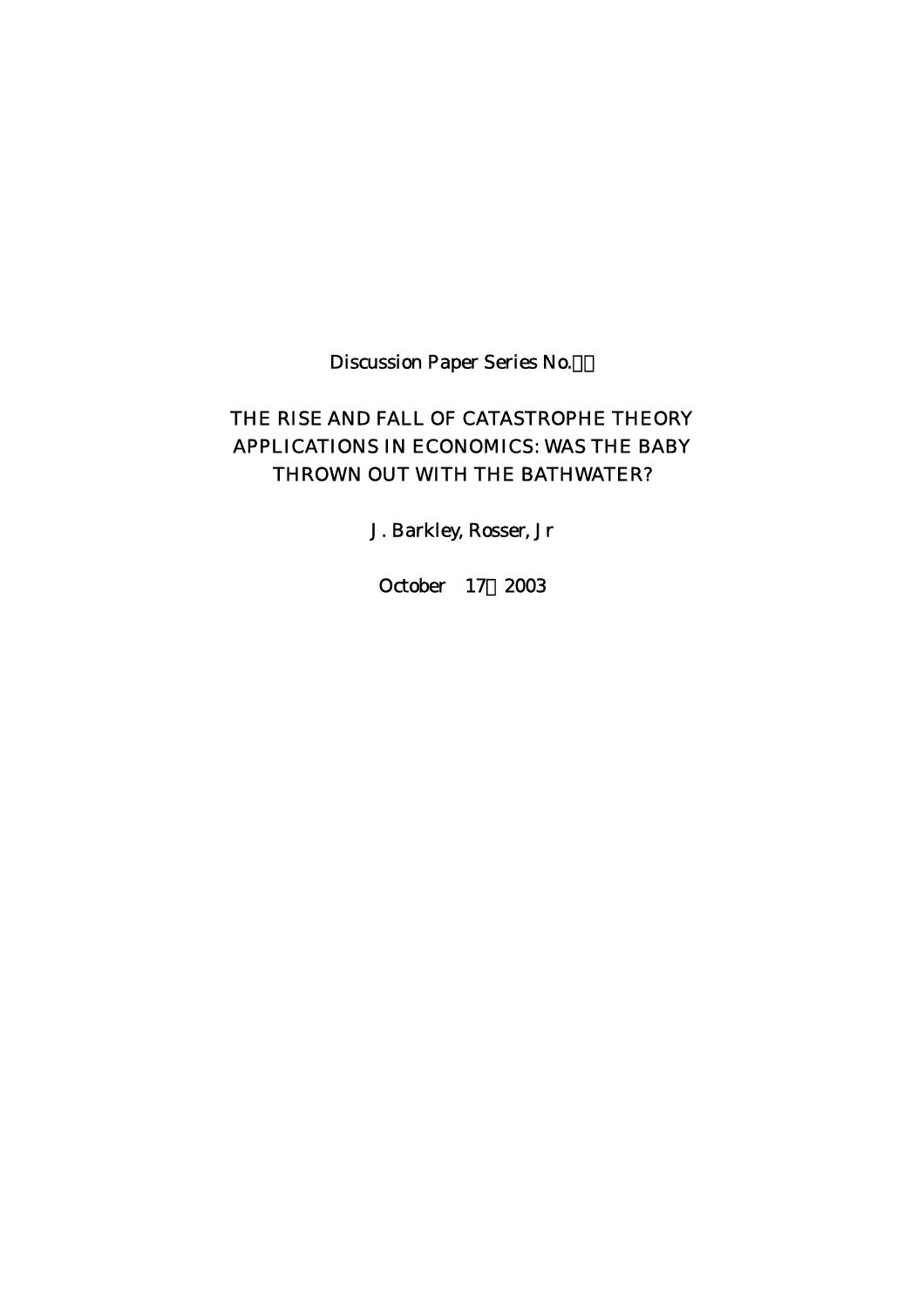# **THE RISE AND FALL OF CATASTROPHE THEORY APPLICATIONS IN ECONOMICS: WAS THE BABY THROWN OUT WITH THE BATHWATER?**

J. Barkley Rosser, Jr.<sup>[1](#page-1-0)</sup>

September, 2003

 $\overline{a}$ 

<span id="page-1-0"></span><sup>&</sup>lt;sup>1</sup>Program in Economics, James Madison University. The author is grateful to William Brock, Dee Dechert, Christophe Deissenberg, Gustav Feichtinger, Steven Guastello, Cars Hommes, Judy Klein, Hans-Walter Lorenz, Erick Mosekilde, Tönu Puu, Willi Semmler, Floriaan Wagener, and especially Roy Weintraub for either materials or advice. None of the above are responsible for any errors or questionable interpretations in this paper.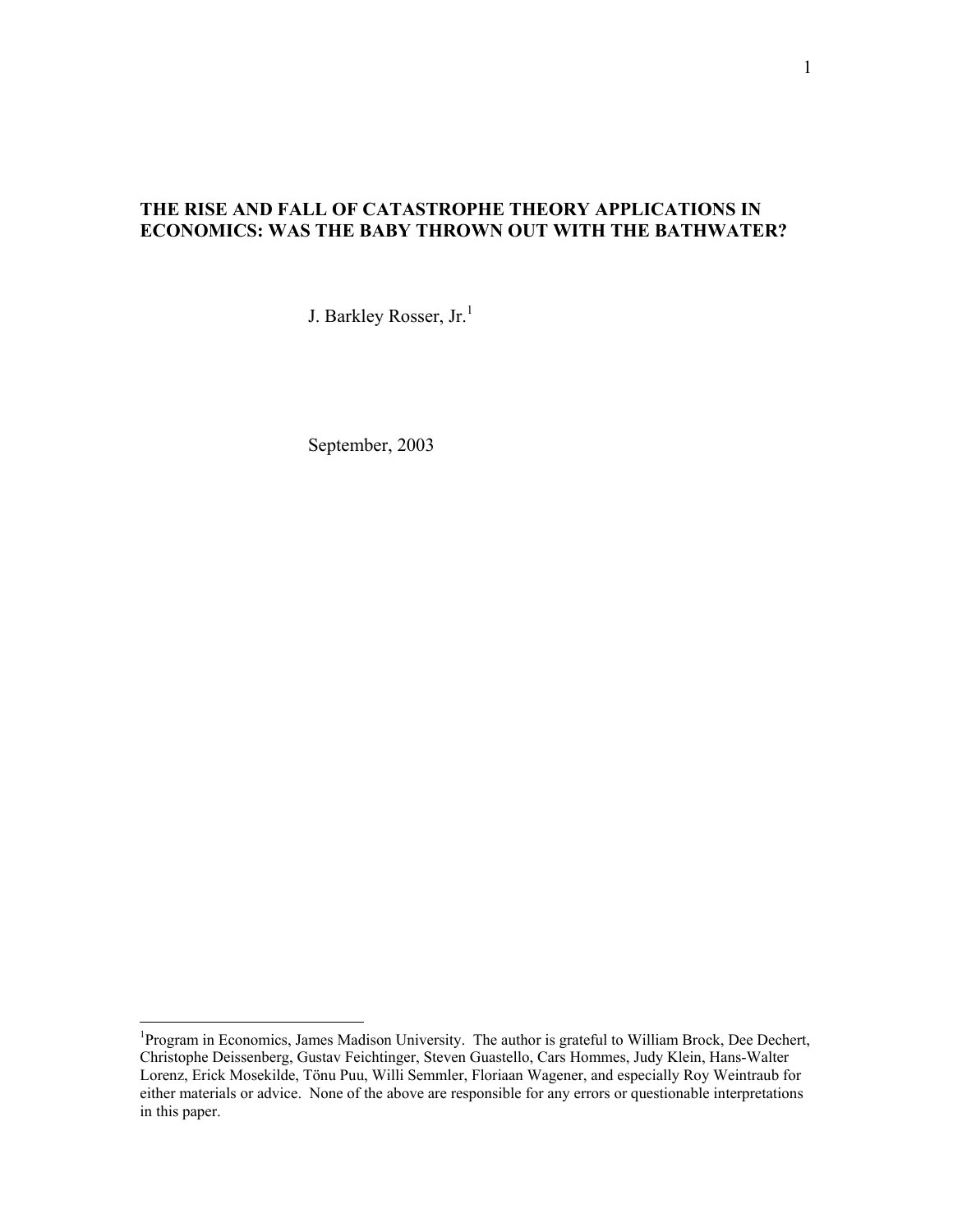# **Introduction**

 $\overline{a}$ 

 The science writer, John Horgan (1995, 1997), has ridiculed what he labels "chaoplexology," a combination of chaos theory and complexity theory. A central charge against this alleged monstrosity is that it, or more precisely its two component parts separately, are (or were) fads, intellectual bubbles of little consequence. They would soon disappear and deservedly so, once scholars and intellects realized what worthless dross they truly were (or are). As the culminating centerpiece of his argument, Horgan introduced the label, "the four C's," which consist of cybernetics, catastrophe theory, chaos theory, and complexity theory.<sup>2</sup> More particularly, Horgan singled out catastrophe theory as the supreme example of an intellectual fad to which he compared chaos and complexity theory. This comparison was supposed to constitute the definitive proof of his argument, its pièce de résistance, the point that would send any right-minded or sensible individual running for their intellectual respectability while screaming in horror at the very idea of taking either chaos theory or complexity theory even remotely seriously. Clearly, Horgan considered catastrophe theory to be such an utterly worthless intellectual stock that the very mention of it in conjunction with another idea would trigger an immediate and relentless crash of the other idea's value in the intellectual bourse once and for all. Such is the current status of catastrophe theory as perceived by many observers of the intellectual scene.

<span id="page-2-0"></span><sup>&</sup>lt;sup>2</sup> Rosser (1999) agrees with Horgan that the four C's are linked through their common use of nonlinear dynamical systems. But he argues that this is something to be celebrated and appreciated rather than denigrated or dismissed. Just as the term "impressionism" in art was originally bestowed by a critic, so the "chaoplexologists" should accept the label originally provided in derision and wear it in pride. Ironically at the time that catastrophe theory was first criticized in 1977, its main founder, René Thom, worried that it could "have the same fate as cybernetics." (Aubin, 2001, p. 274).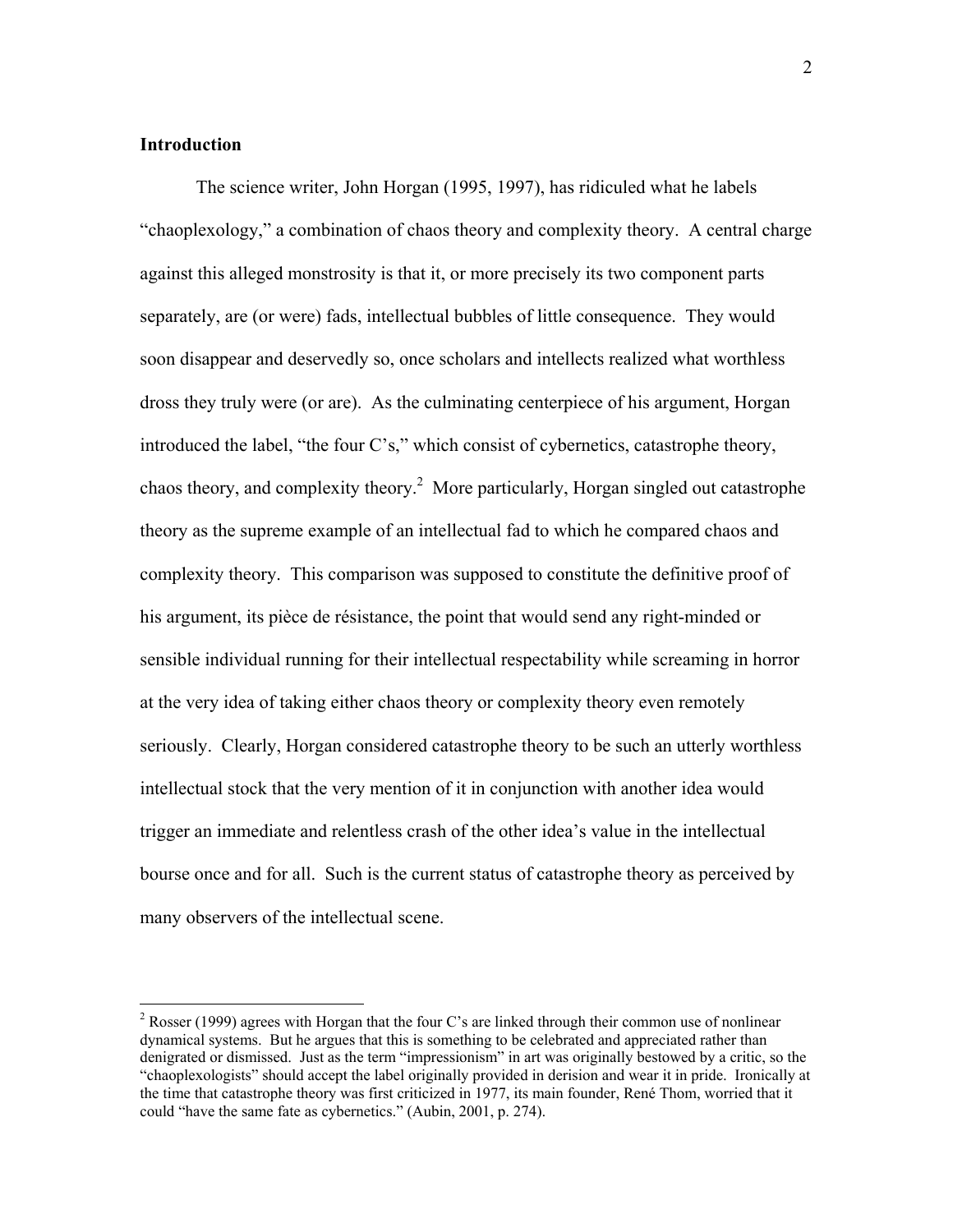That this is indeed its widely perceived status (or lack thereof) was recently reinforced after the death of its publicly identified founder, the French mathematician René Thom. Obituaries and other reports in media outlets discussed how he had been somewhat depressed and withdrawn in his latter years because of the decline in status of his most famous intellectual progeny. Such reports would not be made if there were nothing to them. Although as we shall see, many of the crucial ideas of catastrophe theory were invented/discovered well before he began to study them, he was the person who first proposed its use as a form of applied topology (Thom, 1969) and was as responsible for the original publicity that generated the reputed fad or intellectual bubble, the other principal figure being the Warwick mathematician, E. Christopher Zeeman (1977), who was responsible for coining the term "catastrophe theory."

 That this is supposedly the status of catastrophe theory more generally means that it is not surprising that this is also largely its status in economics as well. It is a discounted idea or approach or method or theory that no ambitious junior scholar in her right mind would evenly remotely dare to refer to in a paper except either in ridicule or in a remote footnote with little further discussion. Within the last decade hardly any paper in a "leading" journal in economics has appeared that had any reference to "catastrophe theory"in it all in any context, however obscure or remote.<sup>3</sup> Whether catastrophe theory was actually a loveable baby or merely a bucket of worthless bathwater, it has most definitely been thrown out by economists, as it has been by scholars from many other disciplines as well. The case would seem to be closed. Indeed the widespread nature of its rejection would seem to be the final proof that it was really just bathwater after all and

1

<span id="page-3-0"></span> $3$  An example of this is Wagener (2003), to be discussed below, which uses catastrophe theory without ever mentioning its name. Of course there has been a non-trivial literature in recent years that has discussed catastrophe insurance. But such discussions rarely, if ever, rely upon catastrophe theory per se.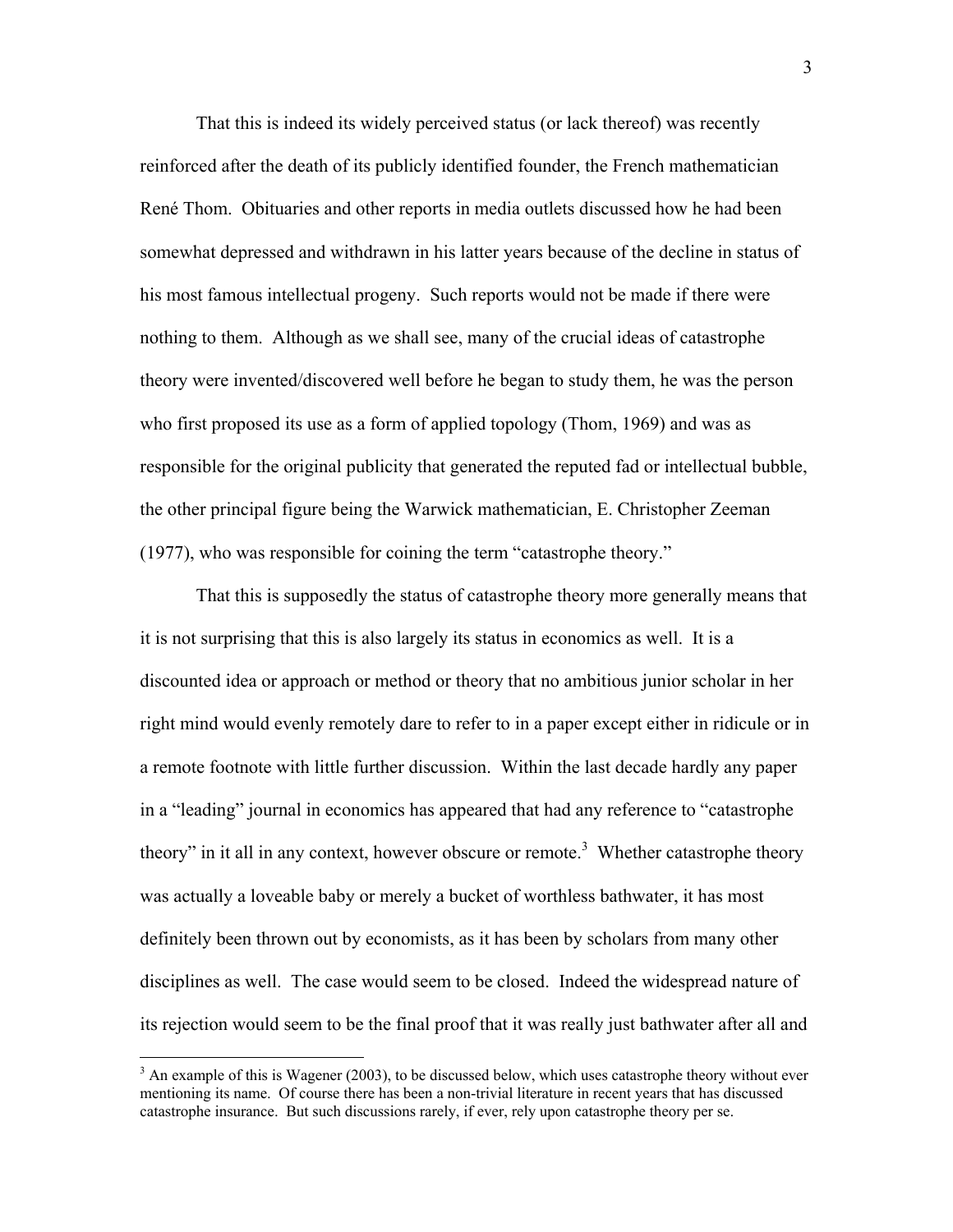that Horgan was fully justified to hold it up as the prime example of a ridiculous and ultimately worthless intellectual fad.

 This paper will suggest that this viewpoint may need some reconsideration. The reference to "the baby being thrown out with the bathwater" was first applied to the question of catastrophe theory during a debate over its use more than two decades ago by Oliva and Capdeville (1980) in the journal *Behavioral Science*. This suggests that indeed there was some bathwater that needed to be thrown out, but that catastrophe theory itself was not that bathwater, that it was in fact an at least not totally unloveable baby that deserved to be preserved and raised in a proper household. The position ultimately taken in this paper will partly agree with this perspective. Sins of intellectual hype and exaggeration were committed as were inappropriate applications of the theory. It is not as general in application as its original proponents claimed, and most certainly it is not a general intellectual panacea. There was a fad and an intellectual bubble, and it was perfectly reasonable that there should have been a discounting and a downgrading to some extent. However, it would appear that this has been overdone, that the intellectual marketplace has inefficiently overshot on the downside. A rather telling sign of this is that probably the field in which the attitude towards catastrophe theory did not fall so low, partly because it did not rise so high in the first place, is mathematics. It is indeed time that non-mathematicians became cognizant of this fact and reevaluated the former fad in order to move it to a more proper valuation. This includes in economics as well, where the baby should be brought back in from the outside to be given a proper high chair, if not the highest one in the house.

4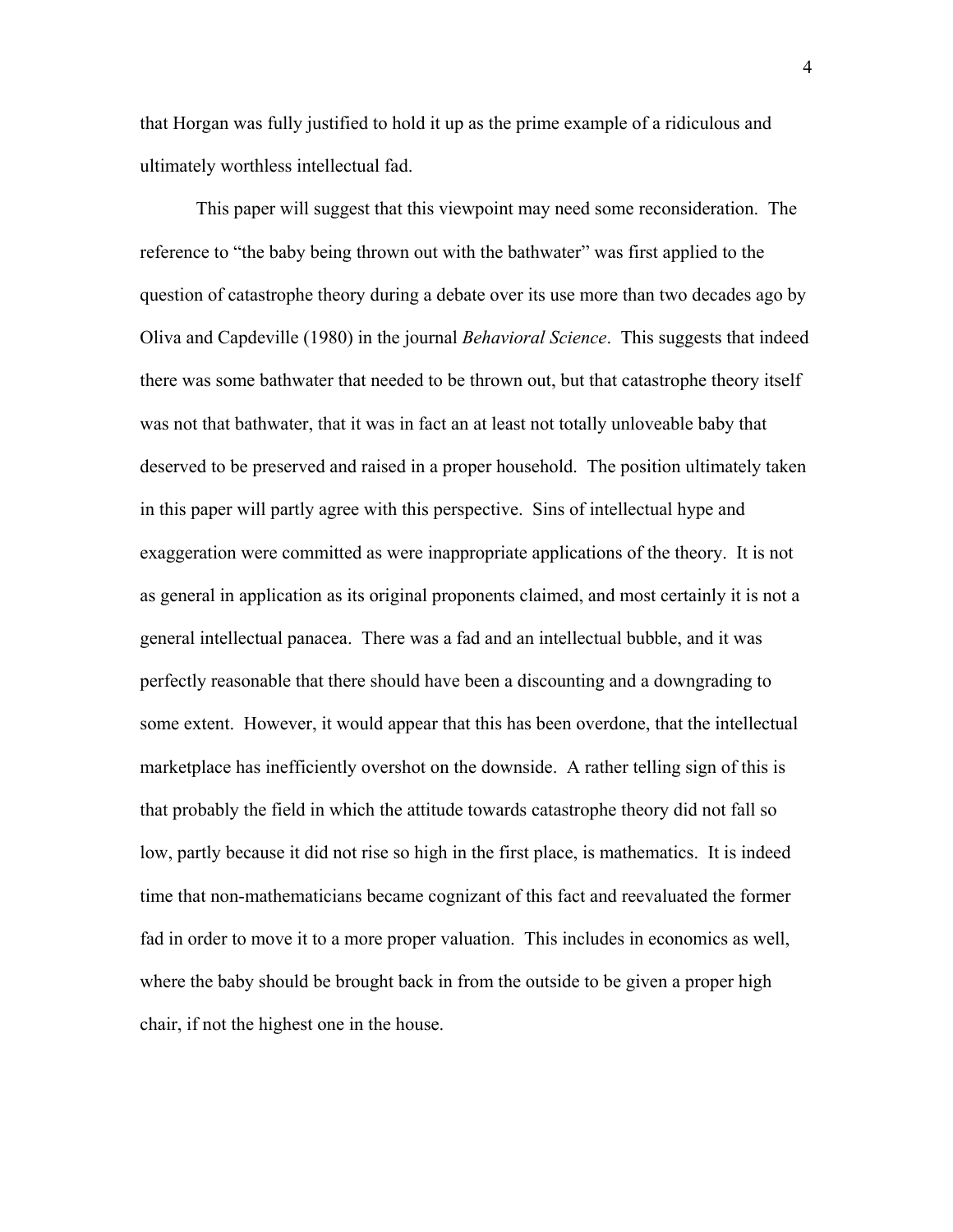This paper will proceed by first reviewing the mathematical origins and background of catastrophe theory. Then it will review the details of some of its applications in economics. This will be followed by an examination of the controversy and debate regarding the use of catastrophe theory, with a special focus on discussion of the Zeeman (1974) model of financial market dynamics. Finally, we shall note some alternative approaches that are being used now in order to model the phenomenon of dynamic discontinuity in economics. Although catastrophe theory may deserve to have its own high chair in the house once again, there are some other babies that deserve at least as high a high chair as it does.

## **The Emergence of Catastrophe Theory out of General Bifurcation Theory**

 It can be said that catastrophe theory is a special case of singularity theory, which is in turn the key to bifurcation theory, part of the study of nonlinear dynamical systems. Bifurcation theory is widely argued to have been invented/discovered by the great French mathematician, Henri Poincaré, as part of his qualitative analysis of systems of nonlinear differential equations (1880-1890). This arose from his study of celestial mechanics and the famous three body problem in particular. Would the orbits of the planets in the solar system escape to infinity, remain within certain bounds, or would the planets crash into each other or the sun? Beyond this question he investigated the structural stability of the system, studying if small perturbations to the system would leave it relatively unchanged in its behavior or cause it to move in a very different manner. It was this particular investigation that led to bifurcation theory.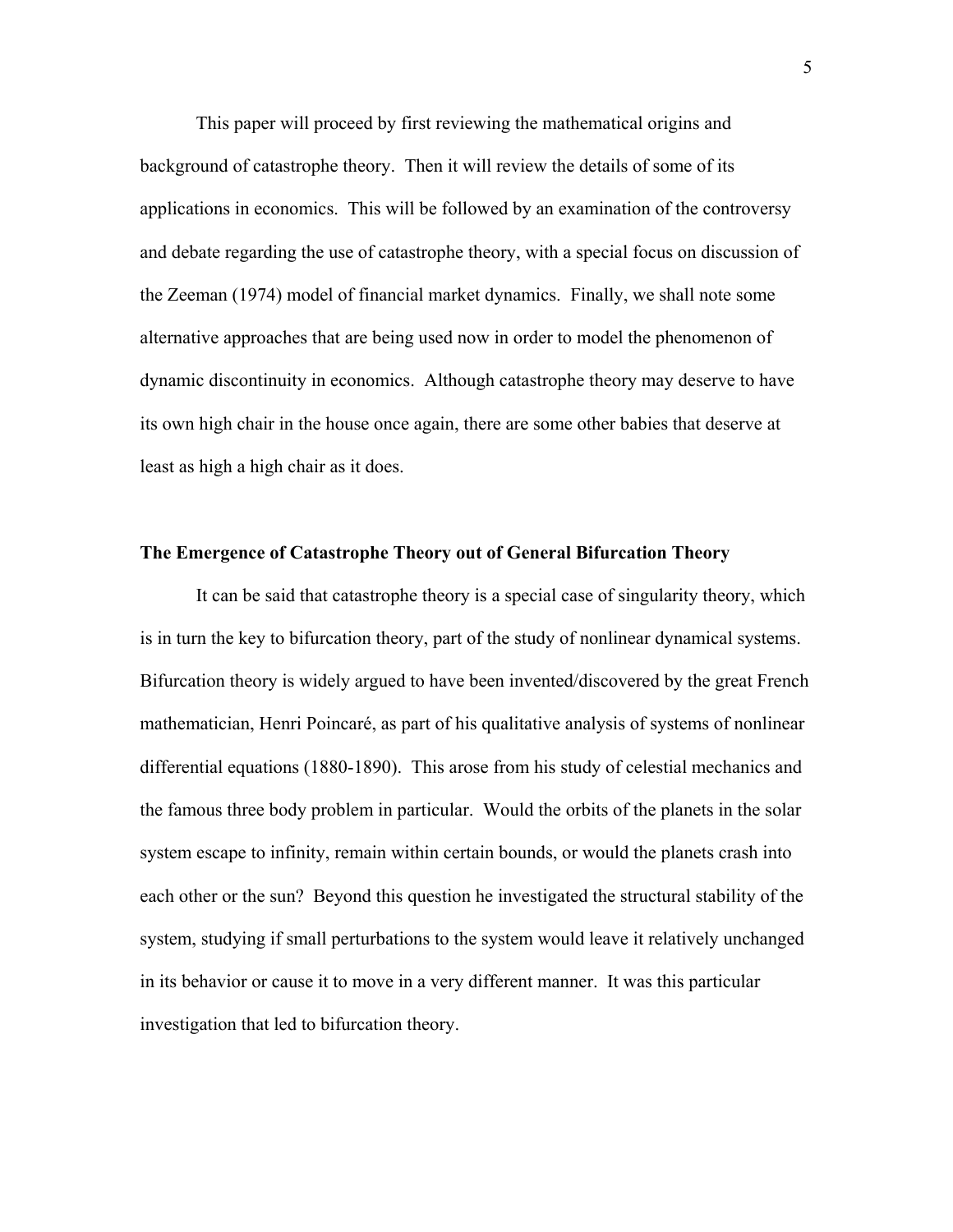Although Poincaré was the first to formally analyze bifurcation theory, there was already a fairly well established body of knowledge in mathematics about it. The Russian mathematician, Vladimir Arnol'd (1992, Appendix) has provided a list of precursors to the work of Poincaré. According to him, although an eager enough observer can find hints of it in some of the work of Leonardo da Vinci, the first clear presentation of the structural stability of a cusp point came in the study of light caustics and wave fronts was due to Huygens in 1654. Critical points in geometrical optics were studied by Hamilton in 1837-38. By the late nineteenth century many algebraic geometers were examining the singularities of curves and smooth surfaces with some of these discussions even ending up in textbooks on algebraic geometry. Among those engaged in such studies included Cayley, Kronecker, and Bertini. Nevertheless, it was Poincaré who brought structure to the discussion of these topics.

 Consider a general family of differential equations whose behavior is determined ...................................................................... by a k - dimensional control parameter, µ: .... . ..............................

 d . **x** .  $/dt = f$ ..... `<br>µ( . **x** . ) . ;<br>, . **x** .  $\therefore$   $\therefore$ <br>in R<sup>n</sup>,  $\vdots$   $\vdots$   $\vdots$   $\ddots$   $\ddots$   $\ddots$   $\ddots$ .  $(1)$ . ... Equilibrium solutions are given by  $f_{\mu}(x) = 0$ . This set of equilibria will bifurcate into ........................ ... .... . . . ....................................... separate branches at a singularity, or a degenerate critical point. More precisely, a ......................................................................... singularity occurs where the Jacobian matrix  $Dxf_{\mu}(x)$  has a zero real part for one of its ........................................ . . . . . ........................... eigenvalues. Int uitively a single stable curve of equilibrium points may split into several ............... ................................................................ curves at such a point, with some stable and others unstable locally. At such points the ......................................................................... first derivative may be zero but the function may not be at an extremum. There are many ....................................................................... d ifferent kinds of bifurcations, with Guckenheimer and Holmes (1983) providing a good . ......................................................................... summary of the various types. .........................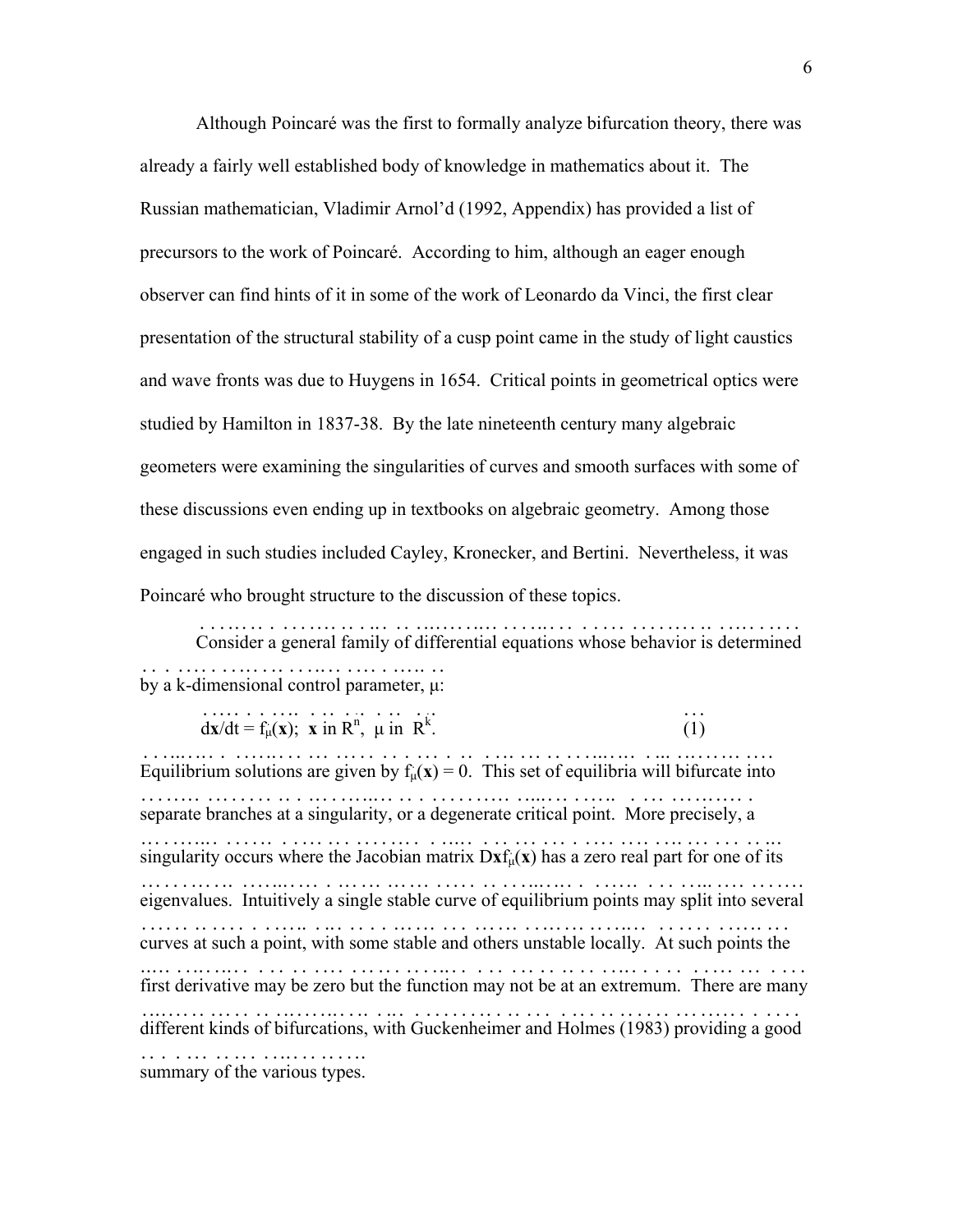The distinction between critical points of functions that are non - degenerate ........................................................ . .......... (associated with extrema) and degenerate ones (singular, non - ex tremal) was further ..................................................... . .. ................. studied by George Birkhoff (1927), a follower of Poincaré, and also by Birkhoff's ..................................................................... follower, Marston Morse (1931). In particular, Morse showed how a function with a ..................................................................... degenerate singularity could be slightly perturbed to a new function th at would now ............................................................. .......... exhibit two distinct non - degenerate critical points instead of the singularity. This was a ..................... . ........................................................ bifurcation of the degenerate equilibrium and indicates the close connection between the ............................................................................. singularity of a mapping and its structural stability (see Figure 1). ..................................................... ...... [insert Figure 1] ...............

7

 Hassler Whitney (1955) followed Morse by studying different kinds of ........................................................... singularities and their stabilities. This was the sort of approach that was essentially the .............................................................................. origin of catastrophe theory, although nobody was using that term y et. In fact, Whitney ......................................................... ................. discovered/invented the two singularities associated with the two most commonly studied ............................................................................. kinds of elementary catastrophes, and the only ones that are stable in all their forms, the ............................................................................ fold and the cusp (see Figure 2). He showed that thes e were the only two kinds of ........................................... ...................... structurally stable singularities for differentiable mappings between two planar surfaces. ................................................................................. Thus Whitney can be viewed as the real inventor/discoverer of catastrophe theory. ...................................................................... [insert Figure 2] ............... Following his discovery of transversality (1956), René Thom developed further .............................. ...................................... the classification of singularities, or of elementary catastrophes, although a more ......................................................................... complete categorization would eventually be carried out by Arnol'd, Gusein-Zade, and ................................................................. . ........ Varchenko (1985), who showed that for syste ms beyond a dimensionality of eleven, the ..................................... ...................................

categories of catastrophes become infinite and thus difficult to categorize. Thom (1972, .............................................................................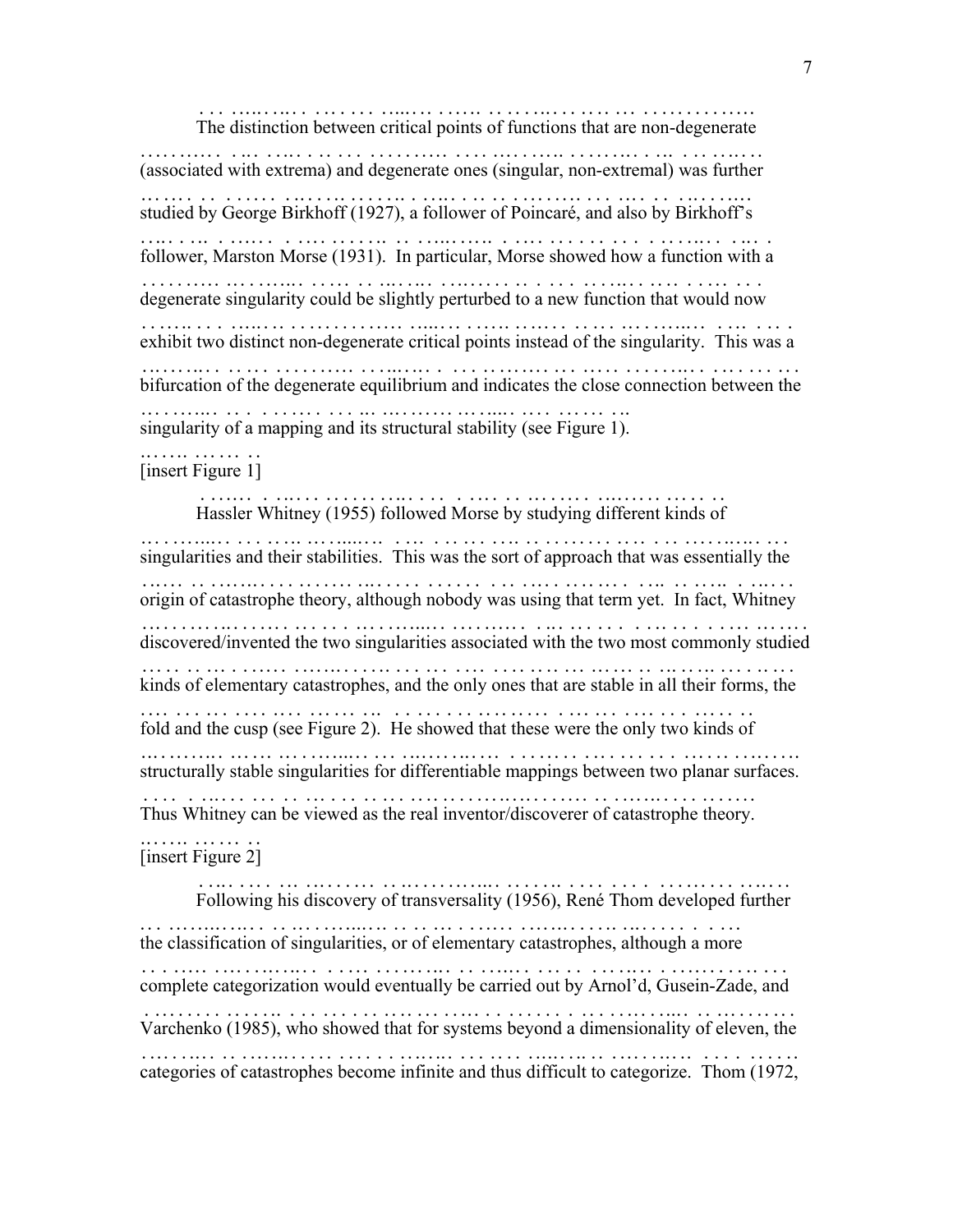pp, 103-08) would label such catastrophes as "generalized" or "non-elementary." More ...... . .................................................. . ................ particularly, Thom (1972) studied the seven elementary catastrophes going up through six ................................. ............................................ dimensions in control and state variables. This became standard catastrophe theory. .........................................................................

 Consider a dynamical system given by n functions on r control variables, ci. The ................................................................... n equations determine n state variables, x<sub>j</sub>: ................................ .... .

$$
x_j = f_j(c_1 \dots c_r). \tag{2}
$$

Let V be a potential function on the set of control and state variables: ...........................................................

$$
\mathbf{V} = \mathbf{V}(\mathbf{c}_i, \mathbf{x}_i) \tag{3}
$$

such that for all  $x_j$ ...............

$$
\overrightarrow{c}\sqrt{c}\times j=0. \tag{4}
$$

This set of points constitutes the equilibrium manifold, M, and an example is seen in the .......................................................................... cusp catastro phe seen in Figure 2, which is characterized by two control variables and ............ ............................................................. one state variable. In much discussion the control variables are characterized as being ........................................................................... "slow," whereas the state variables are characterized as being "fast." The usual ..................................................................... presumption has been that the state variables adjust quickly to be on the equilibrium ........... ............................................................. manifold while the control variables move the system around on the manifold. In turn, ........................................................................ the catastrophe function is the projection of the equilibrium manifold into the r - ..................................................................... . dimensional control variable space, with its singularities the main focus of catastrophe ........... .................................................................. theory (not to be confused with projection functions found in game theory). . ...... .......................................................... .

 Thom's Theorem, which was rigorously demonstrated by Malgrange (1966) and ................................................................ Mather (1968), states that if the underlying functions fj are generic (qualitatively stable ....................... ........................................................ under slight perturbations), if  $r < 6$ , and if n is finite with all but two state variables being .............................................................................. represented by linear and non - degenerate quadratic terms, then any singularity of a ......................... . ..............................................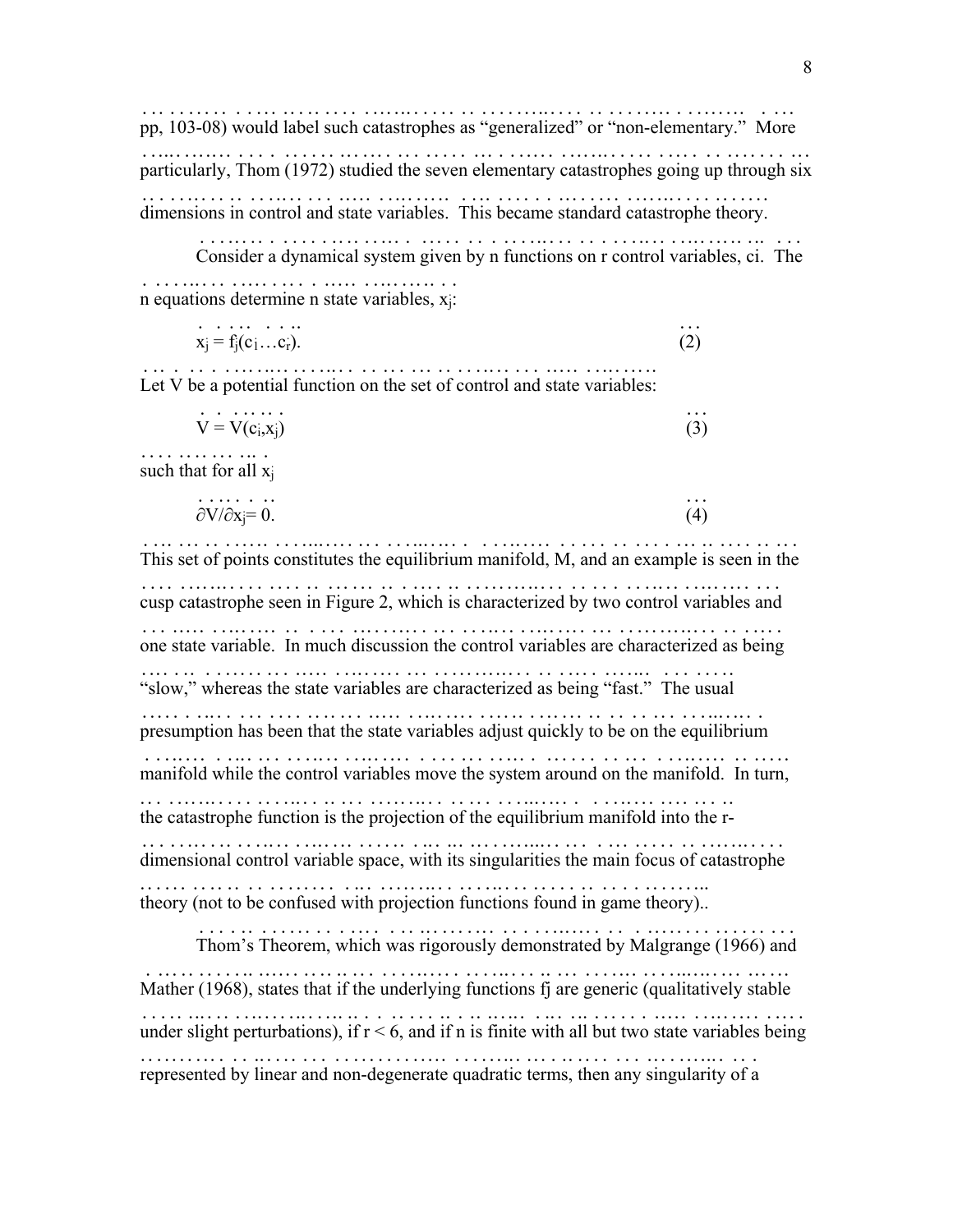catastroph e function will be structurally stable (generic) under slight perturbations and .......... ..................................................................... can be classified into eleven different types. There are seven such types for  $r < 5$ , and ........................................................................ Thom (1972) provided colorful names for each of these, along with detailed discussions .......................................................................... of their various characteristics, with further discussion carried out by Trotman and .........................................................................  $\frac{1}{2}$  Zeeman (1976). For r > 5 and more than two control parameters, the set of possible ...................................................... catastrophes is infinite. .......................

.

 $\overline{a}$ 

 A lthough there have been some applications of catastrophes of somewhat higher dimensionality in economics, especially in urban and regional economics, most of the applications have involved the two simplest forms already known to Hassler Whitney in 1955, the fold and the cusp depicted in Figure 2. In order to analyze a particular model using one of these one must make assumptions regarding how the system moves between equilibria in situations of multiple equilibria. For the simplest case of the fold catastrophe four kinds of behavior can occur: *hysteresis, bimodality, inaccessibility,* and *sudden jumps*. An additional phenomenon that can occur in the case of the cusp ..................................................... catastrophe is *divergence* , which involves the increasing separation of the two planes of ............. .......... ..................................................... the equilibrium manifold as the value of the so - called *split ting factor* control variable ....................................... . ...... ..... .......... ............... increases in value. When its value is sufficiently low, there are no discontinuities and the .............................................................................. system is controlled by variations of the so - called *normal factor* , the other control ..................................... . ...... ............ ................ variable. .........

<span id="page-9-0"></span><sup>&</sup>lt;sup>4</sup> For good overviews of catastrophe theory and its application in many disciplines, see Poston and Stewart (1978), Woodcock and Davis (1978), Gilmore (1981), Thompson (1982), and Arnol'd (1992). Except for the last of these, which was a third edition of a book initially written earlier by this famous Russian mathematician, all of these were written during the heyday of catastrophe theory's faddishness.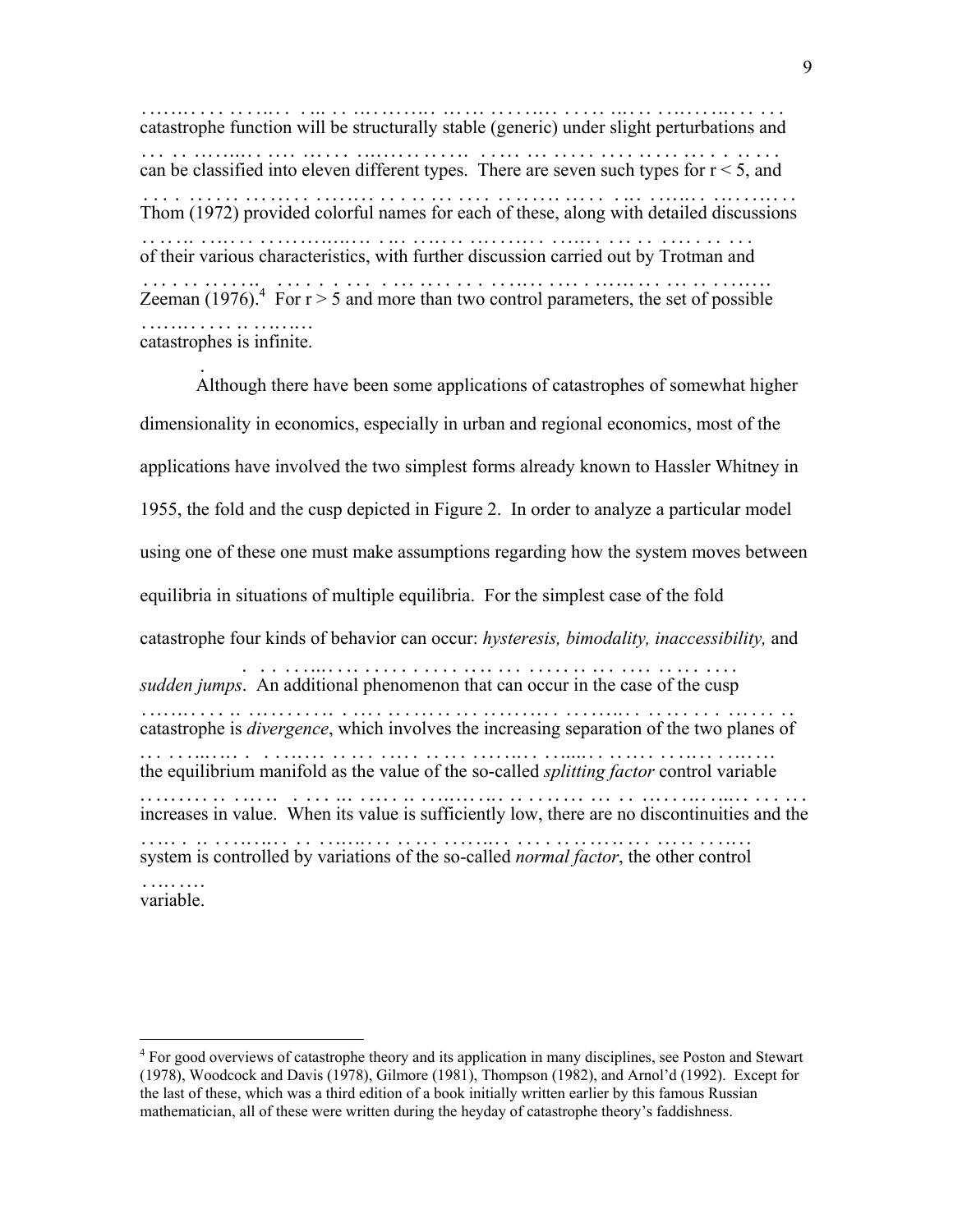#### **Some Applications in Economics** ...........................

1

 As w e shall see, critics of catastrophe theory have argued that many applications ... .................................................................. of it in many fields were either done in violation of necessary assumptions or were ..................................................................... carried out in other ways that are questionable for one reason or another. Let us list a few ........................................................................... examples of applications in economics, most of which in this author's view were done in ......................................................................... a reasonable manner.<sup>5</sup> ..................[5](#page-10-0)

 The earliest published application was due to Zeeman (1974) and was an effort to ................................................................... model bubbles and crashes in stock markets. This example has been much criticized ................................................... .................. (Zahler and Sussman, 1977; Weintraub,1983). We shall return later to discuss the ..................................................................... criticisms of this particular model after we discuss the question of the broader criticisms .............................................................................. of catastrophe theory and the debate that arose around it. .................................................

 Although he did not use catastrophe theory directly, Debreu (1970) set the stage .................................................................... for doing so in regard to general equilibrium theory with his distinction between regular ............................................................................ and critical economies, the latter containing equilibria that are singularities. ....................................................................... Discontinuous structural transformations of general equilibria in response to slow and ............................................................................ continuous variation of control variables can occur at such equilibria. Analysis of this ............................................................................

possible phenomenon was carried out using catastrophe theory by Rand  $(1976)^6$  and .................................................................[6](#page-10-1) . ..

<span id="page-10-0"></span> $<sup>5</sup>$  For more extensive discussions of such applications in economics, see Rosser (1991, 2000a).</sup>

<span id="page-10-1"></span><sup>&</sup>lt;sup>6</sup> Two years later, Rand (1978) would publish the first self-conscious model of chaotic dynamics in economics, although others had provided such examples earlier without realizing what they were, e.g. Strotz, MacAnulty, and Naines (1953).

Although not specifically using catastrophe theory, Debreu's colleague in mathematics at Berkeley, Steve Smale (1974) also studied structural stability of general equilibria, drawing on his earlier work on genericity that also provided a foundation for chaos theory (Smale, 1967). Smale was in close contact with Thom and Zeeman during the early 1970s (Aubin, 2001), and would later encourage Hal Varian to study catastrophe theory, leading him to develop his business cycle model discussed below (I thank Roy Weintraub, 1983, for this information, who interviewed Varian).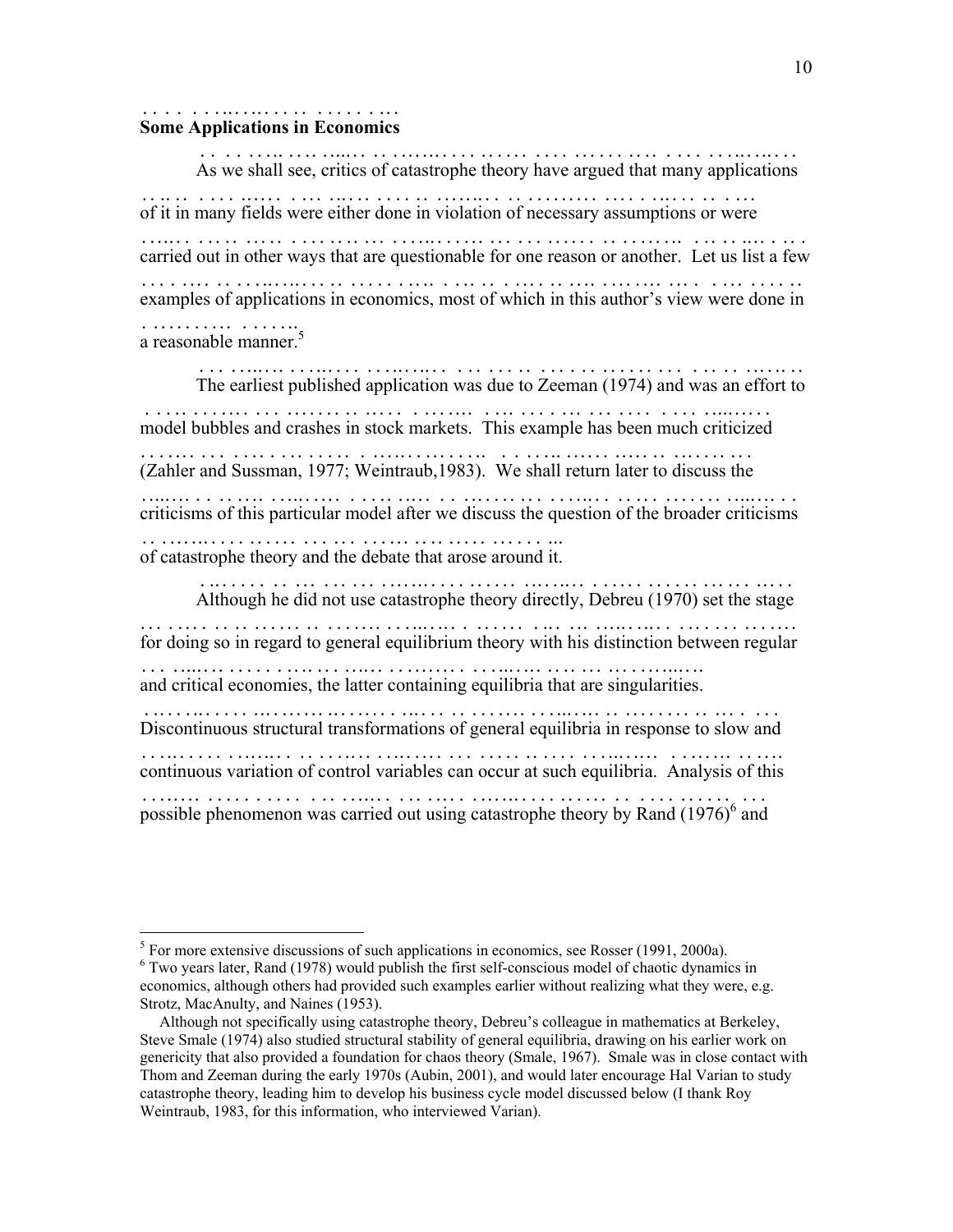Balasko (19[7](#page-11-0)8).<sup>7</sup> Rand in particular derives such a case when at least one trader in a pure ........................................................... exchange economy has non - convex preferences, as depicted in Figure 3. ..................... . ...................................... ...............

[insert Figure 3]

Bonanno (1987) studied a model of monopoly in which there were non-....................................................... .

monot onic marginal revenue curves due to market segmentation. Multiple equilibria can ..... ...................................................................... arise with smoothly shifting cost curves, which he analyzed using catastrophe theory. ..........................................................................

 Perhaps the most influential application of catastrophe theory in economics was to .......................................................................

the analysis of business cycles in a paper by Varian (1979). He adopted a nonlinear ... .................................................................. investment function of Kaldor (1940) as modified by Chang and Smyth (1971) to ................................................................. construct the following model. ...........................

|                                | $\cdots$ |
|--------------------------------|----------|
| $dy/dt = s(C(y)) + I(y,k) - y$ | (5)      |
| .                              | $\cdots$ |
| $dk/dtg = I(y,k) - I_0$        | $\sigma$ |
| .<br>$C(y) = cy + D$ ,         | $\cdots$ |

with y as national income,  $k$  as capital stock measured against a long-run trend,  $C(y)$  as ........................................... .............. . ............... the consumption function,  $I(y,k)$  as the gross investment function with  $I_0$  an autonomous .............................................................. ............ level of replacement investment, and s a speed of adjustment parameter assumed to be ....................................................................... rapid relative to the movements of the capital stock. The nonlinear investment function ....................................... .................................... was assumed to have a sigmoid shape and would shift with the capital stock as depicted ....................................................................... in Figure 4, with  $S = I$  being the equilibrium condition. ..............................................

[insert Figure 4] ...............

 $\overline{a}$ 

<span id="page-11-0"></span> $<sup>7</sup>$  Balasko ultimately sided with the critics of applications of catastrophe theory in economics by noting that</sup> some of the necessary mathematical conditions are rarely fulfilled, especially that of a potential function.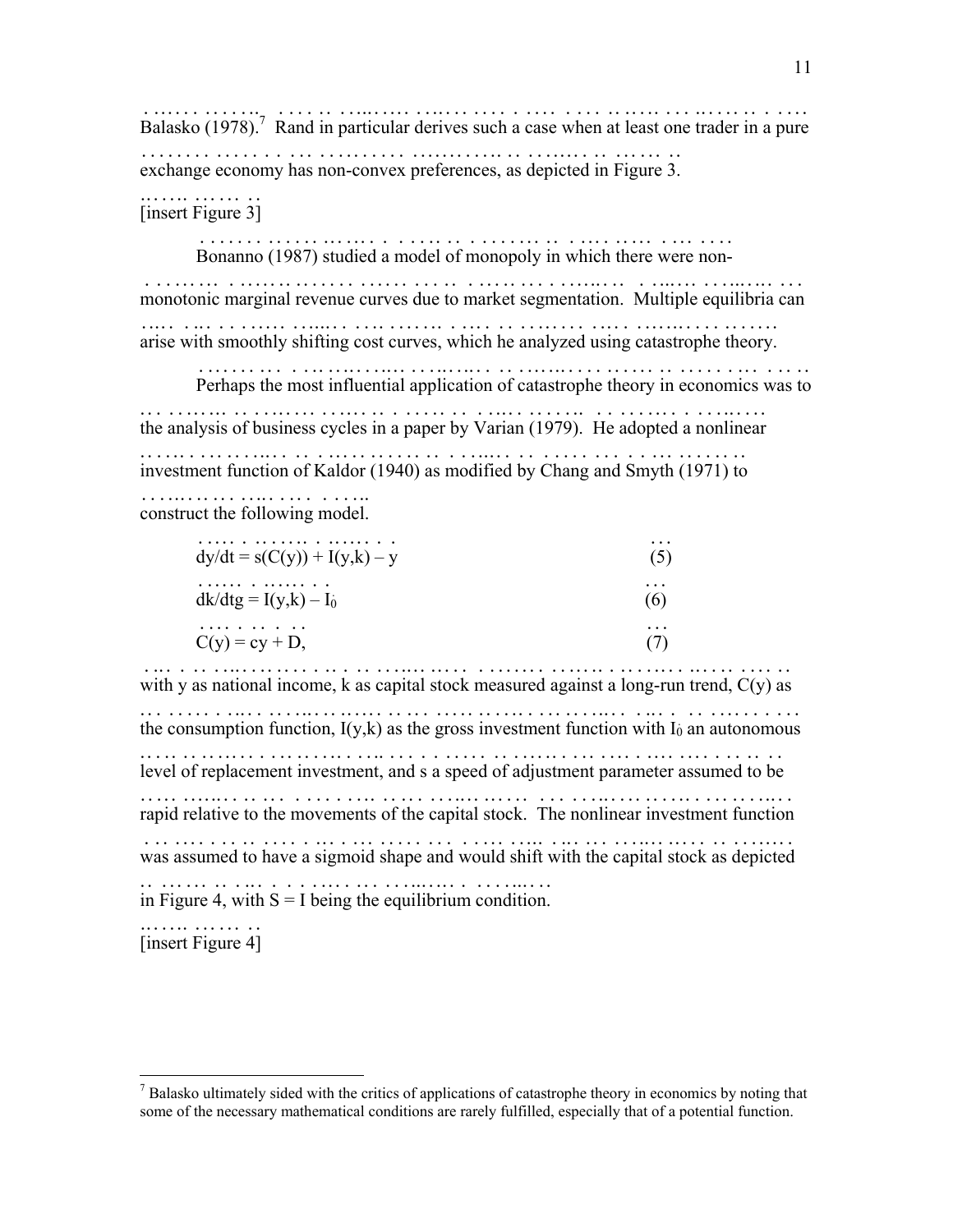Within this model a hysteresis cycle with discontinuities can arise as the .......................................... .....................

investment function shifts back and forth during the course of a business cycle, as ...................................................................... depicted in Figure 5. ..................

#### [insert Figure 5] ...............

 Varian then extended this model by allowing the consumption function to include .................................................................... wealth, w, as a control v ariable as follows: .................... .................

 $C(y, w) = c(w)y + D(w),$  (8) .................. ...

with  $c'(w) > 0$  and  $D'(w) > 0$ . This formulation allows for a tilting of the savings .................................................................. function such that there are no longer any multiple equilibria. Th is allowed Varian to ........................................................ ................. distinguish between simple recessions and longer term depressions. This was depicted by ............................................................................ a cusp catastrophe in which wealth is the splitting factor, as depicted in Figure 6. ...................................................................... ...............

# [insert Figure 6]

 $\overline{a}$ 

 One of the few efforts to empirically esti mate a catastrophe theory model in ................................... ............................. economics was of a model of inflationary hysteresis involving a presumably shifting ........................................................................ Phillips Curve. This was due to Fischer and Jammernegg (1986). The method they used ...................................................................... was a multi-modal density function due to Cobb (1978, 1981).<sup>8</sup> For U.S. data for the ......... . ................................. ........[8](#page-12-0) ................. period of June 1957 to June 1983, they found a cusp point in the space of the ............................................................. unemployment rate and inflationary expectations of about 7 percent for each variable. .......................................................................... This drew on an ad hoc model suggested by Woodcock and Da vis (1978), and in effect .............................................. ..................... argued that this system could be viewed as a cusp catastrophe, with the economy jumping ......................................................................... to the "higher" sheet of the equilibrium manifold during 1973 - 74 and then back down .................................................... . .................

<span id="page-12-0"></span><sup>&</sup>lt;sup>8</sup> For further discussion see Cobb, Koppstein, and Chen (1983) and Cobb and Zacks (1985, 1988). It is striking that few of the critics of catastrophe theory who charge that it cannot be used practically or empirically seem to be aware of this work.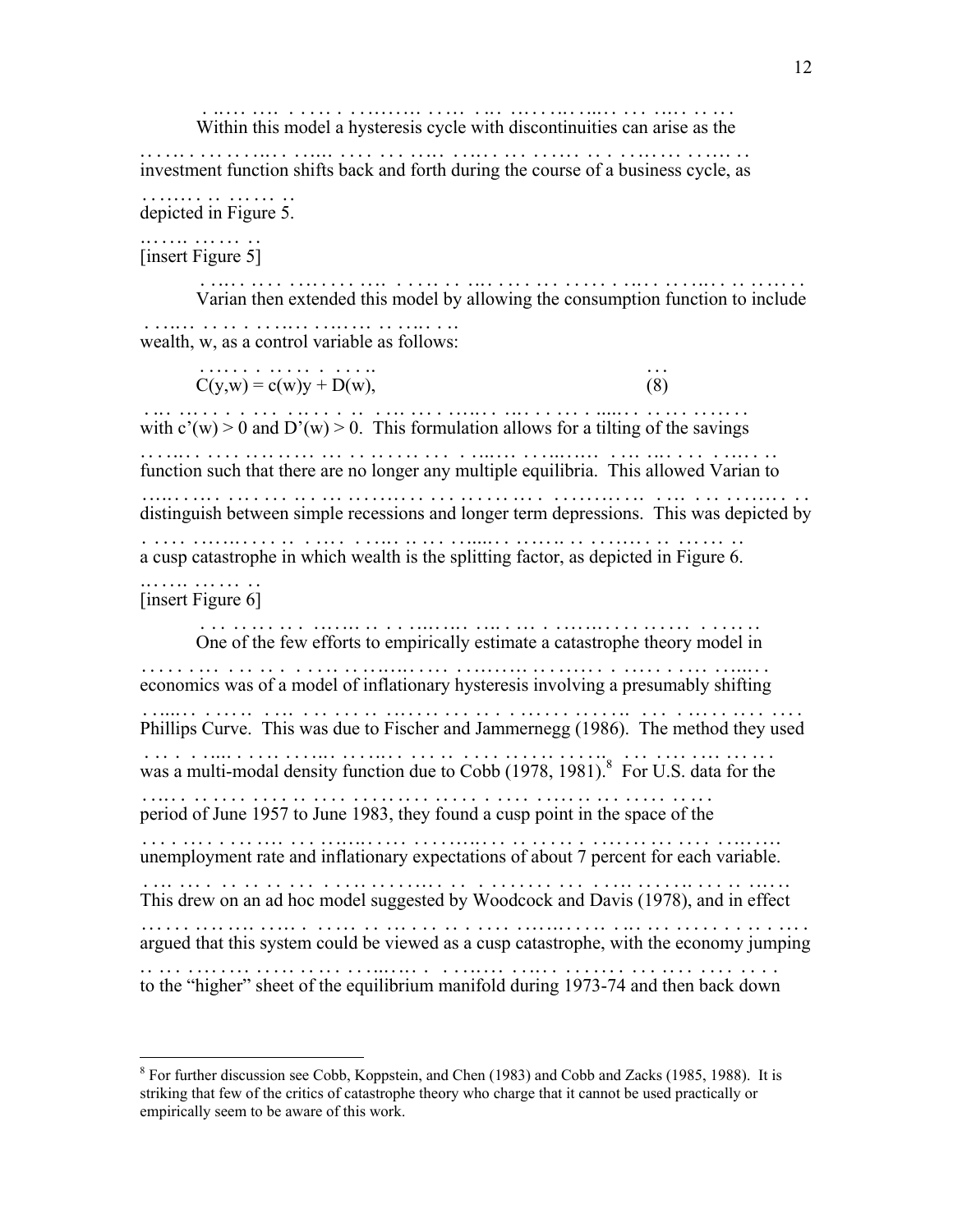again, but then jumping up again at the end of 1977 only t o gradually come back down .............................................. ...................... (by going around the cusp point after 1980. ....................................

 Drawing on models due to Bruno (1967) and Magill (1977), Rosser (1983) ........................................................... analyzed dynamic discontinuities in an optimal control theoretic growth theory model .......................................................................... that contained capital theoretic paradoxes. Ho and Saunders (1980) developed a ......................... ........................................... catastrophe theory model of bank failure when risk factors go beyond critical levels. .........................................................................

 The areas of urban and regional economics saw especially large numbers of .............................................................. applications of catastrophe theory, includi ng the use of catastrophe theory models of ....................................... ................................... higher dimensionality than the three dimensional cusp catastrophe seen above, although ............................................................................ some of this work was done by geographers rather than economists. Amson (1975) .................................................................. initiated the formal use of it with a cusp catastrophe model urban density as a function of ..................................... ...................................... rent and "opulence." Mees (1975) modeled the revival of cities in medieval Europe using .......................................................................... the five dimensional "butterfly" catastrophe. Wilson (1976) studied modal transportation ............................................................................... choice as a fold catastrophe, D endrinos (1979) modeled the formation of urban slums .......................... ............................................. using the six dimensional parabolic or "mushroom" catastrophe. Structural change in ......................................................................... regional trading systems was analyzed using the five dimensional hyperbolic and elliptic ............................................................................. umbilic catastrophes by Puu ( .........................  $1979, 1981a, b)^9$  $1979, 1981a, b)^9$  $1979, 1981a, b)^9$  and by Beckmann and Puu (1985). .......................... Andersson (1986) modeled "logistical revolutions" in interurban transportation and .......................................................................... communications relations and patterns as a function of long run technological change ......................................................................... using a fold catastrophe. Some of the se applications were somewhat ad hoc, although the ............................... ...........................................

 $\overline{a}$ 

<span id="page-13-0"></span> $9$  Puu (1989) was probably the first to analyze an economic model using both catastrophic and chaotic dynamics in a model of business cycles in which an economy experiences temporary periods of chaotic dynamics immediately after catastrophic jumps occur. Rosser (1991) has labeled such a phenomenon as being "chaotic hysteresis."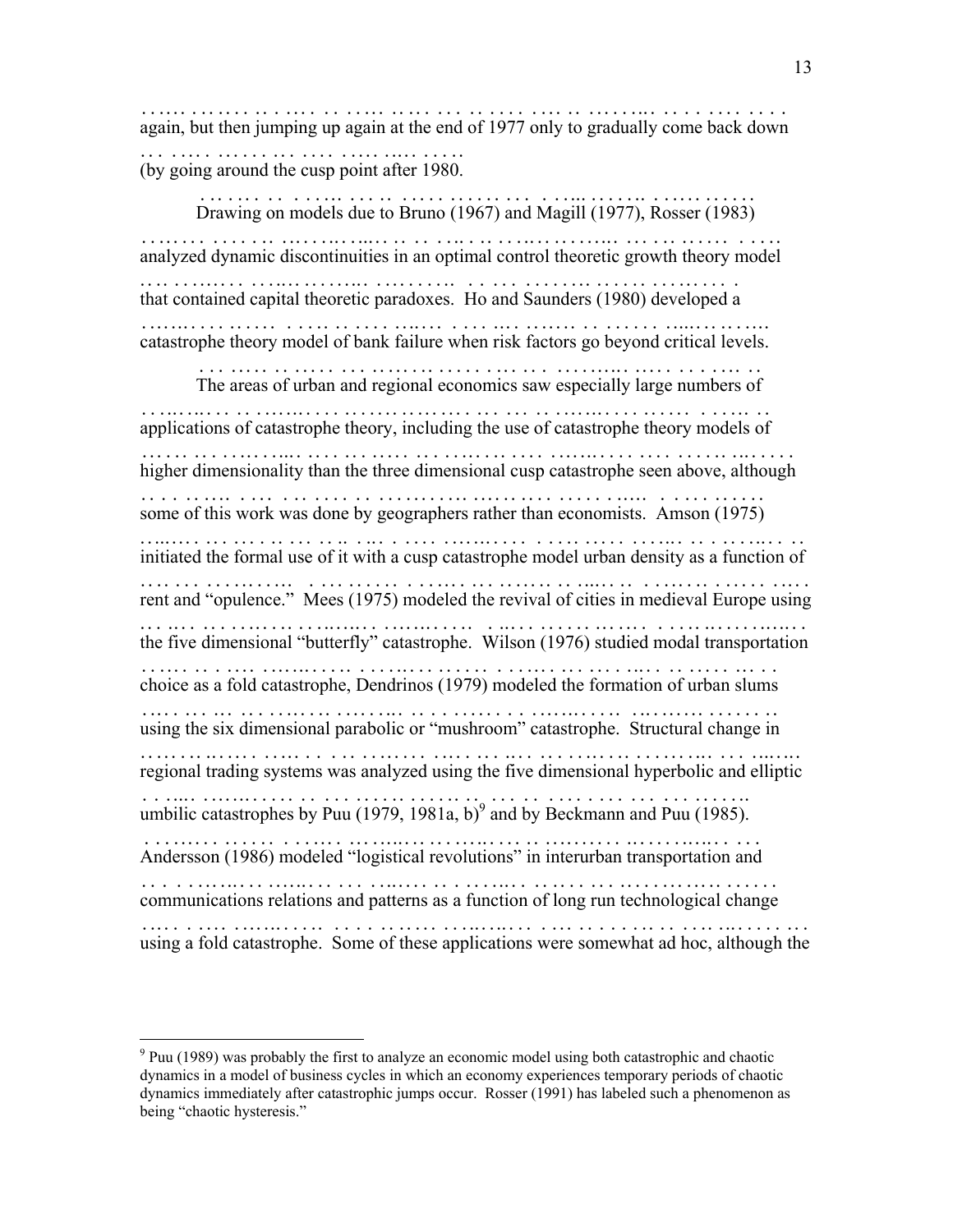ones by Puu and by Beckmann and Puu especially stand out as fulfilling all the ................................................................

mathematical conditions for proper application of catastrophe theory. ..............................................................

 Within ecologic - economic systems considerable focus has been paid to systems in .............. . ................................... ................... which there are discontinuous changes in biological populations, including collapses to ............................................................................. extinction as a result of interaction with human activities. The multiple equilibria model .............................................................................. of fishery dynamics in the case of backward - bending supply curves was initially studied .................................... . ....... ............................... by Copes (1970), and Clark (1976) examined it in the context of catastrophe theory. The ......................................................................... basic pattern is depicted in Figure 7 in which outward shifts of the demand curve due to ........................................................................ rising incomes or preferences for fish ca n lead to discontinuous changes in equilibria. A ................................... ......................................... somewhat similar model with improved fishing technology as a control variable was due ......................................................................... to Jones and Walters (1976). ........................

[insert Figure 7] ...............

 Another vein of argumentation drew on models of predator - prey dynamics, such ................................................ . ............. .... as the spruce budworm dynamics in forests modeled by Ludwig, Jones, and Holling ................................................................... (1978). Most notably, Walters (1986) examined a fold catastrophe model of Great Lakes ......................................................................... trout dynamics using such a predator - prey model to study how yields could be ............................... . ................................ maximized while avoiding a catastrophic collapse by using a so-called "surfing" strategy. ....... .............................................. . ........................ This example refutes the widespread argument heard that catastrophe theory had no ...................................................................... practical application. Unsurprisingly there has continued to be much more interest in .......................................................................... catastrophe theory models, or variations on them, in ecologic-economic modeling, ... .................................................. . ................. although often these are models with multiple equilibria in fold or cusp patterns that are ............................................................................ not identified with catastrophe theory explicitly (Wagener, 2003). Of course this may ..........................................................................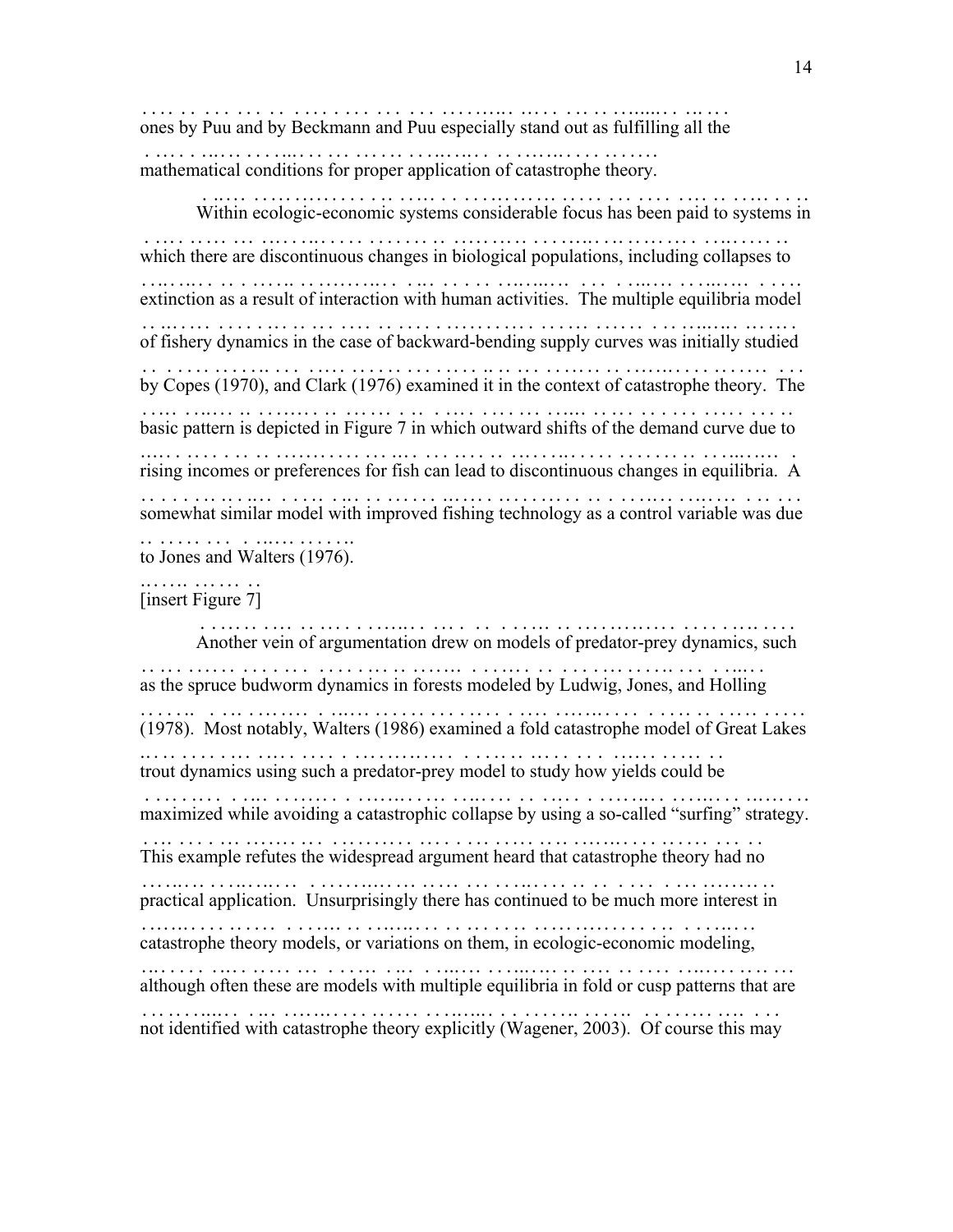well reflect the current disrepute in which catastrophe theory is so widely held and the .......................................................................... desire not to be tainted with it. ...........................

 In international finance, George (1981) studied foreign currency speculation in a ....................................................................... model with non - convex risk preferences. This used a cusp catastrophe and essentially ............ . .............................. .............................. followed the approach used in the Rand (1976) general equilibrium model. Although he ........................................................................ did not put it formally into a catastrophe theory framework, Krugman's (1984) of .................................................................... multiple equilibria in the demand for foreign currenc ies could rather easily be put into .............................................. ............................. such a framework following along the lines of the Varian (1979) approach.<sup>10</sup> Of course many models are now studied of multiple equilibria in foreign exchange rate models, ....................................................................... with many of these taken very seriously given the numerous foreign exchange crises that ......................................... ................................. have occurred in recent years. ..........................

#### **The Debate and Downfall of Catastrophe Theory** .......................................

 $\overline{a}$ 

 The major controversy and debate surrounding catastrophe theory erupted quite .................................................................... early in the process during the late 1970s, prior to the full working out of many of the .................................................. ..................... applications noted in the previous section. But the outcome of this debate would be a ....................................................................... residue that would gradually corrode the support for using catastrophe theory and ...................................................................... culminated in the widespread disdain that we see today. Ag ain, before we get into the ................................................. ...................... details of the debate, I note that among mathematicians the view is widely held that ...................................................................... although there was an overhyping of catastrophe theory in the first place, the current .........................................................................

<span id="page-15-0"></span><sup>&</sup>lt;sup>10</sup> Krugman's (1991) core-periphery model of regional economic structure could also be easily put into a catastrophe theory framework, although he has not done so. However, Baldwin, Martin, and Ottaviano (2001) have used the language of "catastrophic agglomeration" in connection with a closely related model, a continuing sign that in urban and regional economics there has remained more openness to such approaches as there has also within ecological economics, in contrast with most sub-fields of economics. Another paper to specifically mention the possibility of using catastrophe theory for the model studied was Gennotte and Leland's (1990) model of financial market dynamics. Krugman (1996) in particular once wisecracked that he had "forgotten more catastrophe theory than most people ever knew in the first place."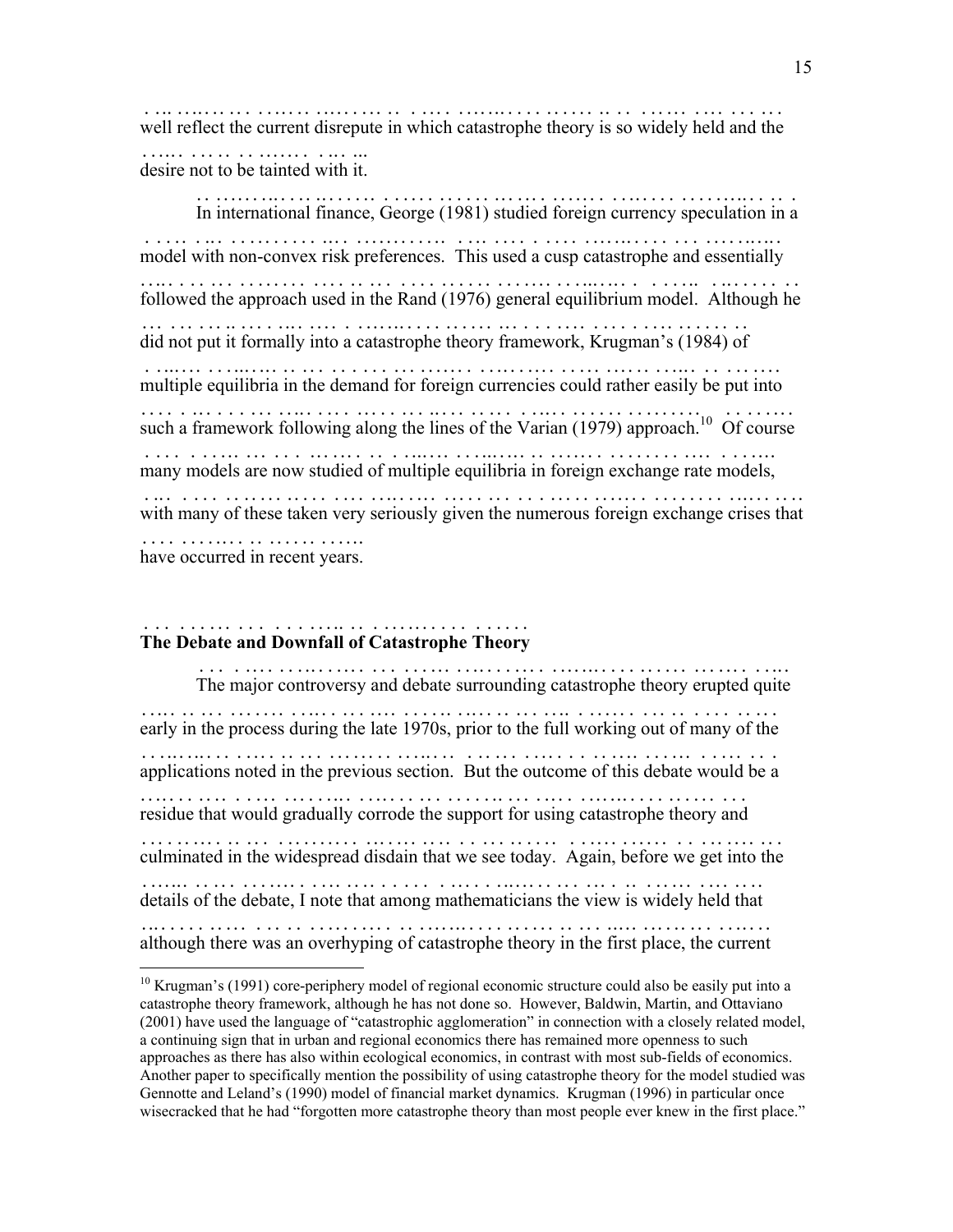disdain is overdone and that catastrophe theory is a per fectly proper method to use in the ............................................... ............................ right circumstances. ...................

 The most important criticisms of catastrophe theory applications in general were ...................................................................... by Zahler and Sussman (1977), Sussman and Zahler (1978a, b), ...................................................[11 a](#page-16-0)nd Kolata (1977). ................ Responses appeared in *Science* and *Nature* in 1977, with a more vigorous and extended ................... ....... ... .. .... ................................... set of defenses appearing in *Behavioral Science* (Oliva and Capdeville, 1980; Guastello, ........................ ................. ...................................  $1981$ , <sup>12</sup> with the first of these being the source of the line about "the baby was thrown ................................................................ out with the bathwater." More b alanced overviews came from mathematicians .......................... ...................................... (Guckenheimer, 1978; Arnol'd, 1992). .................................

The critics indeed succeeded in pointing out some pretty dirty bathwater.<sup>13</sup> The most salient points include: 1) excessive reliance on qualitative methods, 2) inappropriate ................................................................................ qua ntization in some applications, and 3) the use of excessively restrictive or narrow ... ....................................................................... mathematical assumptions. The third point in turn has at least three sub-points: a) the ........................................... necessity for a potential function to exist for it to be properly used, b) that the necessary use of gradient dynamics does not allow the use of time as a control variable as was often done in many applications, and c) that the set of elementary catastrophes is only a limited subset of the possible range of bifurcations and catastrophes. We note that these arguments relate to applications of catastrophe theory in general rather than to economics specifically, although most of them apply to at least some applications in economics.

<u>.</u>

<span id="page-16-0"></span> $11$  A satire of the work of the work of Sussman and Zahler appeared under the alleged authorship of "Fussbudget and Snarler" (1979).

<span id="page-16-1"></span><sup>&</sup>lt;sup>12</sup> Psychology is a field that has remained somewhat more open to using catastrophe theory than some others, with good coverage in Guastello (1995).

<span id="page-16-2"></span><sup>&</sup>lt;sup>13</sup> They also made a number of arguments that looked serious at the time but look petty in retrospect, such as that some of the crucial papers in catastrophe theory initially appeared in unrefereed Conference Proceedings.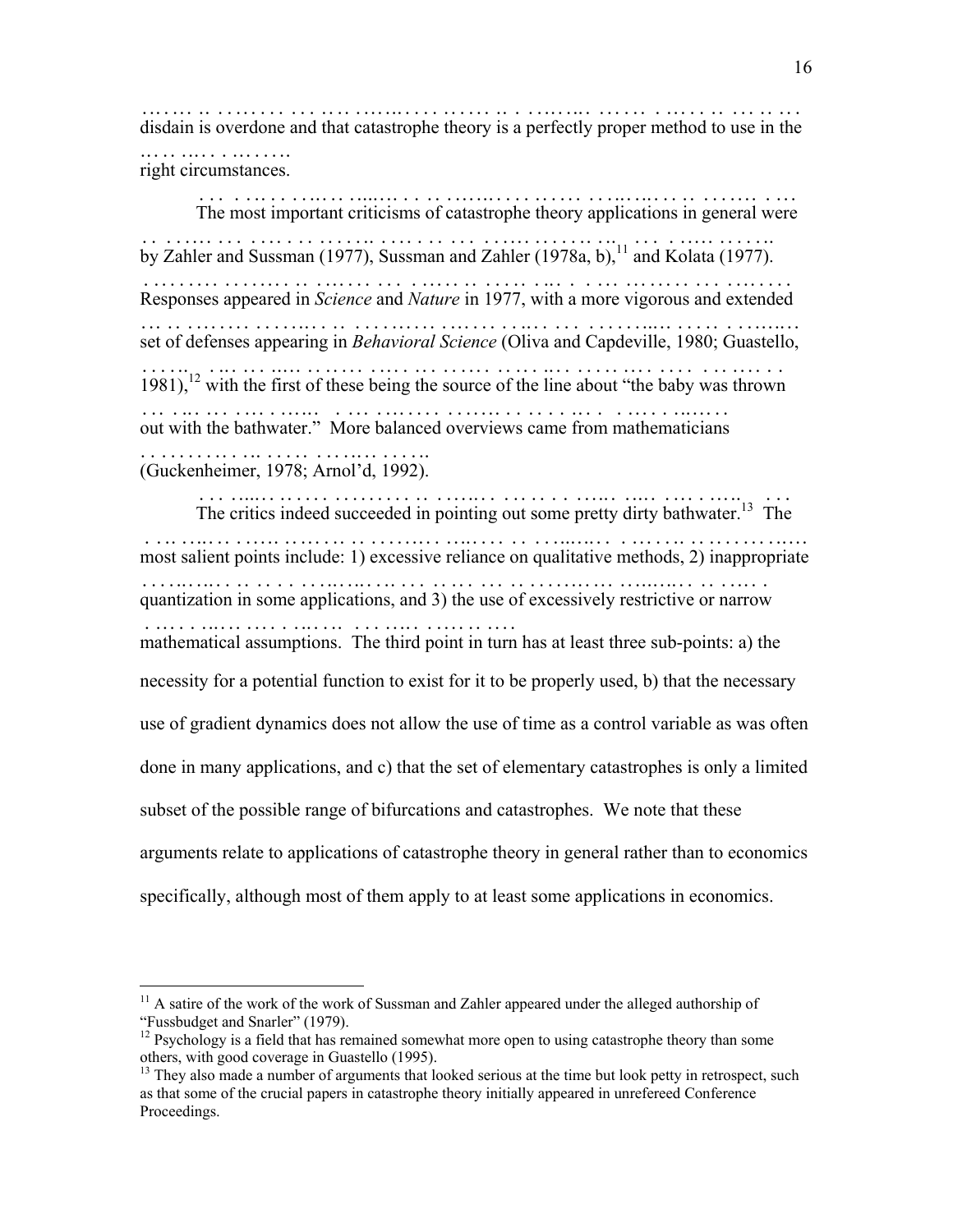Regarding the charge that there was an excessive reliance on qualitative methods, it is certainly true that the vast majority of catastrophe theory models have had that character. Indeed, this criticism can be leveled at most of bifurcation theory more broadly as it was developed by Poincaré and his various followers, especially those in Russia such as Andronov, Leontovich, Gordon, and Maier (1966). Nevertheless, this fact does not necessarily rule out specific quantitative models under the right circumstances. Even critics such as Zahler and Sussman agree that there are possible applications in some cases, especially in physics and engineering such as with structural mechanics where specific quantifiable models can be derived from underlying physical laws. This is harder to do in economics, but not as difficult as in some of the "softer" social sciences. Nevertheless, although we saw some examples in the previous section, it is certainly true that in economics most examples have been ultimately qualitative in nature.

 Closely related to this criticism has been the second one regarding spurious quantization. Putting this one and the first one together, the critics would argue that the only viable applications of catastrophe theory were the qualitative ones, which were ultimately useless, and the ones that attempted to be useful and quantitative were improperly done, at least in the softer social sciences. Some of Zeeman's work in particular was among the most fiercely criticized in this regard, and we shall examine the criticism in relation to his work specifically in economics in the next section. A particular object of criticism was his study of prison riots (Zeeman, 1977, chaps. 13, 14). He modeled them for Gartree Prison in 1972 using a cusp catastrophe with "alienation" measured by "punishment plus segregation" and "tension" measured by "sickness plus governor's applications plus welfare visits" as the control variables. A scattering of data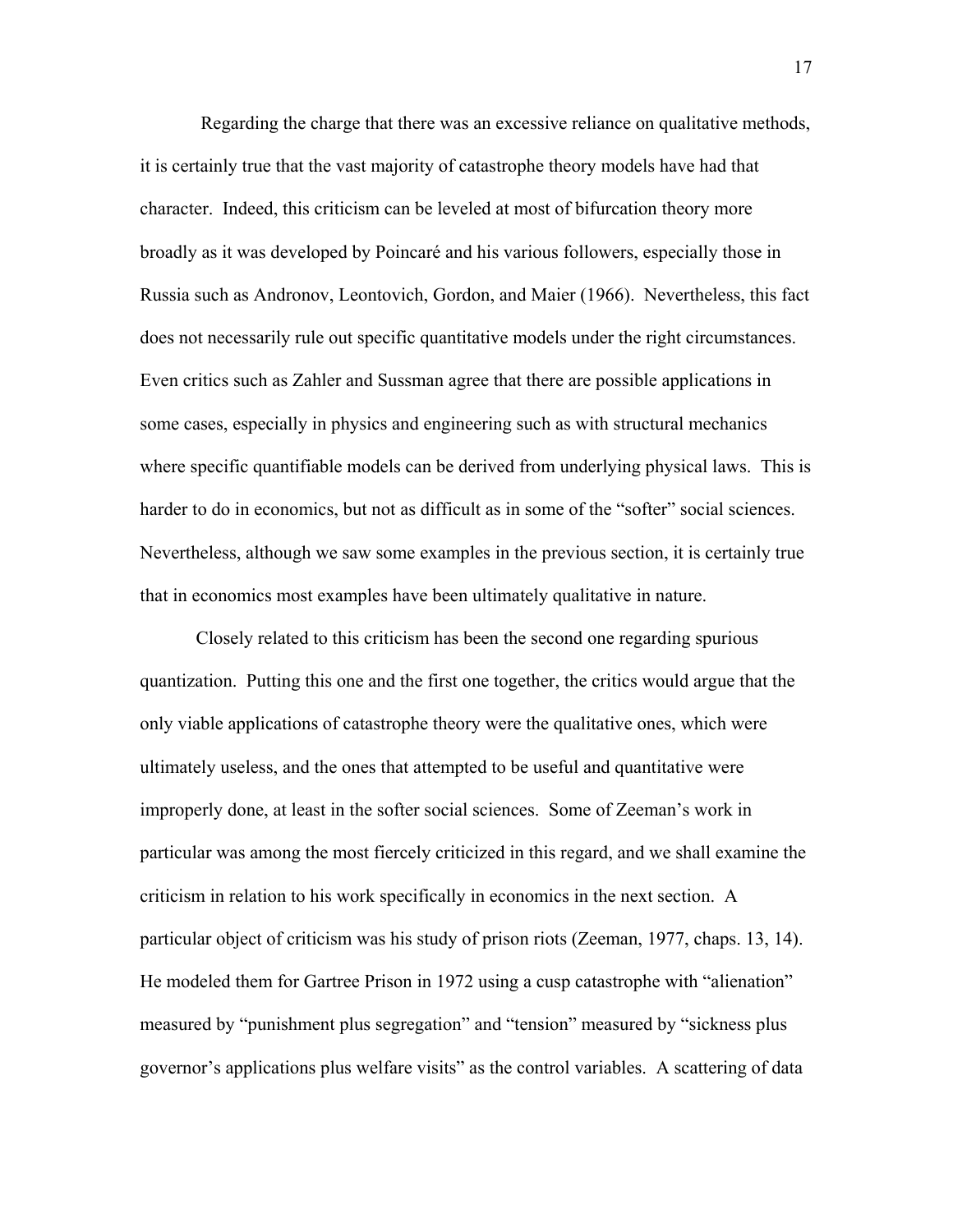points drawn from these was imputed to exhibit two cusp surfaces. This study was criticized as using arbitrary and spurious variables as well as improper statistical methodology. Most of the criticism seems valid for this example.

 Sussman and Zahler (1978a,b) went further to argue that any surface can be fit to a set of points and thus one can never verify that a global form is correct from a local estimate. Certainly one should be cautious about extrapolating a particular mathematical function beyond a narrow range of observation, but this argument smacks indeed of "throwing the baby out with the bathwater." It would seem to deny the possibility of any kind of confidence testing for nonlinear econometric models. Certainly there are critics of econometrics who hold such positions, but they are generally held for all econometric models, not merely the nonlinear ones. To the extent that this is a valid criticism, it is not one about empirical estimates of catastrophe theory models, per se.

 As noted in the discussion above of the Fischer and Jammernegg (1986) study, it is possible to use multi-modal methods as developed by Cobb (1978, 1981) and others. Crucial to these techniques are data adjustments for location, often using deviations from the sample mean, and for scale that use some variability from a mode rather than the mean. These methods have certain problems and limits, such as the assumption of a perfect Markov process in dynamic situations. An alternative that has been proposed specifically for estimating the cusp catastrophe model is the GEMCAT method due to Oliva, Desarbo, Day, and Jedidi (1987), although Guastello (1995, p. 70) has criticized this technique as subject to Type I errors due to an excessive number of parameters. In any case, the general issue here is that empirical studies of quantitative models should conform to accepted statistical and econometric methodologies, and there is no particular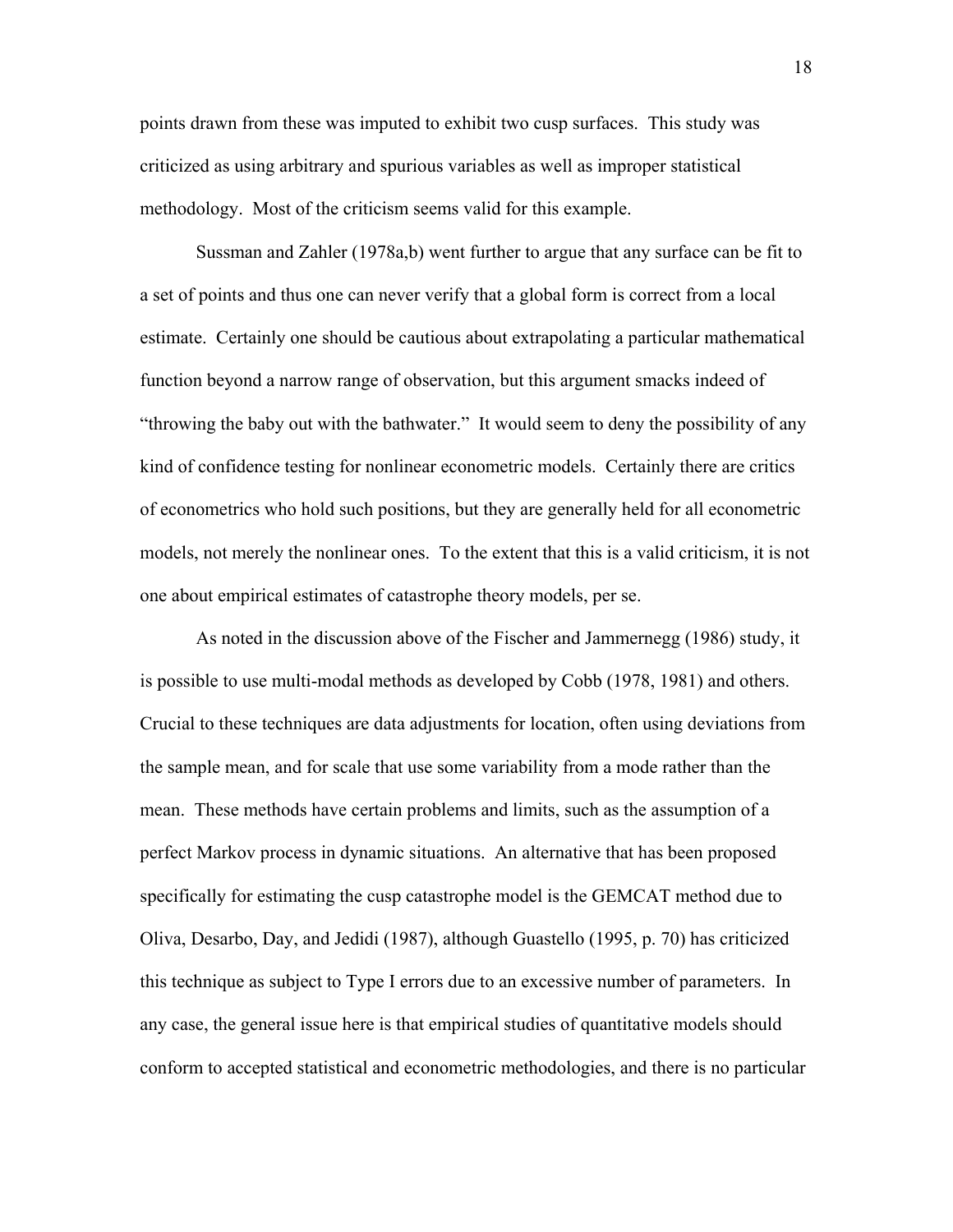reason why such methods are not in principle more difficult to apply to the estimation of catastrophe theory models than they are to any other kind of nonlinear model.

 A curious outcome resulting from this debate over qualitative methods and spurious quantization was a split between the two main promulgators of catastrophe theory, Thom and Zeeman. Whereas Zeeman was the main author of the quantitative studies that came under criticism, Thom had always been more the abstract theoretician and philosopher of catastrophe theory.<sup>14</sup> He eventually came to agree with Zeeman's critics (Thom, 1983), arguing that "There is little doubt that the main criticism of the pragmatic inadequacy of C.T. [catastrophe theory] models has been in essence well founded" (1983, chap. 7). More broadly he defended the strictly qualitative approach, criticizing what he labeled as "neo-positive epistemology." Catastrophe theory was to be used for "understanding reality" and for the "classification of analogous situations." Even before the controversy broke he had declared (1975, p. 382):

"On the plane of philosophy properly speaking, of metaphysics, catastrophe theory cannot, to be sure, supply any answer to the great problems which torment mankind. But it favors a dialectical, Heraclitean view of the universe, of a world which is the continual theatre of the battle between 'logoi,' between archetypes."<sup>[15](#page-19-1)</sup>

 $\overline{a}$ 

<span id="page-19-0"></span> $14$  It is perhaps not an accident that there remains a more favorable attitude towards catastrophe theory in Thom's homeland of France, home of highly abstract thought, with Lordon (1997) providing a recent application in economics.. This observer has speculated that it may also have to do with the less dramatic meaning that the word "catastrophe" has in the French language than it does in English, with minor social faux pas regularly described as "catastrophes." Weintraub (2002, p. 182) argues that Thom was a "Bourbakist." Although he was initially trained by French Bourbakist mathematicians, the form of intellectual abstraction he pursued in this later period was very anti-Bourbakist in spirit and abjured formal, axiomatic approaches.

<span id="page-19-1"></span><sup>&</sup>lt;sup>15</sup> More generally Thom would argue that catastrophe theory showed how qualitative changes could arise from quantitative changes as in Hegel's dialectical formulation. See Rosser (2000b) for further discussion.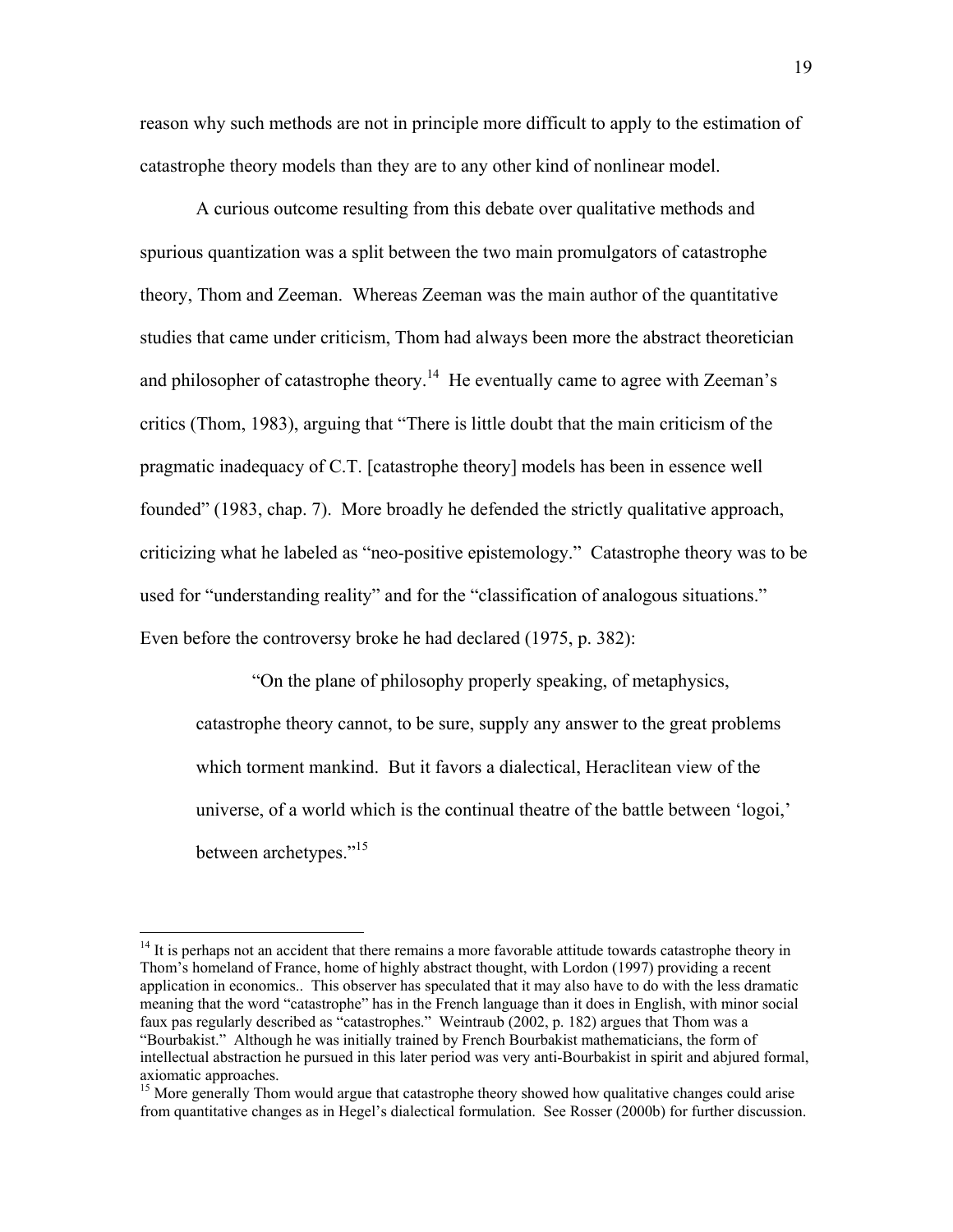Such remarks would lead Arnol'd (1992) to make references to the "mysticism" of catastrophe theory.

 Regarding the first of the arguments regarding strict mathematical assumptions, the need for a potential function to exist is one that is a serious problem for many economics applications. There are ones that clearly satisfy this assumption, with the general equilibrium ones by Rand (1976) and Balasko (1978) fulfilling this, as well as the regional models of Puu (1979, 1981a, b) and Beckmann and Puu (1985). It was this requirement that led Balasko to argue that proper applications of catastrophe theory to economics would necessarily be limited, and this is a strong argument. One response due to Lorenz (1989) is that the existence of a stable Lyapunov function may be a sufficient alternative, which will hold for many models, although such cannot in general be demonstrated for purely qualitative models.

 The second mathematical limitation involves the fact that gradient dynamics do not allow for time to be an independent variable, a point especially emphasized by Guckenheimer (1973) well before the noisier critics took the stage. Thom (1983, pp. 107-108) responded to this point by arguing that an elementary catastrophe form may be embedded in a larger system with a time variable. If the larger system is transversal to the catastrophe set in the enlarged space, then there will be no problem. Of course, it will be very difficult to determine this in practice. Certainly "catastrophe theory" models that use time as an explicit independent variable are not really catastrophe theory models.

 Finally there is the argument that the elementary catastrophes are only a limited subset of the possible range of bifurcations and discontinuities. As Arnol'd (1992) shows that there are infinite such sets and even infinite families of such sets as the number of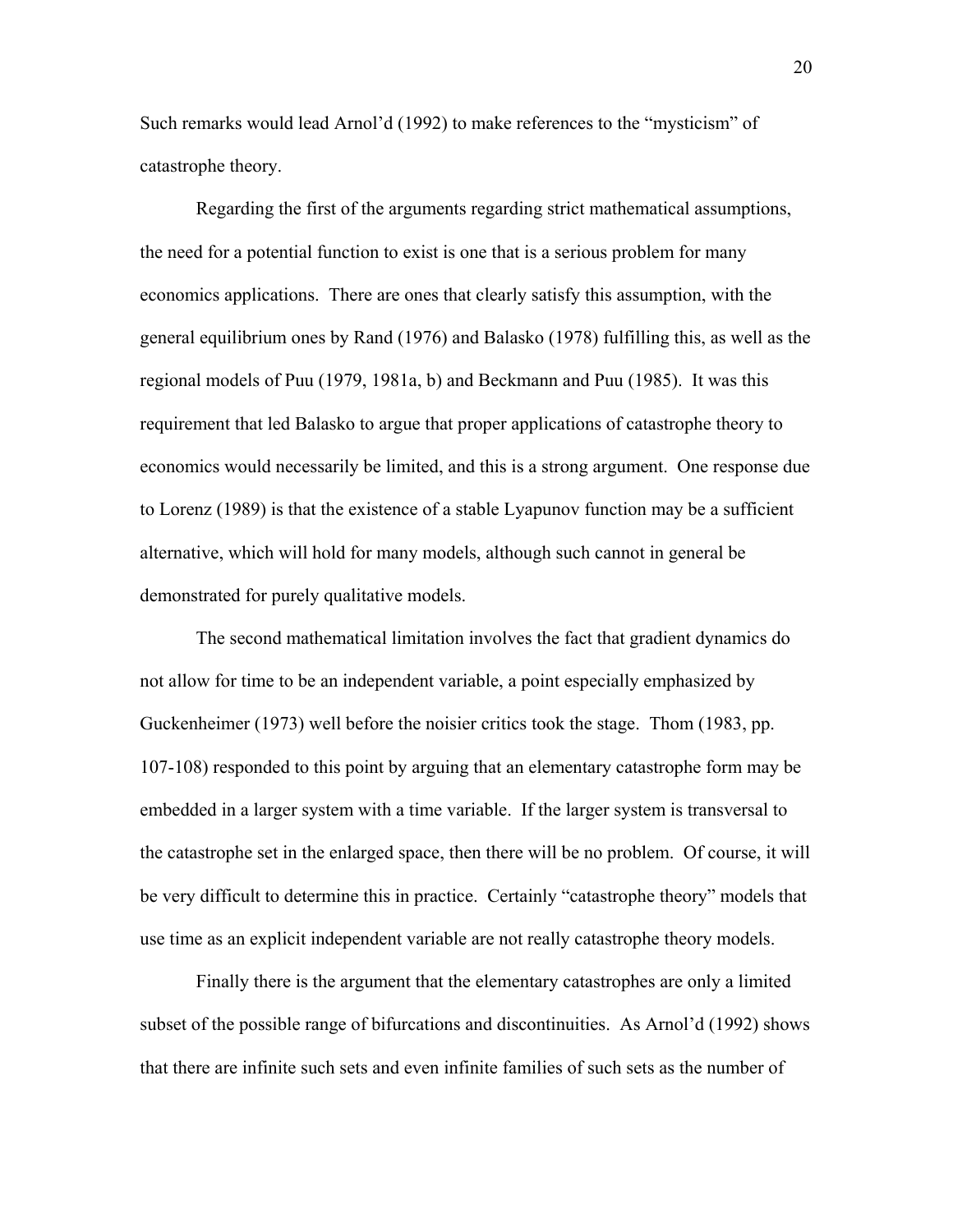dimensions exceeds eleven, this is clearly true. But this is really only a criticism of the idea that catastrophe theory is some kind of general answer to all questions and problems. In the current situation where it is widely denied that it has any relevance or usefulness, such a criticism has rather outlived its day. This is not a valid criticism of using catastrophe theory in situations for which it is appropriate.

# **Criticism of an Economic Application**

 Of course it is not much of a defense of catastrophe theory to point out that criticisms made of specific models happen to have been misguided. But in regard to economic applications, there was relatively little specific discussion during the main debates in the late 1970s. The main economic application that was discussed was probably the first one ever made, the model of stock market crashes due to Zeeman (1974). As we shall now see, much of the criticism directed at this model was seriously misguided. That these criticisms have somehow fed into the current negative attitude towards applying catastrophe theory in economics therefore calls for correction.

 Zeeman models stock market dynamics as reflecting the interactions of two different kinds of agents, *fundamentalists* who know what the true value of an asset is and who buy when the asset is below that true value and sell when it is above that value, and *chartists* who chase trends, who buy as price rises and sell as price falls. The formulation is somewhat different from most economic models in that what is modeled is the rate of change of price rather than the level of price. This rate of change of price is J, the state variable. It is modeled as determined by the excess demands of the two groups, F for the excess demand of the fundamentalists and C for the excess demand of the chartists.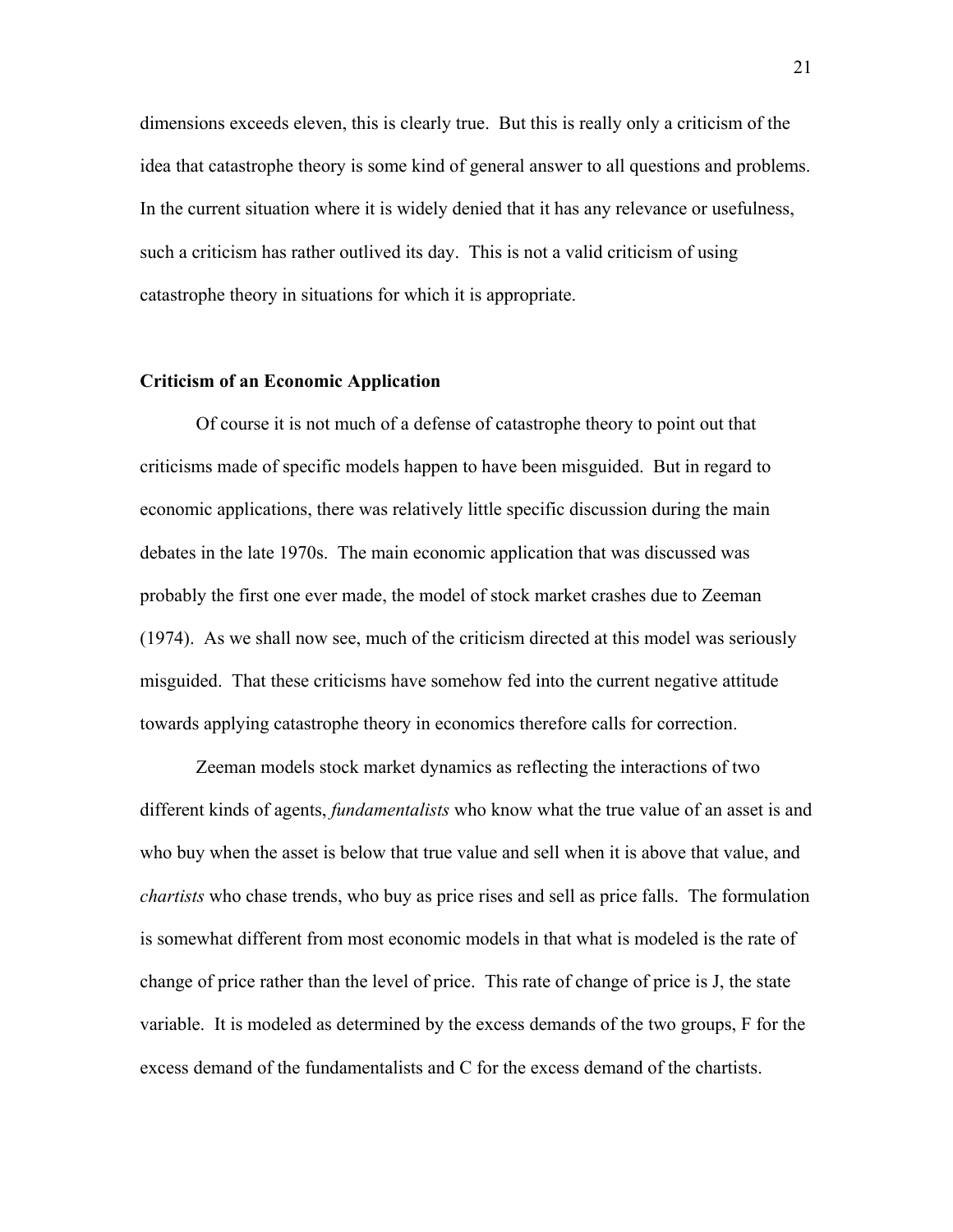These two are the control variables then for a cusp catastrophe in which F is the normal factor and C is the splitting factor, as shown in Figure 8. If all agents are fundamentalists, then the market will be well-behaved and stable, with a unique equilibrium, keeping in mind that this equilibrium is actually a rate of change of price, although if the equilibrium for the midpoint equals zero, then that will essentially coincide with the random walk model. As C increases and the cusp point is passed, the possibility of instability appears and of discontinuous changes in J. Zeeman's original story involved C rising as the price accelerated until there was a crash, at which point C would decline as chastened investors reverted to more cautious fundamentalist behavior. [insert Figure 8]

 The more widely publicized critique of this model came in the Zahler and Sussman (1977) general assault on applications of catastrophe theory, with their critique of this model being their one salvo specifically aimed at economics applications. They declared the model to be "unscientific" on grounds that the chartist agents would not have rational expectations. In retrospect such a charge seems quite ridiculous, although it is now largely forgotten among economists that this was the basis of their rejection of Zeeman's model. The model may well be open to criticism on other grounds, such as its making J equal the rate of change of price rather than the level of price. But to reject this model because it does not assume rational expectations for all its agents, and to use this as a basis for more broadly criticizing catastrophe theory, looks like not only throwing out the baby with the bathwater, but in fact throwing out the baby when the water it was bathing in was reasonably clean and not even in need of being thrown out.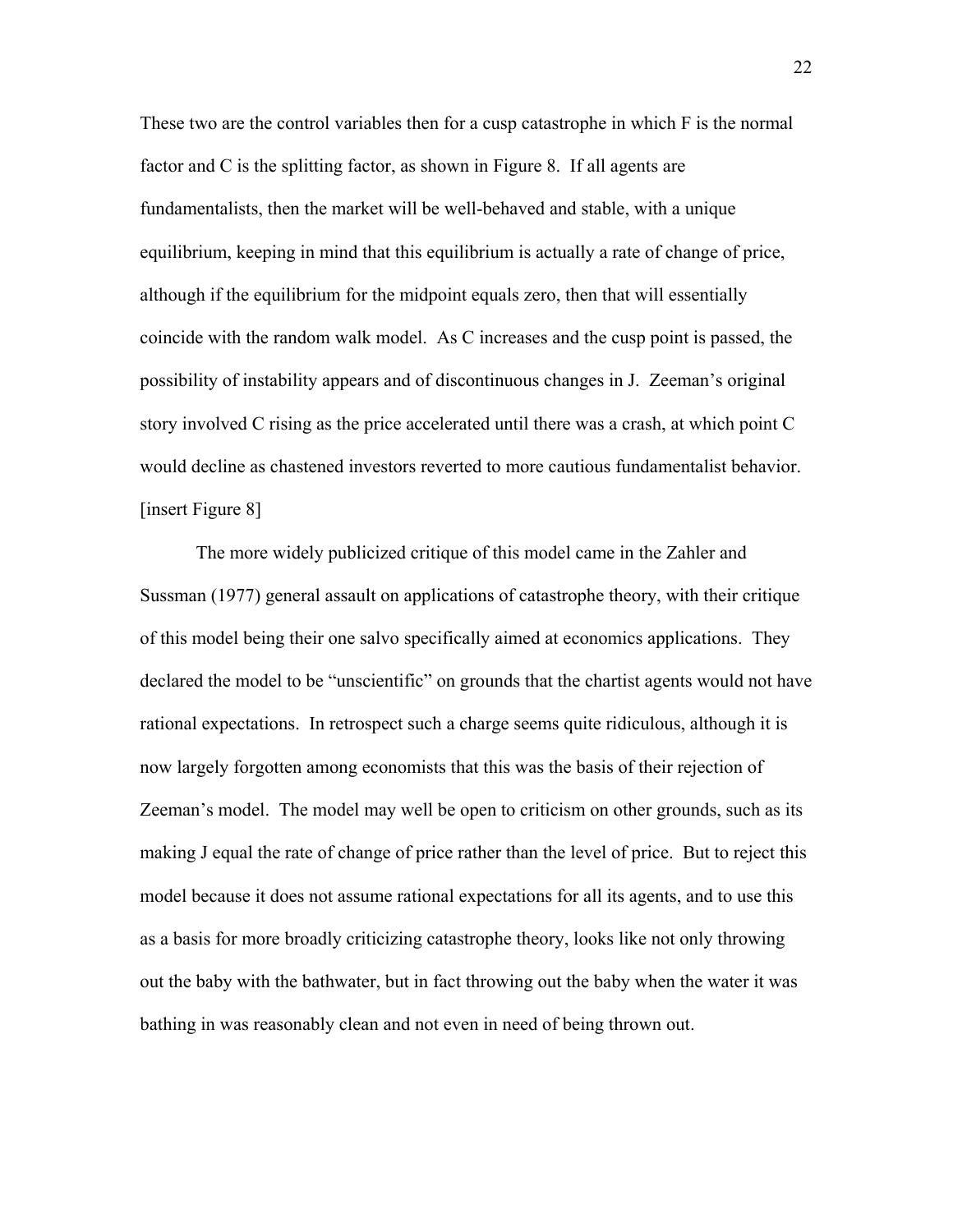How could they make such a silly argument? It must be remembered that 1977 was pretty near the peak of the intellectual bubble of rational expectations, although that idea certainly has considerable value and continues to be used by many macroeconomists in many models. Financial economists in 1977 were especially enamored of efficient markets models of rational, homogeneous agents, arguably even more so than most other economists. It only began to become intellectually respectable to allow for heterogeneous agents in financial market models after Fischer Black (1986) gave his famous presidential speech to the American Finance Association in which he suggested the possibility that "noise traders" might exist. This idea became suddenly much more respectable after the Dow-Jones Average for the U.S. stock market declined 22 percent on October 19, 1987. More recent experience with obvious stock market bubbles and crashes has made such ideas even more acceptable among financial economists, and today such models are commonplace, especially given the broader shift to using heterogeneous agent models that has been inspired by the complexity modelers of the Santa Fe Institute and their associates in the econophysics movement.<sup>16</sup> Interestingly, although few of these models use catastrophe theory explicitly, the Zeeman model is now increasingly cited in these papers and its essential insight has been supported, that the stability or instability of financial market reflects the balance between traders who behave more like the traditional fundamentalists and those who behave more like the traditional

 $\overline{a}$ 

<span id="page-23-0"></span><sup>&</sup>lt;sup>16</sup> A much studied model of the stock market with heterogeneous agents who have evolving strategies was developed at the Santa Fe Institute by Arthur, Holland, LeBaron, Palmer, and Tayler (1997). An example of econophysics modeling of heterogeneous agents in financial markets is Lux and Marchesi (1999).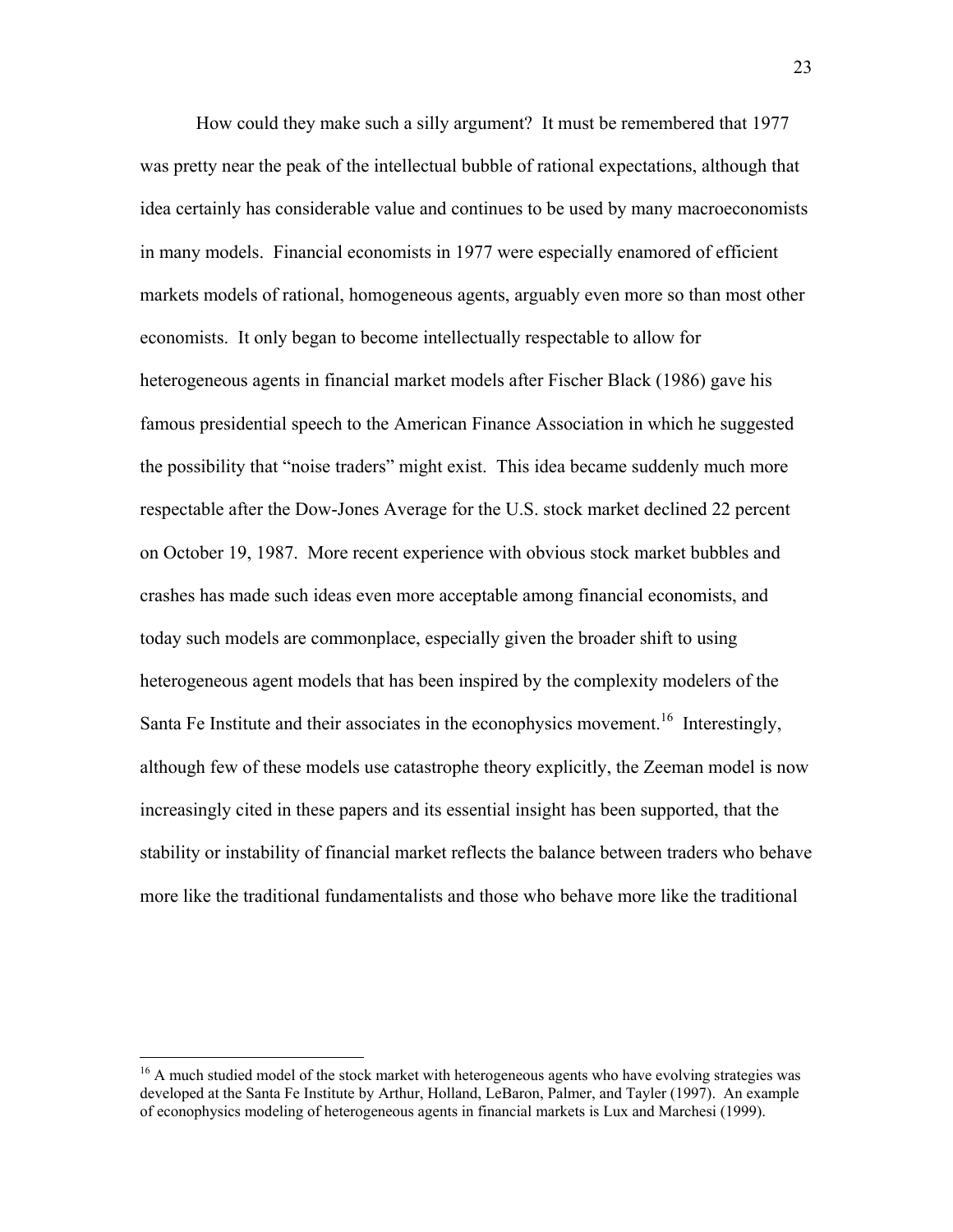chartists as posited by Zeeman. Despite Zahler and Sussman's earlier dismissal, the Zeeman model is back to some degree.<sup>17</sup>

 A less well-known criticism was made later by Weintraub (1983), although he did not criticize using catastrophe theory in economics in general. Coming from a discussion of the tâtonnement process in general equilibrium theory and the stability conditions for that process, he concluded that Zeeman's model implied that chartist traders must have upward-sloping demand curves. He then cited Stigler (1948) who argued that there never has been a true Giffen good with an upward-sloping demand curve. Regarding the idea that a stock market participant might believe that tomorrow's price will depend on what the price has been, Weintraub declared in italics (1983, p. 80), "*There is no evidence whatsoever to support such an hypothesis*," citing Malkiel (1975) and the random walk model. Although Weintraub was writing after Zahler and Sussman, this was still prior to the speech by Black (1986) and the dramatic events in the stock market in 1987, a period the random walk model was more widely accepted than it is today.

 As regards the claim that a chartist speculator must have an upward-sloping demand curve, which cannot exist because George Stigler said so in 1948, what is involved is not a static demand curve, but a situation where the demand curve shifts outwards as the price rises (or accelerates). Weintraub might well reasonably respond that in this case it is meaningless to describe the surface in Figure 8 as an *equilibrium* 

1

<span id="page-24-0"></span> $17$  Much of the immediate intellectual response to that event was for many economists to try to explain it using the sensitive dependence on initial conditions idea of chaos theory, which was very much near the peak of its intellectual bubble at that time. Almost nobody bothered to use the Zeeman model, which in retrospect looks much more suitable for explaining the kinds of really big discontinuities one observes in a major stock market crash. One who has used studied the 1987 crash using the Zeeman model is Guastello (1995, pp. 292-297). Rosser (1997) extended the Zeeman model using the five dimensional butterfly catastrophe model to explain the phenomenon observed by Kindleberger (1999), that many historical bubbles experienced a period of gradually declining prices during a "period of distress" after the peak and prior to the main crash. Thus in 1987 the market peaked in August and then gradually declined before plunging on October 19.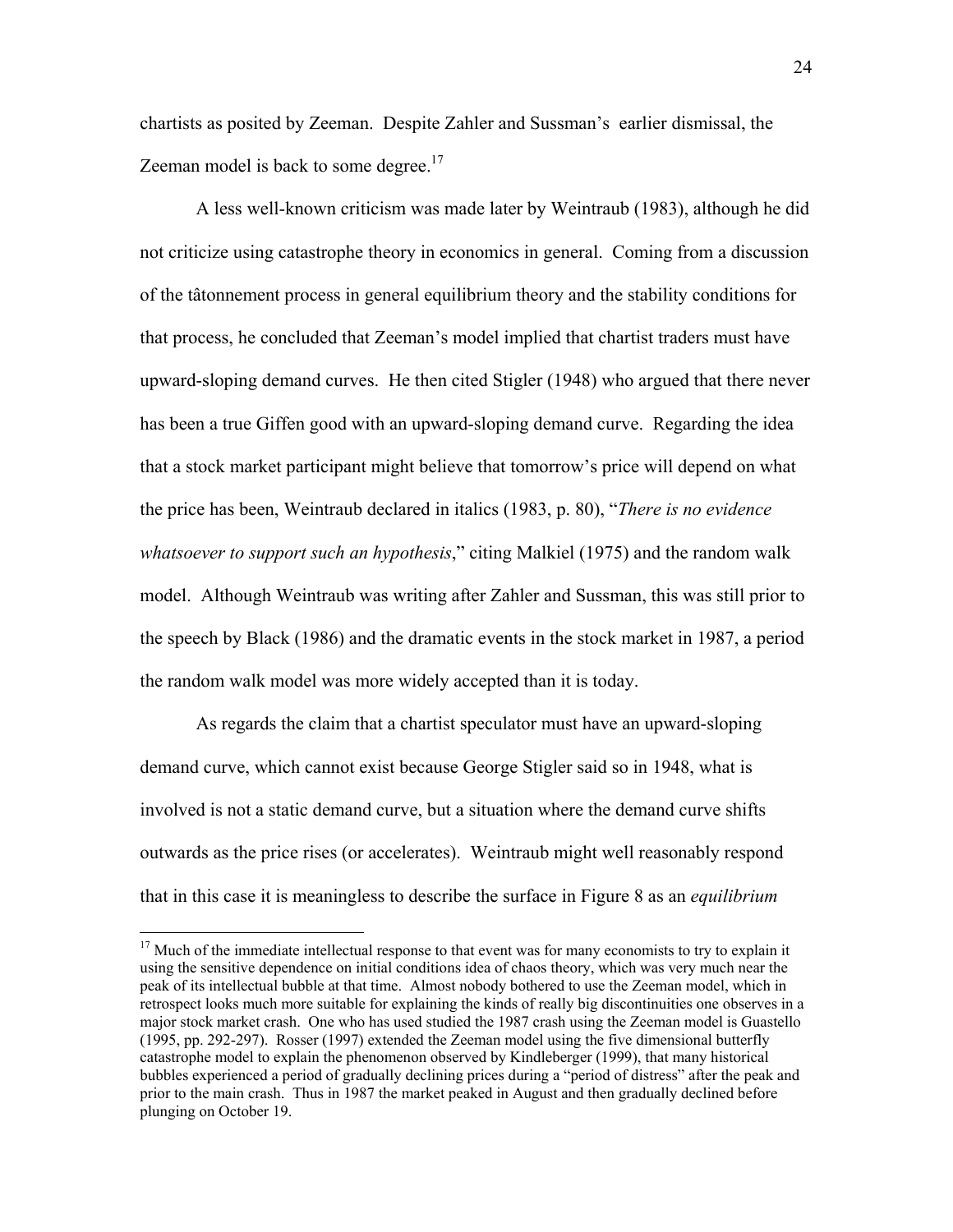*manifold*. But, as he himself points out, it is not a proper general equilibrium manifold anyway because J is a rate of change of price rather than price itself. It is thus a different kind of equilibrium entirely, one about a pattern of shifts in demand curves rather than about movements along fixed demand curves. Stigler's argument is simply irrelevant.

 The Zeeman model may have its oddities, but many of the criticisms of it were fallacious. The idea that these criticisms somehow constituted a case for not using catastrophe theory in economics is simply absurd. Although the current models of financial market dynamics do not generally use catastrophe theory per se, the Zeeman model has regained its respectability and is now recognized as a source of useful insights for understanding such dynamics. A historical wrong has been righted.

## **What Are the Alternatives Today?**

 If what one wishes to do is to examine the structural stability of a particular pattern of bifurcation, or perhaps more specifically to compare the topological characteristics of two distinct patterns of discontinuities in economics, then proper catastrophe theory is clearly the most appropriate method to use for sufficiently low dimensional systems with gradient dynamics derived from a potential function. If, however, what one is interested in doing is simply to model dynamic discontinuities within economic processes, other alternatives certainly exist, most of which do not rely on the specific set of mathematical assumptions that frequently do not hold in specific situations. The use of alternative approaches is especially indicated if one of the control variables in the process under study is time.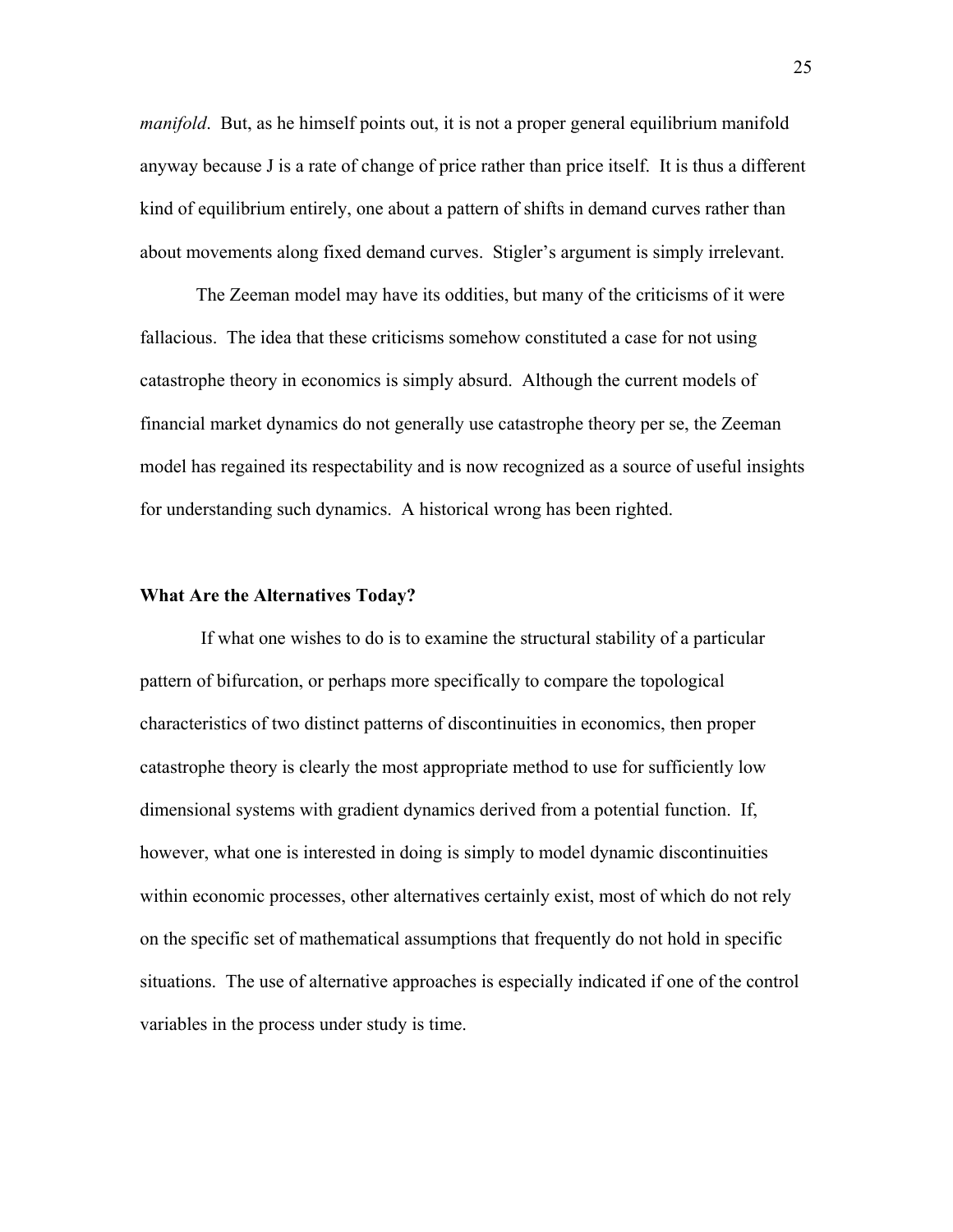Among modern complexity theorists a variety of methods have emerged that can produce phase transitions or dynamic discontinuities of one sort or another in models with heterogeneous, interacting agents. Interacting particle models from statistical mechanics in physics has been the origin of some of these (Föllmer, 1974), with the mean field method one that provides distinct bifurcations that describe phase transitions between different forms of organization of a system (Brock, 1993). Another arises in cases of multiple equilibria when the basins of attraction boundaries are fractally interwoven with each other as in Lorenz (1992). Yet another involves self-organizing criticality wherein small exogenous shocks can trigger much larger endogenous reactions (Bak, Chen, Scheinkman, and Woodford, 1993). Still another uses the idea of synergetics, especially as involving the use of the master equation approach (Weidlich and Braun, 1992). In its emphasis upon distinguishing between slowly changing control variables and more rapidly changing slaved variables, the *synergetics* approach has a much stronger superficial similarity to catastrophe theory.

 Finally we must note the increasing spread throughout economics of models that posit multiple equilibria. In many cases these models generate possible equilibrium surfaces that have similarities to the equilibrium manifolds of catastrophe theory, although they often fail to fulfill all of the mathematical characteristics of true catastrophe theory. Nevertheless, these models can produce dynamic discontinuities as control parameters are varied in ways that cause the system to cross bifurcation points that separate one equilibrium zone from a discretely different equilibrium zone. Such models are so widespread and ubiquitous that it is not worth even beginning to list them, although they have been knows as long as economists have been aware of the possibility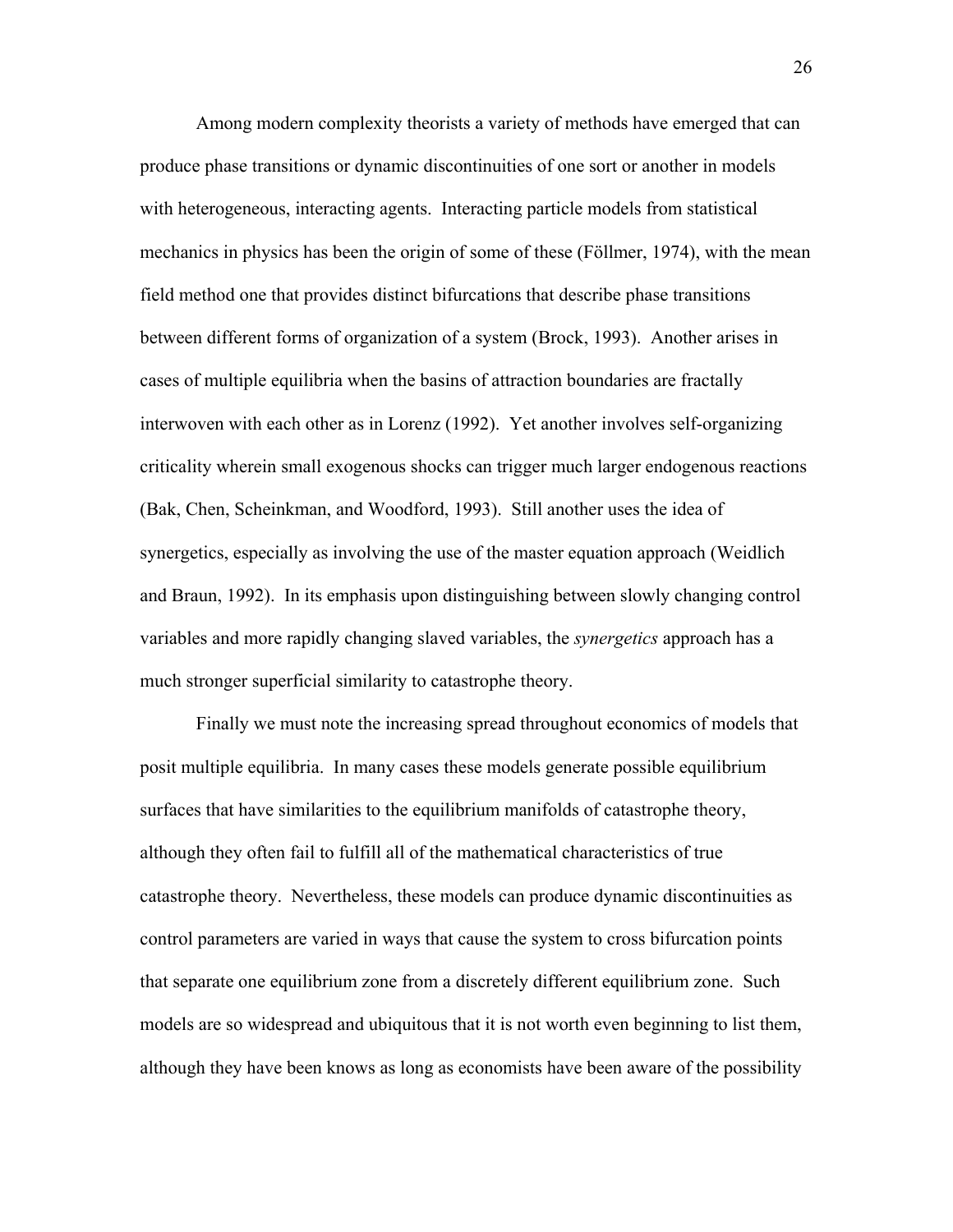of multiple equilibria. This is now approaching a century and a half (von Mangoldt, 1863; Walras, 1874; Marshall, 1890). When such models generate equilibrium surfaces that resemble those of true catastrophe theory, we are dealing with something that is rather like a close sibling of catastrophe theory. This sibling now sits ever taller in the high chairs of the house of economics, and its close relationship with catastrophe theory might as well be more generally recognized.

 An increasingly popular example of such an approach is that using Skiba points (or regions or surfaces), originally studied for convex-concave production functions in optimal growth models (Skiba ,1978; Dechert and Nishimura, 1983). The Skiba point separates the basins of attraction of the distinct equilibria and for this model was used to explain dualistic growth outcomes along the lines seen using endogenous growth models. More recently this has been applied to a wide variety of problems (Deissenberg, Feichtinger, Semmler, and Wirl, 2001). An especially striking model is due to Wagener (2003) of multiple equilibria in an ecologic-economic model of pollutants in a lake system (Brock, Carpenter, and Ludwig, 1999; Dechert and Brock, 2000). Catastrophe theory is never mentioned in this paper explicitly, but when it comes to determining the conditions under which a Skiba point exists for this lake system, Wagener finds that a sufficient condition is for the existence of a Hamiltonian cusp bifurcation as described in Thom's book (1972, p. 62). Catastrophe theory may be all but dead, but in the guise of the study of Skiba points and related phenomena, it lives again.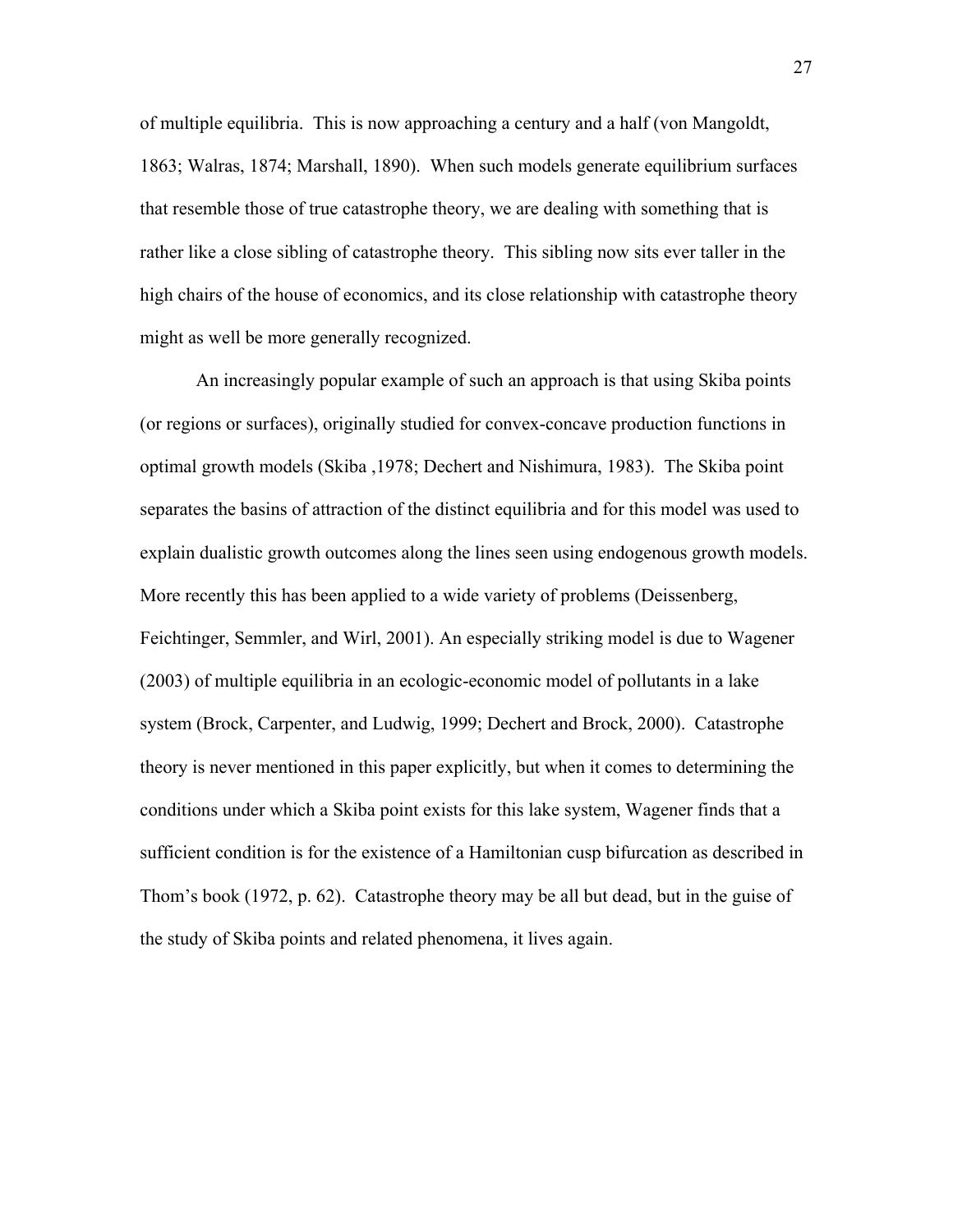# **Conclusion**

 Catastrophe theory experienced one of the most dramatic intellectual bubbles ever seen. After a gradual development over many decades, it burst onto the intellectual scene in the early and mid-1970s following the publicizing of the work of René Thom and Christopher Zeeman. One can readily speculate that part of the reason for its faddishness at that time was the condition of the socio-cultural environment. Radical political movements abounded, and dramatic changes in the world economy were happening such as the extreme shocks to food and oil prices in the early 1970s. The idea that huge, sudden, and revolutionary changes might happen had considerable widespread appeal, especially among more dissident intellectuals. But widespread applications of the theory that were inappropriate either theoretically or methodologically undermined its credibility. A counterattack came in the late 1970s, and as the 1980s wore on, fewer and fewer applications of catastrophe theory were seen, especially in economics, although catastrophe theory always retained more respectability among mathematicians as a special case of bifurcation theory. Nevertheless, there were many applications of catastrophe theory in economics that were properly done before the counterattack's influence was fully felt.

 Criticisms of applications of catastrophe theory included that it involved excessive reliance on qualitative methods, that many applications involved spurious quantizations or improper statistical methods, and the general failure of many models to fulfill certain mathematical conditions such as possessing a true potential function or by including time as an independent variable in the analysis. Also, in response to those suggesting some kind of universal applicability of catastrophe theory it was noted that the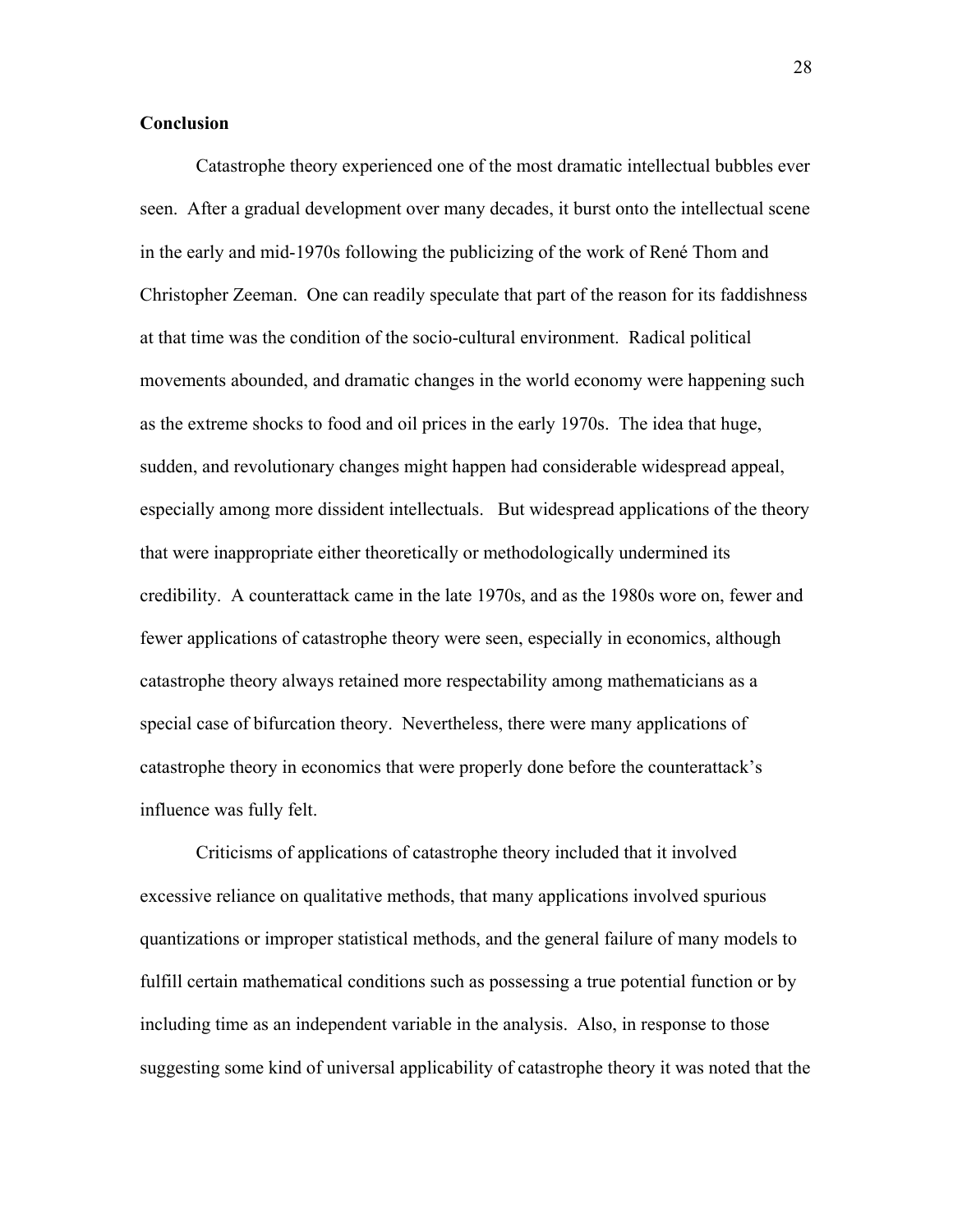elementary catastrophes were only a small set of the more general set of bifurcations and singularities. Nevertherless, empirical methods such as multi-modal models exist that can be used for estimating catastrophe theory models, with these approaches having been used surprisingly little in economics.

 The general critics of catastrophe theory also subjected Zeeman's (1974) of financial market dynamics to harsh criticism. However, a careful reevaluation suggests that some of these criticisms were misplaced and misguided. To the extent that economists have shied away from using catastrophe theory because of those critiques, they should no longer do so.

 With the decline of catastrophe theory, a variety of alternative methods of modeling dynamic discontinuities in economic models have appeared, although some of them have been around for much longer than catastrophe theory has, and some have close connections with catastrophe theory, especially the analysis of Skiba points in multiple equilibria dynamical systems.

In sum, it would appear that indeed the baby of catastrophe theory was largely thrown out with the bathwater of its inappropriate applications to a large extent. Although there are serious limits to its proper application in economics, there remain many potential such proper applications. Economists should no longer shy away from its use and should include it with the family of other methods for studying dynamic discontinuity. It should be revalued from its currently low state on the intellectual bourse and right the wrong of its excessive devaluation, while avoiding any return to the hype and overvaluation that occurred during the 1970s. A reasonable middle ground can and should be found.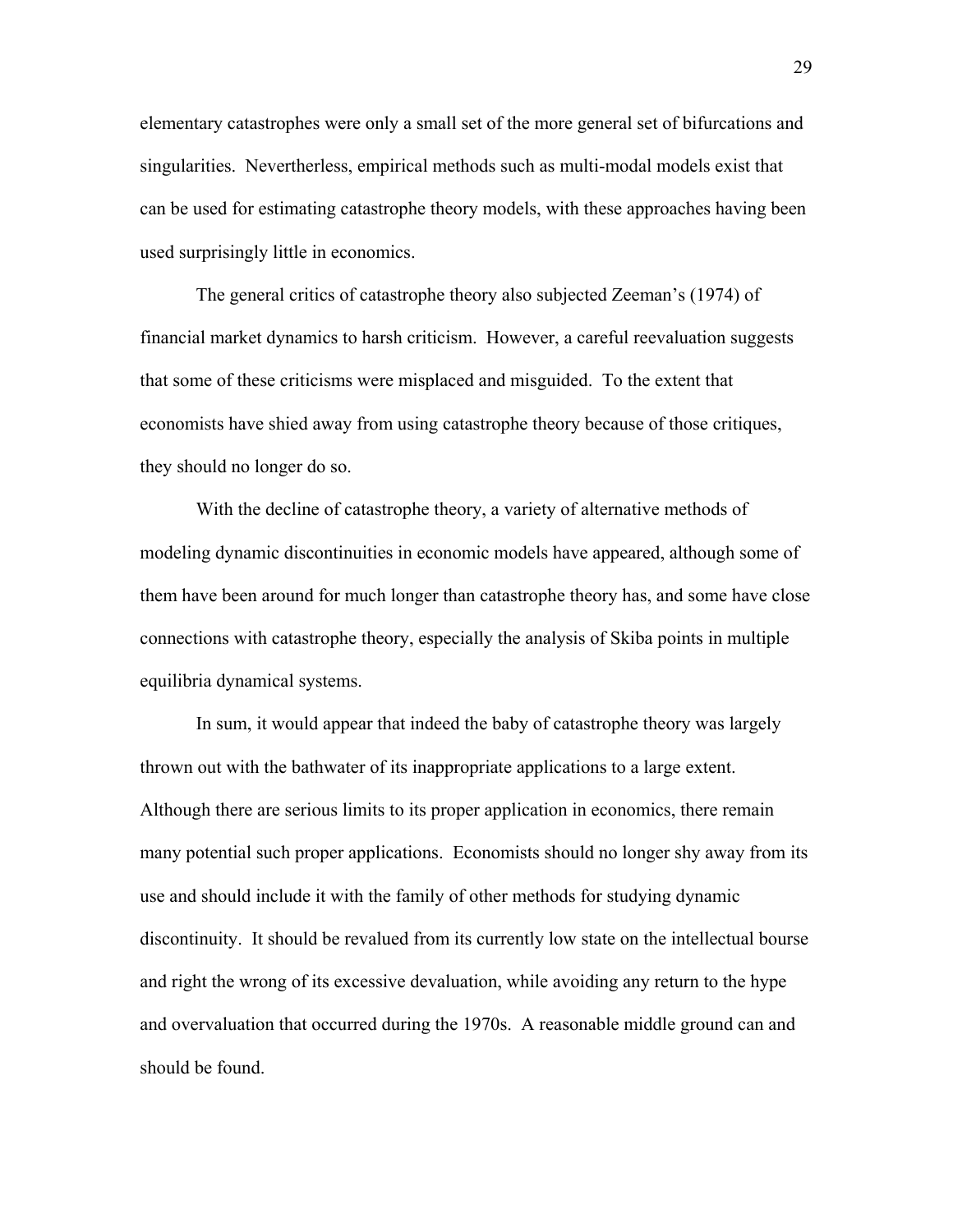# **References**

Amson, J.C. 1975. "Catastrophe Theory: A Contribution to the Study of Urban Systems?" *Environment and Planning B* 2, pp. 177-221.

Andersson, Åke E. 1986. "The Four Logistical Revolutions," *Papers of the Regional Science Association* 59:1, pp. 1-12.

Andronov, A.A., E.A. Leontovich, I.I. Gordon, and A.G. Maier. 1966. *Qualitative Theory of Second-Order Dynamical Systems*. Moscow: Nauk.

Arnol'd, Vladimir I. 1992. *Catastrophe Theory*, 3<sup>rd</sup> edition. Berlin: Springer-Verlag.

Arnol'd, Vladimir I., S.M. Gusein-Zade, and A.N. Varchenko. 1985. *Singularities of Differentiable Maps, Volume I*. Boston: Birkhäuser.

Arthur, W. Brian, John H. Holland, Blake LeBaron, Richard Palmer, and Paul Tayler. 1997. "Asset Pricing Under Endogenous Expectations in an Artificial Stock Market," in *The Economy as an Evolving Complex System II*. W. Brian Arthur, Steven N. Durlauf, and David A. Lane, eds. Reading: Addison-Wesley, pp. 15-44.

Aubin, David. 2001. "From Catastrophe to Chaos: The Modeling Practices of Applied Topologists," in *Changing Images in Mathematics: From the French Revolution to the New Millennium*. Umberto Bottazini and Amy Dahan Dalmedico, eds. London: Routledge, pp. 255-279.

Bak, Per, Kan Chen, José Scheinkman, and Michael Woodford. 1993. "Aggregate Fluctuations from Independent Sectoral Shocks," *Ricerche Economiche* 47:1, pp. 3-30.

Balasko, Yves. 1978. "Economic Equilbrium and Catastrophe Theory: An Introduction," *Econmetrica* 46:3, pp. 557-785.

Baldwin, Richard E., Philippe Martin, and Gianmarco P. Ottaviano. 2001. "Global Income Divergence, Trade, and Industrialization: The Geography of Growth Take-Offs," *Journal of Economic Growth* 6:1, pp. 5-37.

Beckmann, Martin J. and Tönu Puu. 1985. *Spatial Economics: Density, Potential, and Flow*. Amsterdam: North-Holland.

Birkhoff, George D. 1927. *Dynamical Systems*. Providence: American Mathematical Society.

Black, Fischer. 1986. "Noise," *Journal of Finance* 41:3, pp. 529-543.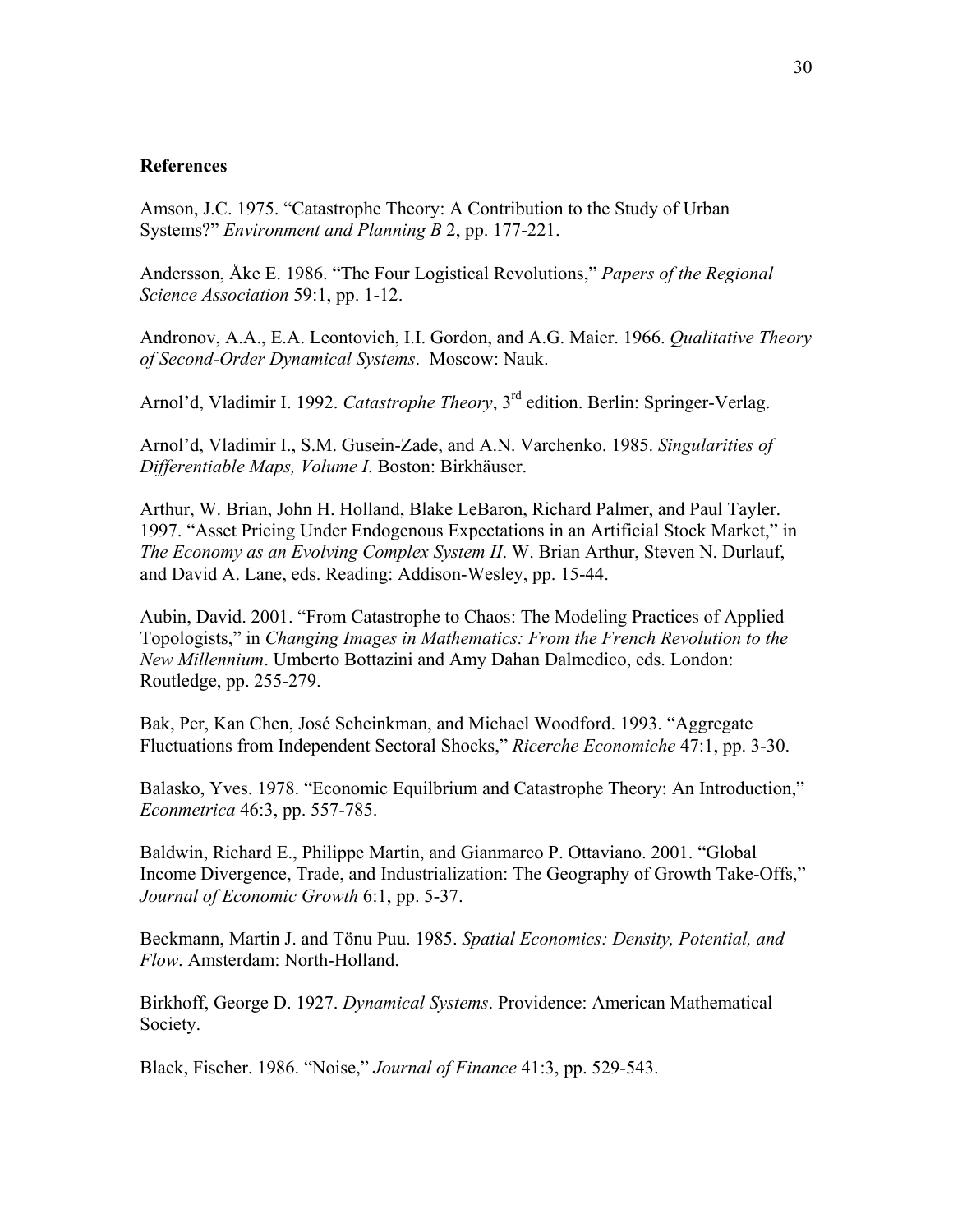Bonanno, Giacomo. 1987. "Monopoly Equilibria and Catastrophe Theory," *Australian Economic Papers* 26:49, pp. 197-215.

Brock, William A. 1993. "Pathways to Randomness in the Economy: Emergent Nonlinearity in Economics and Finance," *Estudios Económicos* 8:1, pp. 3-55.

Brock, William A., Steven Carpenter, and Donald Ludwig. 1999. "Management of Eutrophication for Lakes Subject to Potentially Irreversible Change," *Ecological Applications* 9:3, pp. 751-771.

Bruno, Michael. 1967. "Optimal Accumulation in Discrete Models," in *Essays in the theory of optimal economic growth*. Karl Shell, ed. Cambridge: MIT Press, pp. 181-218.

Chang. W.W. and D.J. Smyth. 1971. "The Existence and Persistence of Cycles in a Nonlinear Model: Kaldor's 1940 Model Re-examined," *Review of Economic Studies* 38:1, pp. 37-44.

Clark, Colin W. 1976. *Mathematical Bioeconomics*. New York: Wiley-Interscience.

Cobb, Loren. 1978. "Stochastic Catastrophe Models and Multimodal Distributions," *Behavioral Science* 23, pp. 360-374.

Cobb, Loren. 1981. "Parameter Estimation for the Cusp Catastrophe Model," *Behavioral Science* 26:1, pp. 75-78.

Cobb, Loren, P. Koppstein, and N.H. Chen. 1983. "Estimation and Moment Recursion Relationships for Multimodal Distributions of the Exponential Family," *Journal of the American Statistical Association* 78:381, pp. 124-130.

Cobb, Loren and Shelemyahu Zacks. 1985. "Applications of Catastrophe Theory for Statistical Modeling in the Biosciences," *Journal of the American Statistical Association* 80:392, pp. 793-802.

Cobb, Loren and Shelemyahu Zacks. 1988. "Nonlinear Time Series Analysis for Dynamic Systems of Catastrophe Type," in *Nonlinear Time Series and Signal Processing*. R.R. Mohler, ed. Berlin: Springer-Verlag, pp. 97-118.

Copes, Parzival. 1970. "The Backward-Bending Supply Curve of the Fishing Industry," *Scottish Journal of Political Economy* 17:1, pp. 69-77.

Debreu, Gérard. 1970. "Economies with a Finite Set of Equilibria," *Econometrica* 38:3, 387-392.

Dechert, W. Davis and William A. Brock. 2000. "The Lake Game," mimeo, [http://dechert.econ.uh.edu/research/lakegame.pdf.](http://dechert.econ.uh.edu/research/lakegame.pdf)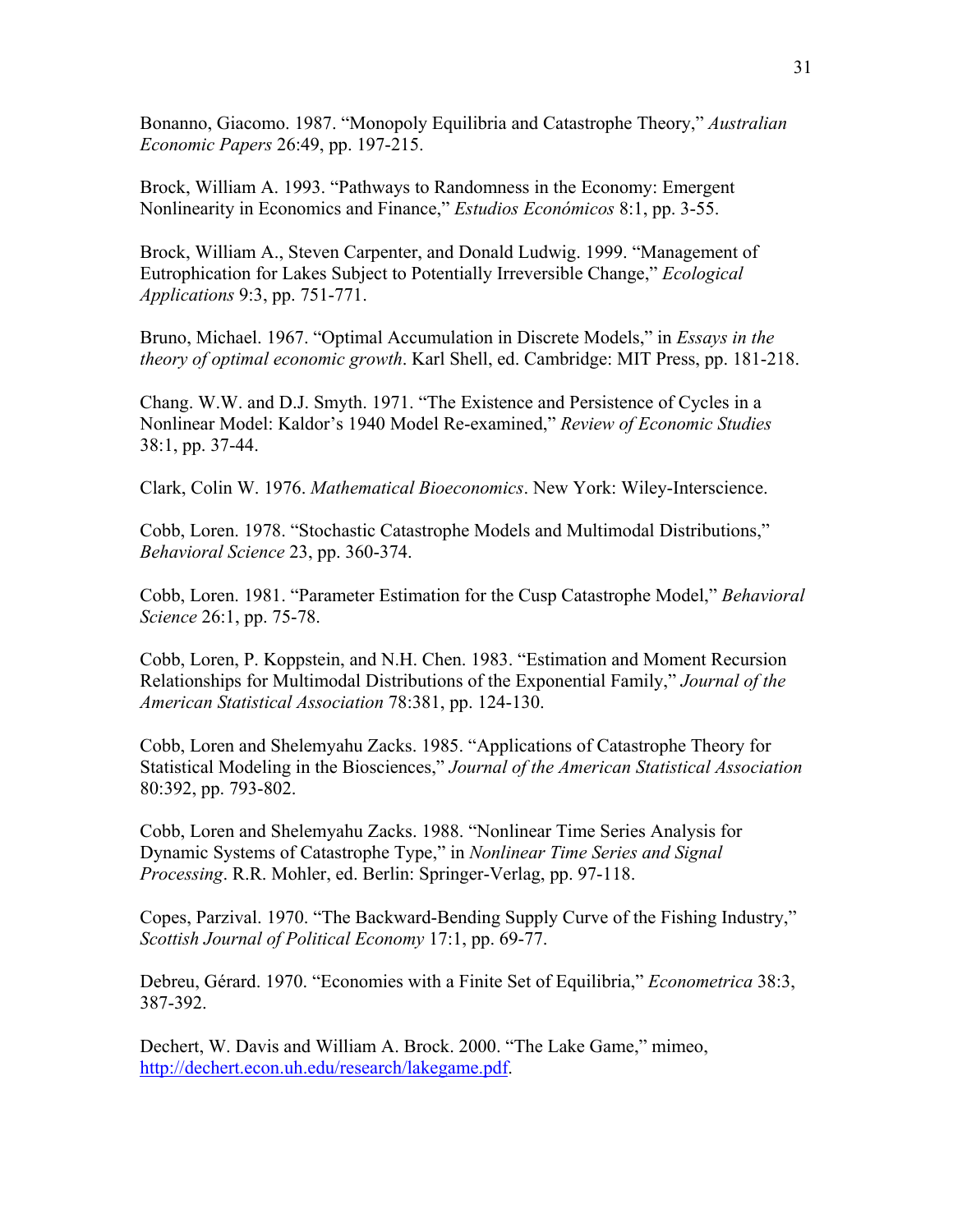Dechert, W. Davis and Kazuo Nishimura. 1983. "A Complete Characterization of Optimal Growth Paths in an Aggregated Model with a Non-Concave Production Function," *Journal of Economic Theory* 31:2, pp. 332-354.

Deissenberg, Christophe, Gustav Feichtinger, Willi Semmler, and Franz Wirl. 2001. "History Dependence and Global Dynamics in Models with Multiple Equilibria," mimeo, [http://www.wiwi.uni-bielefeld.de/Semmler/cem/wp/no.12.pdf.](http://www.wiwi.uni-bielefeld.de/Semmler/cem/wp/no.12.pdf)

Dendrinos, Dimitrios S. 1979. "Slums in Capitalist Urban Settings: Some Insights from Catastrophe Theory," *Geographia Polonica* 42, pp. 63-75.

Fischer, Edwin O. and Werner Jammernegg. 1986. "Empirical Investigation of a Catastrophe Theory Extension of the Phillips Curve," *Review of Economics and Statistics* 68:1, 9-17.

Föllmer, Hans. 1974. "Random Economies with Many Interacting Agents," *Journal of Mathematical Economics* 1:1, pp. 51-62.

Fussbudget, H.J. and Snarler, R.S. 1979. "Sagacity Theory: A Critique," *Mathematical Intelligencer* 2, 56-59.

Gennotte, Gerard and Hayne Leland. 1990. "Market Liquidity, Hedging, and Crashes," *American Economic Review* 80:5, pp. 999-1021.

George, Donald. 1981. "Equilibrium and Catastrophes," *Scottish Journal of Political Economy* 28:1, pp. 43-61.

Gilmore, Robert. 1981. *Catastrophe Theory for Scientists and Engineers*. New York: John Wiley & Sons.

Guastello, Stephen J. 1981. "Catastrophe Modeling of Equity in Organizations," *Behavioral Science* 26:1, 63-74.

Guastello, Stephen J. 1995. *Chaos, Catastrophe, and Human Affairs: Applications of Nonlinear Dynamics to Work, Organizations, and Social Evolution*. Mahwah: Lawrence Erlbaum Associates.

Guckenheimer, John. 1973. "Bifurcation and Catastrophe," in *Dynamical Systems*. Manuel M. Peixoto, ed. New York: Academic Press, pp. 111-128.

Guckenheimer, John. 1978. "The Catastrophe Controversy," *Mathematical Intelligencer* 1, pp. 15-20.

Guckenheimer, John and Philip Holmes. 1983. *Nonlinear Oscillations, Dynamical Systems, and Bifurcations of Vector Fields*. Berlin: Springer-Verlag.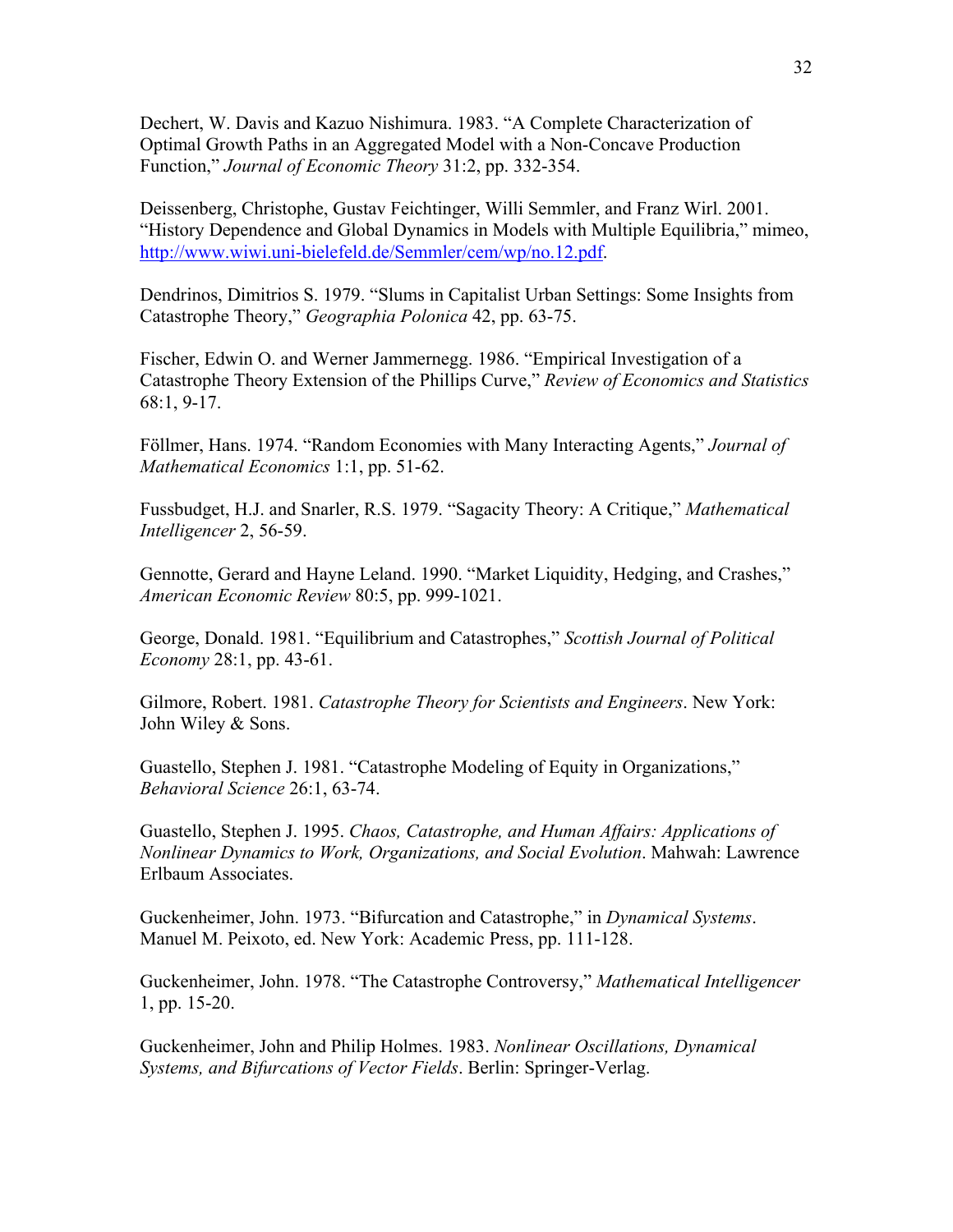Ho, Thomas and Anthony Saunders. 1980. "A Catastrophe Model of Bank Failure," *Journal of Finance* 35:5, pp. 1189-1207.

Horgan, John. 1995. "From Complexity to Perplexity," *Scientific American* 272:6, pp. 104-109.

Horgan, John. 1997. *The End of Science: Facing the Limits of Knowledge in the Twilight of the Scientific Age*, pbk. edn. New York: Broadway Books.

Jones, Dixon D. and Carl J. Walters. 1976. "Catastrophe Theory and Fisheries Regulation." *Journal of the Fisheries Research Board of Canada* 33:12, pp. 2829-2833.

Kaldor, Nicholas. 1940. "A Model of the Trade Cycle," *Economic Journal* 50:197, pp. 78-92.

Kindelberger, Charles P. 1999. *Manias, Panics, and Crashes*, 3rd edn. New York: Basic Books.

Kolata, Gina Bari. 1977. "Catastrophe Theory: The Emperor has no Clothes." *Science*, 196:4286, pp. 287, 350-351.

Krugman, Paul. 1984. "The International Role of the Dollar: Theory and Prospect," in *Exchange rate theory and practice*. John F.O. Bilson and Richard C. Marston, eds. Chicago: University of Chicago Press, pp. 261-278.

Krugman, Paul. 1991. "Increasing Returns and Economic Geography," *Journal of Political Economy* 99:3, 483-499.

Krugman, Paul. 1996. *The Self-Organizing Economy*. Oxford: Blackwell.

Lordon, Frédéric. 1997. "Endogenous Structural Change and Crisis in a Multiple Time-Scales Growth Model," *Journal of Evolutionary Economics* 7:1, pp. 1-21.

Lorenz, Hans-Walter. 1989. *Nonlinear Dynamical Economics and Chaotic Motion*. Heidelberg: Springer-Verlag.

Lorenz, Hans-Walter. 1992. "Multiple Attractors, Complex Basin Boundaries, and Transient Motion in Deterministic Economic Systems," in *Dynamic Economic Models and Optimal Control*. Gustav Feichtinger, ed. Amsterdam: North-Holland, pp. 411-430.

Ludwig, D., D.D. Jones, and C.S. Holling. 1978. "Qualitative Analysis of Insect Outbreak Systems: The Spruce Budworm and the Forest," *Journal of Animal Ecology* 47:1, pp. 315-332.

Lux, Thomas and M. Marchesi. 1999. "Scaling and Criticality in a Stochastic Multi-Agent Model of a Financial Market," *Nature* 397:2, pp. 498-500.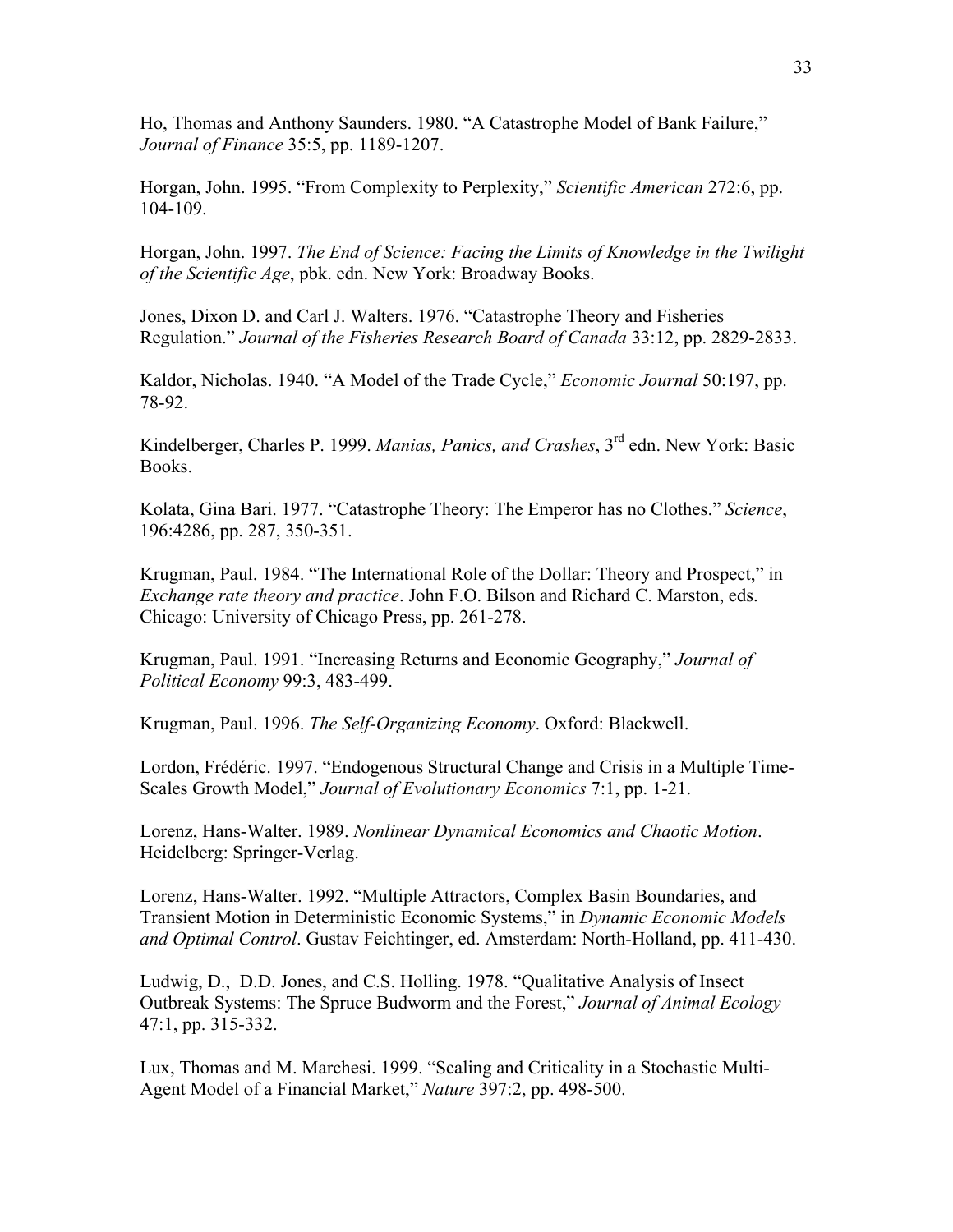Magill, Michael J.P. 1977. "Some New Results on the Local Stability of the Process of Capitalist Accumulation," *Journal of Economic Theory* 15:1, pp. 174-210.

Malkiel, Burton. 1975. *A Random Walk Down Wall Street*. New York: Norton.

Malgrange, Bernard. 1966. *Ideals of Differentiable Functions*. Oxford: Oxford University Press.

Marshall, Alfred. 1890. *Principles of Economics*. London: Macmillan.

Mather, John N. 1968. "Stability of CPO Mapping III: Finitely Determined Map-Germs," *Publications Mathématiques IHÉS* 35, pp. 127-156.

Mees, Alistair I. 1977. "The Revival of Cities in Medieval Europe," *Regional Science and Urban Economics* 5:4, pp. 403-425.

Morse, Marston. 1931. "The Critical Points of a Function of N Variables," *Transactions of the American Mathematical Society* 33:1, pp. 72-91.

Oliva, T.A. and C.M. Capdeville. 1980. "Sussman and Zahler: Throwing the Baby Out with the Bathwater," *Behavioral Science* 25:3, pp. 229-230.

Oliva, T.A. W.S. Desarbo, D.L. Day, and K. Jedidi. 1987. "GEMCAT: A General Multivariate Methodology for Estimating Catastrophe Models," *Behavioral Science* 32:2, 121-137.

Poincaré, Henri. 1880-1890. *Mémoire sur les Courbes Définies par les Équations Différentielles I-VI*, Oeuvre I. Paris: Gauthier-Villars.

Poston, Tim and Ian Stewart. 1978. *Catastrophe Theory and its Applications*. London: Pitman.

Puu, Tönu. 1979. "Regional Modeling and Structural Stability," *Environment and Planning A* 11, pp. 1431-1438.

Puu, Tönu. 1981a. "Structural Stability and Change in Geographical Space," *Environment and Planning A* 13, pp. 979-989.

Puu, Tönu. 1981b. "Catastrophic Structural Change in a Continuous Regional Model," *Regional Science and Urban Economics* 11:3, pp. 317-333.

Puu, Tönu. 1989. *Nonlinear Economic Dynamics*. Heidelberg: Springer-Verlag.

Rand, David. 1976. "Threshold in Pareto Sets," *Journal of Mathematical Economics* 3:2, pp. 139-154.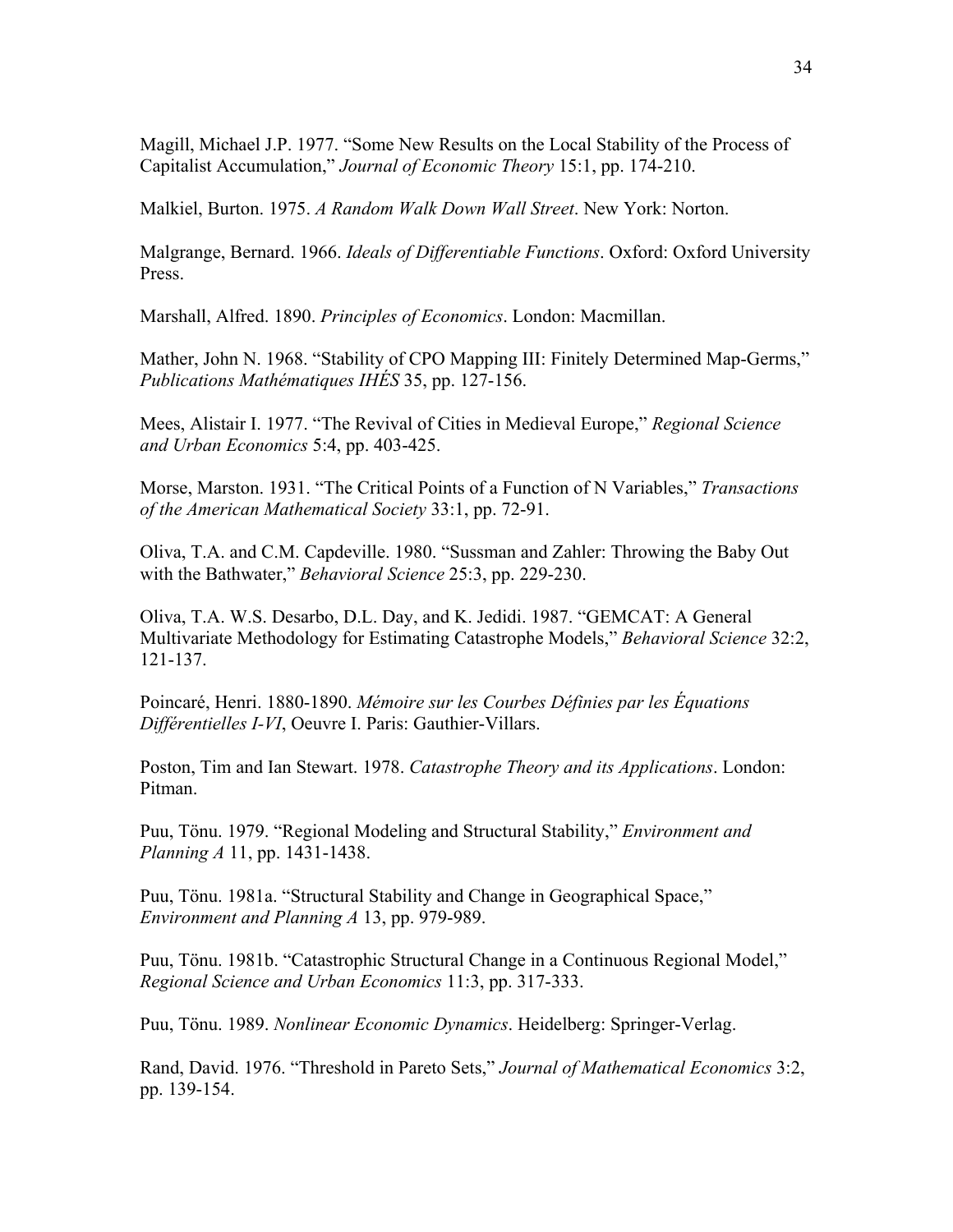Rand, David. 1978. "Exotic Phenomena in Games and Duopoly Models," *Journal of Mathematical Economics* 5:2, pp. 173-184.

Rosser, J. Barkley, Jr. 1983. "Reswitching as a Cusp Catastrophe," *Journal of Economic Theory* 31:1, 182-193.

Rosser, J. Barkley, Jr. 1991. *From Catastrophe to Chaos: A General Theory of Economic Discontinuities*. Boston: Kluwer. (Second edn. 2000a. *Volume I: Mathematics, Microeconomics, Macroeconomics, and Finance*. Boston: Kluwer)

Rosser, J. Barkley, Jr. 1997. "Speculations on Nonlinear Speculative Bubbles," *Nonlinear Dynamics, Psychology, and Life Sciences* 1:4, pp. 275-300.

Rosser, J. Barkley, Jr. 1999. "On the Complexities of Complex Economic Dynamics," *Journal of Economic Perspectives* 13:4, pp. 169-192.

Rosser, J. Barkley, Jr. 2000b. "Aspects of Dialectics and Nonlinear Dynamics," *Cambridge Journal of Economics* 24:3, pp. 311-324.

Skiba, A.K. 1978. "Optimal Growth with a Convex-Concave Production Function," *Econometrica* 46:3, pp. 527-539.

Smale, Steve. 1967. "Differentiable Dynamical Systems," *Bulletin of the American Mathematical Society* 73, pp. 747-817.

Smale, Steve. 1974. "Global Dynamics and Economics IIA," *Journal of Mathematical Economics* 1:1, pp. 1-14.

Stigler, George. 1948. "Notes on the History of the Giffen paradox," *Journal of Political Economy* 56:1, pp. 61-62.

Strotz, Robert H., J.C. MacAnulty, and Joseph B. Naines, Jr. 1953. "Goodwin's Nonlinear Theory of the Business Cycle: An Electro-Analog Solution." *Econometrica* 21:3, pp. 390-411.

Sussman, Hector J. and Raphael Zahler. 1978a. "Catastrophe Theory as Applied to the Social and Biological Sciences," *Synthèse* 37:2, pp. 117-216.

Sussman, Hector and Raphael Zahler. 1978b. "A Critique of Applied Catastrophe Theory in Applied Behavioral Sciences." *Behavioral Science* 23, pp. 383-389.

Thom, René. 1956. "Les singularités des applications différentiables." *Annales Institute Fourier* (Grenoble) 6, 43-87.

Thom, René. 1969. "Topological Models in Biology," *Topology* 8, pp. 313-335.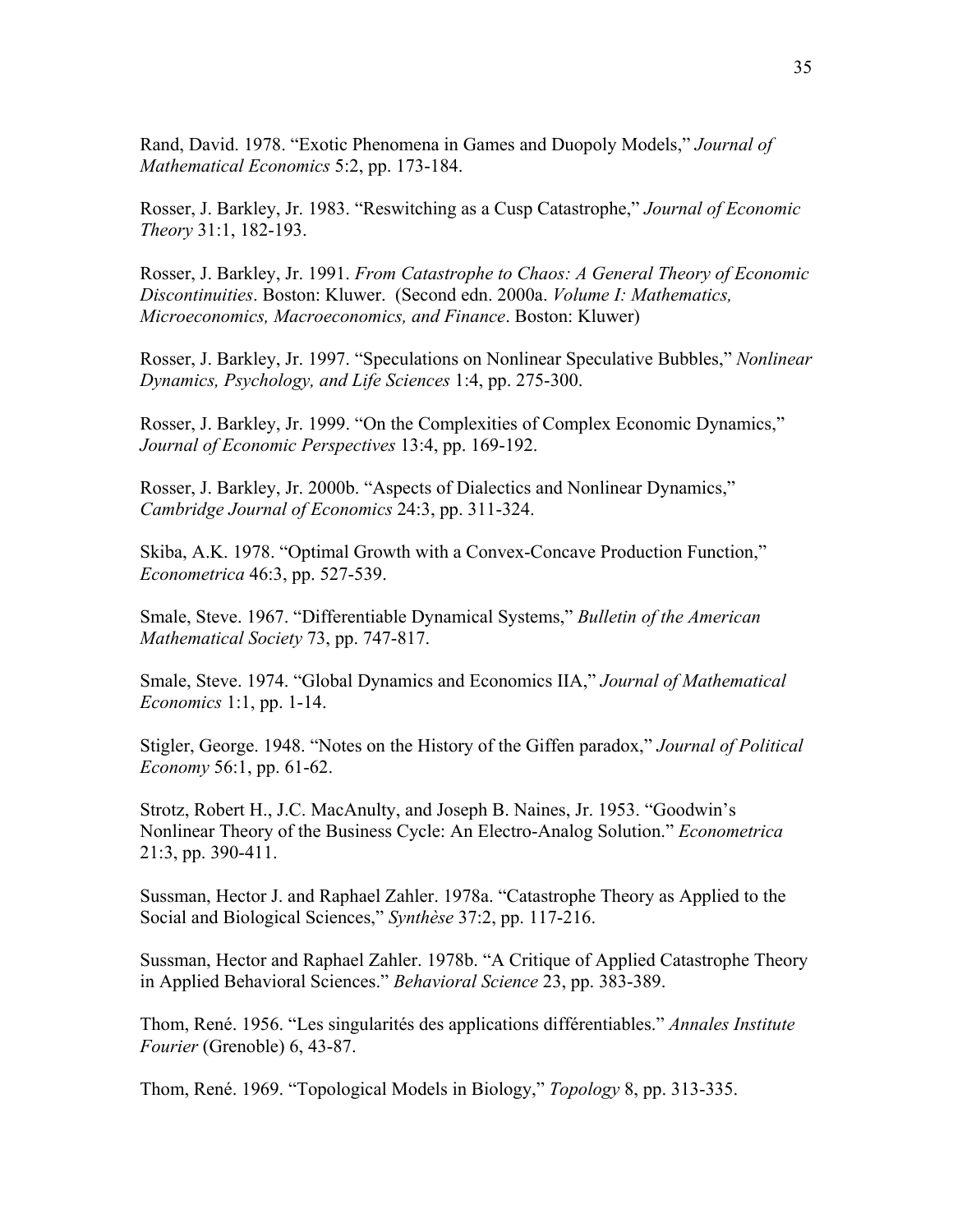Thom, René. 1972. *Stabilité Structurelle et Morphogenèse: Essai d'une Théorie Générale des Modèles*. New York: Benjamin (English trans. by D.H. Fowler. 1975. *Structural Stability and Morphogenesis: An Outline of a Theory of Models*. Reading: Benjamin).

Thom, René, with response by E. Christopher Zeeman. 1975. "CatastropheTtheory: Its Present State and Future Perspectives," in *Dynamical systems-Warwick 1974*. Lecture Notes in Mathematics No. 468. Anthony Manning, ed. Berlin: Springer-Verlag, pp. 366- 389.

Thom, René. 1983. *Mathematical Models of Morphogenesis*. Chichester: Ellis Harwood.

Thompson, J.M.T. 1982. *Instabilities and Catastrophes in Science and Engineering*. New York: John Wiley & Sons.

Trotman, David J.A. and E. Christopher Zeeman. 1976. "Classification of Elementary Catastrophes of Codimension ≤ 5," in *Structural stability, the theory of catastrophes and applications in the sciences*. Peter J. Hilton, ed. Berlin: Springer-Verlag, pp. 263-327.

Varian, Hal R. 1979. "Catastrophe Theory and the Business Cycle," *Economic Inquiry* 17:1, pp. 14-28.

von Mangoldt, Hans Karl Emil. 1863. *Grundriss der Volkswirtschaftslehre*. Stuttgart: Engelhorn.

Wagener, Floriaan O.O. 2003. "Skiba Points and Heteroclinic Bifurcations, with Applications to the Shallow Lake System," *Journal of Economic Dynamics and Control* 27:9, pp. 1533-1561.

Walras, Léon. 1874. *Éléments d'Économie Politique* Pure. Lausanne: F. Rouge.

Walters, Carl. 1986. *Adaptive Management of Renewable Resources*. New York: Macmillan.

Weidlich, Wolfgang and Martin Braun. 1992. "The Master Equation Approach to Nonlinear Economics," *Journal of Evolutionary Economics* 2:3, pp. 233-265.

Weintraub, E. Roy. 1983. "Critique and Comment: Zeeman's Unstable Stock Exchange," *Behavioral Science* 28:1, pp. 79-83.

Weintraub, E. Roy. 2002. *How Economics Became a Mathematical Science*. Durham: Duke University Press.

Weintraub, E. Roy. 2003. Personal Communication.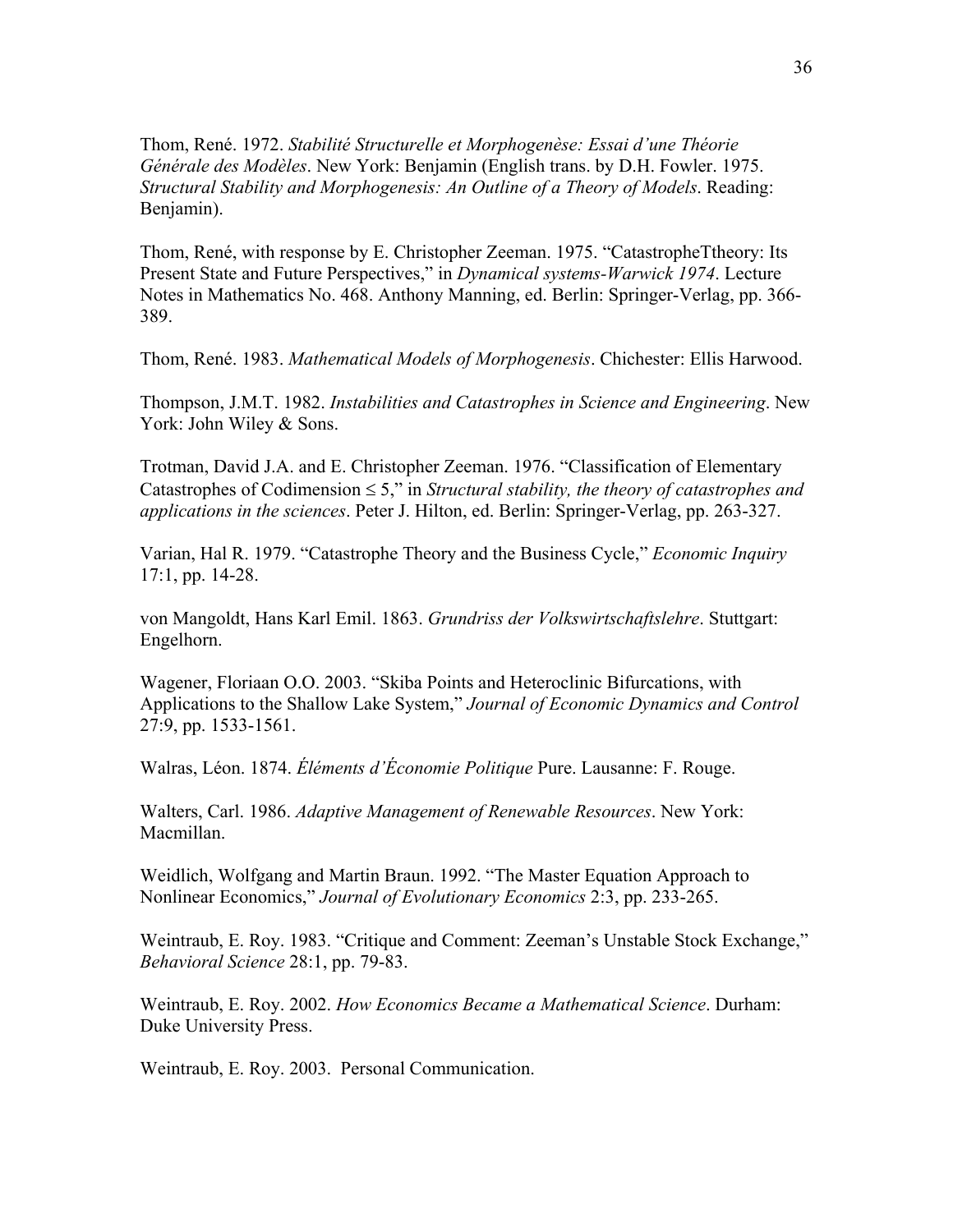Whitney, Hassler. 1955. "Mappings of the Plane into the Plane," *Annals of Mathematics* 62:3, Second Series, pp. 374-410.

Wilson, Alan G. 1976. "Catastrophe Theory and Urban Modelling: An Application to Modal Choice." *Environment and Planning A* 8, pp. 351-356.

Woodcock, Alexander and Monte Davis. 1978. *Catastrophe Theory*. New York: E.P. Dutton.

Zahler, Raphael and Hector J. Sussman. 1977. "Claims and Accomplishments of Applied Catastrophe Theory," *Nature* 269:10, pp. 759-763.

Zeeman, E. Christopher. 1974. "On the Unstable Behavior of the Stock Exchanges," *Journal of Mathematical Economics* 1:1, pp. 39-44.

Zeeman, E. Christopher. 1977. *CatastropheTtheory: Selected Papers, 1972-1977*. Reading: Addison-Wesley.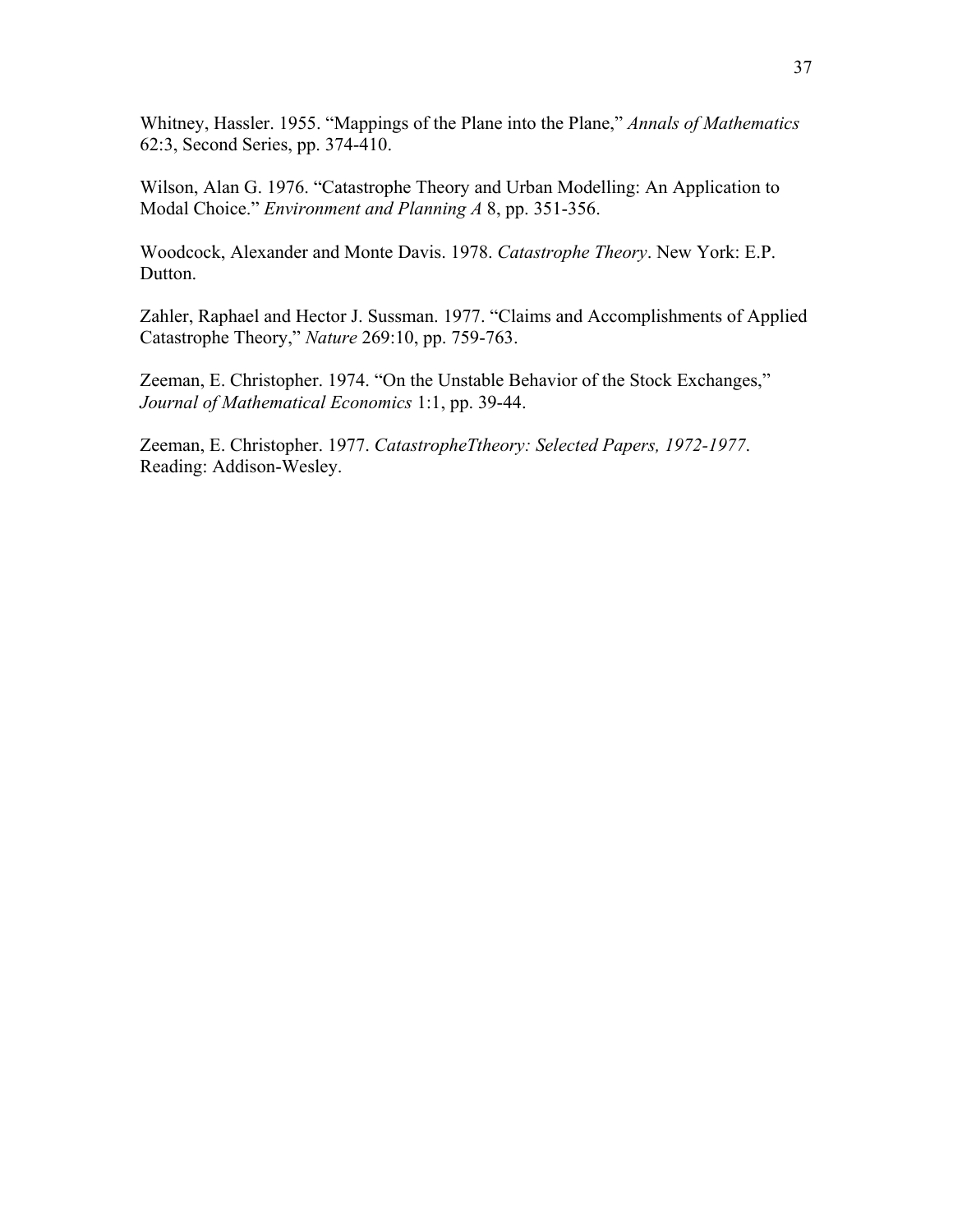

Figure 1:

Bifurcation at a Singularity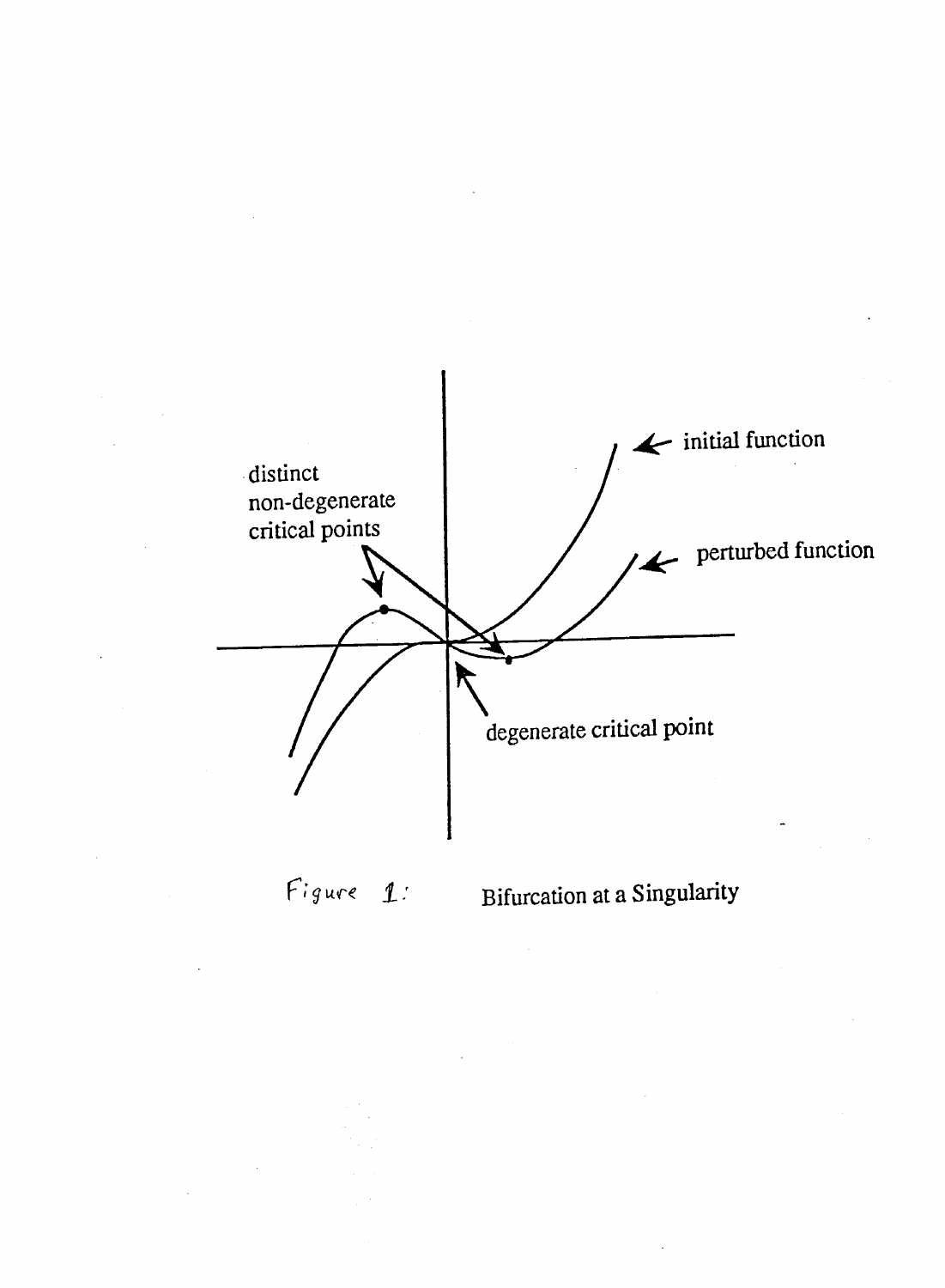



Cusp Catastrophe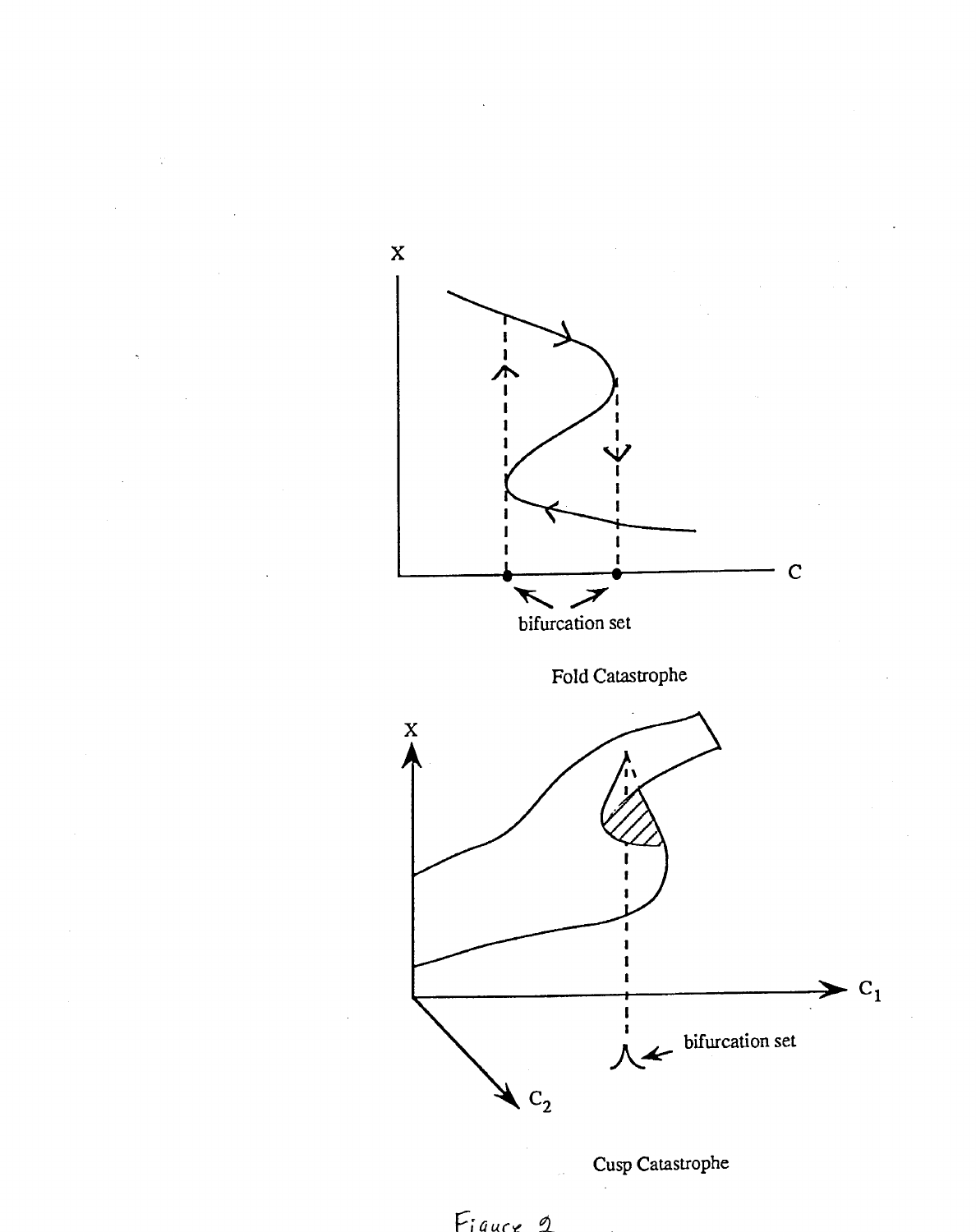

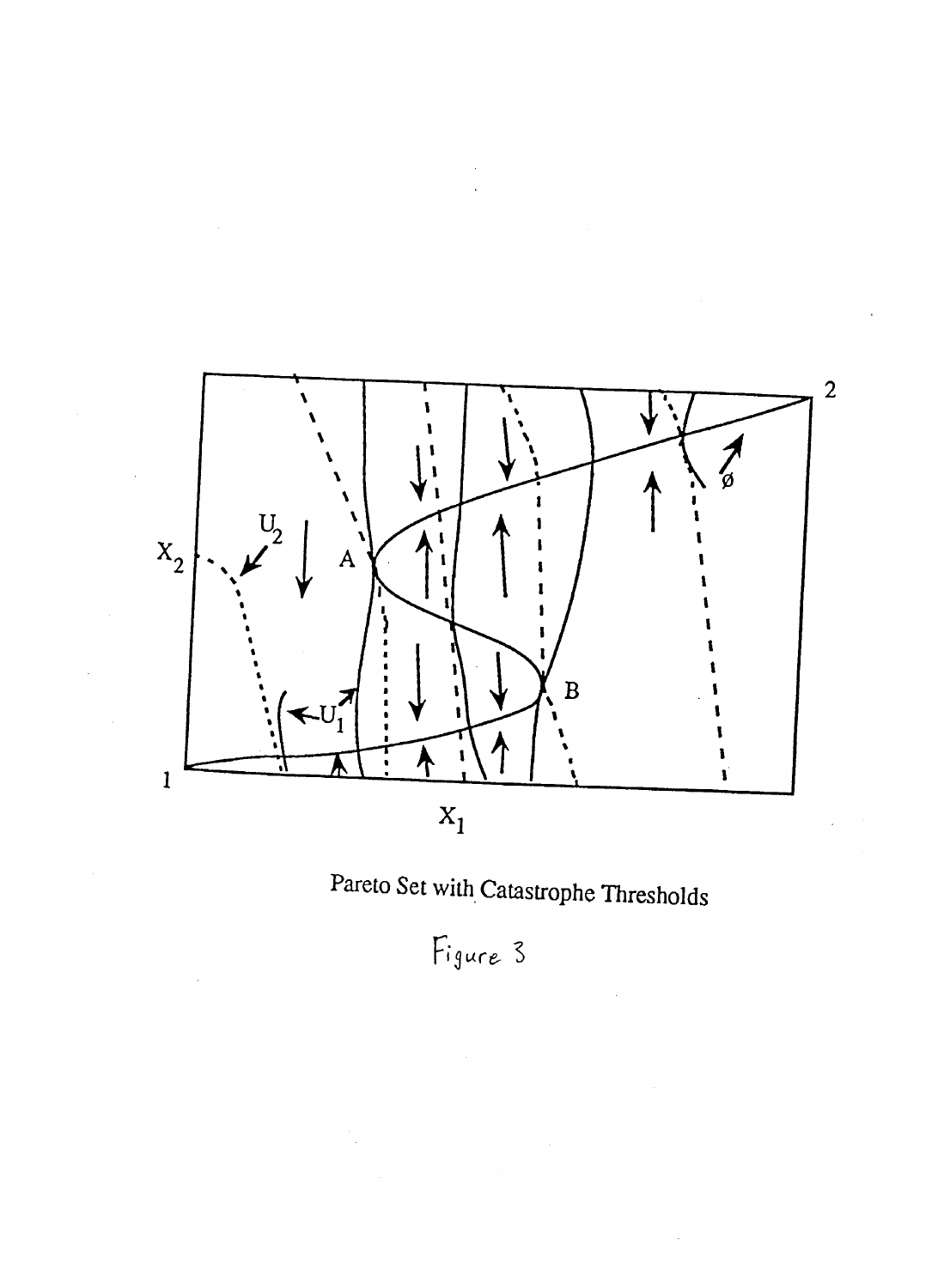

Nonlinear Investment Function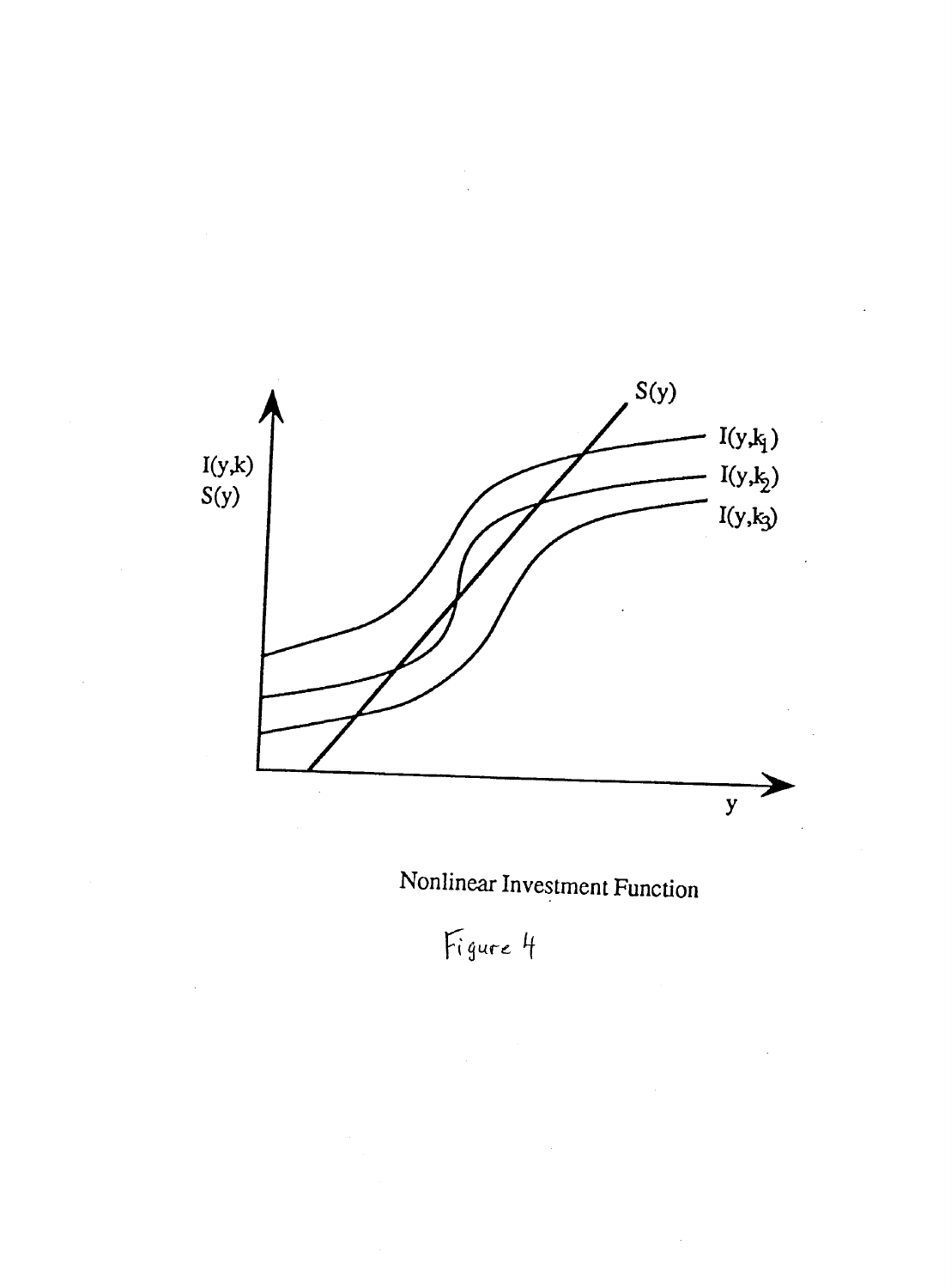

Business Cycle as Fold Catastrophe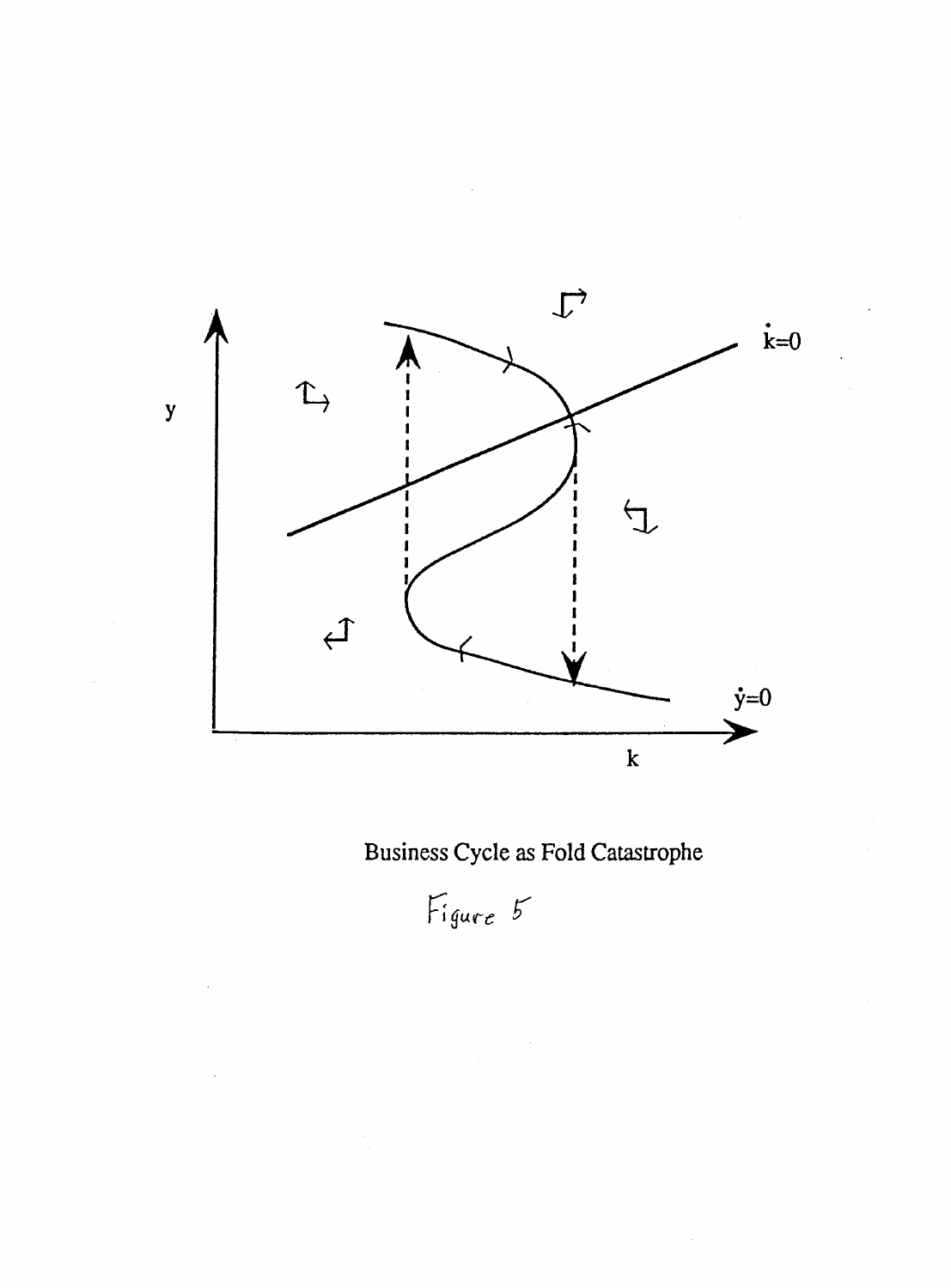

Business Cycle as Cusp Catastrophe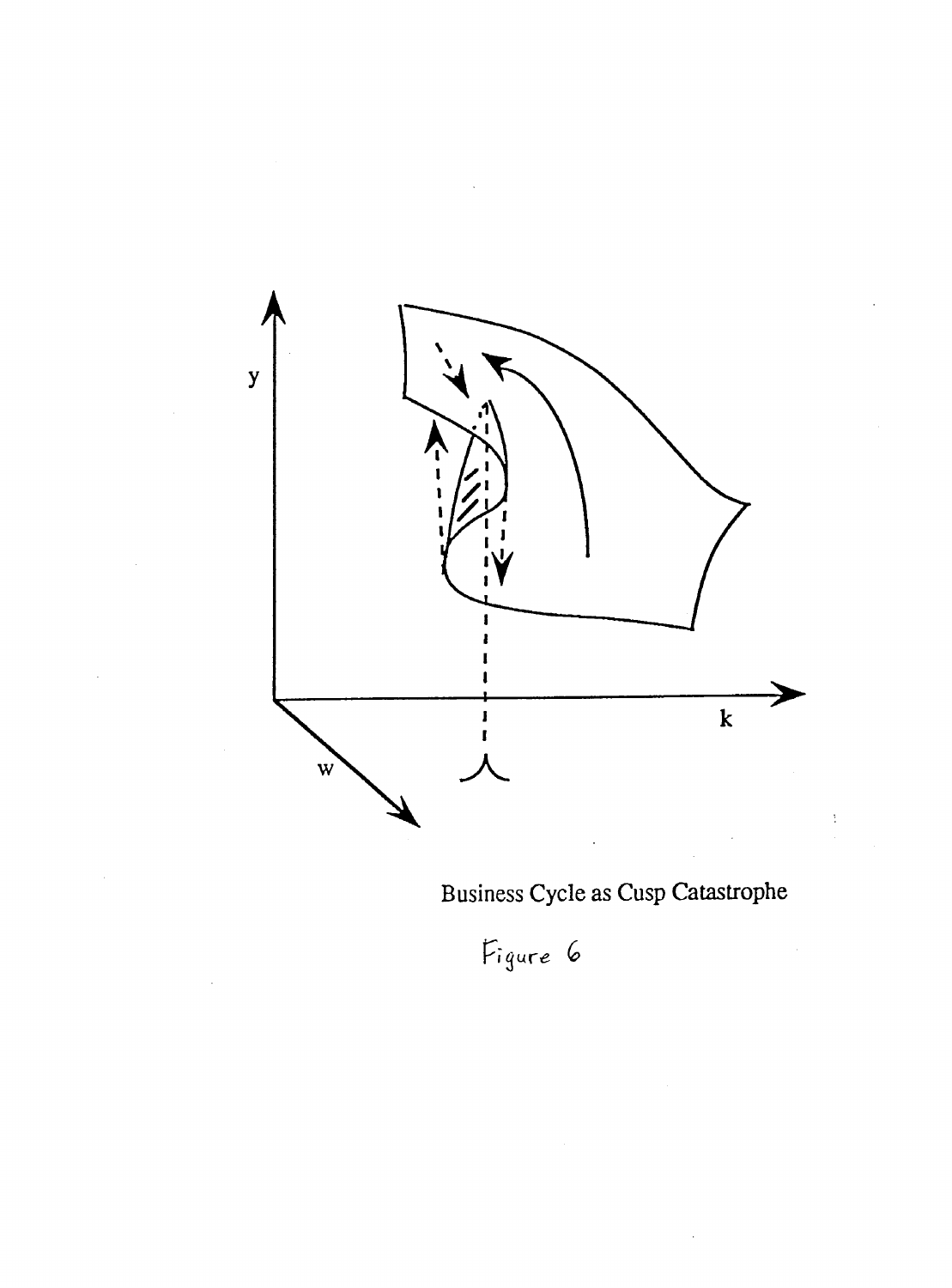$P$ SUPPLY  $O<sub>2</sub>$  $\mathbf{0}_{1}$ C  $D_{3}$  $\widetilde{\Xi}\setminus$  $h = Q$ 

Overfishing Catastrophe with<br>Backward-Bending Supply Figure 7